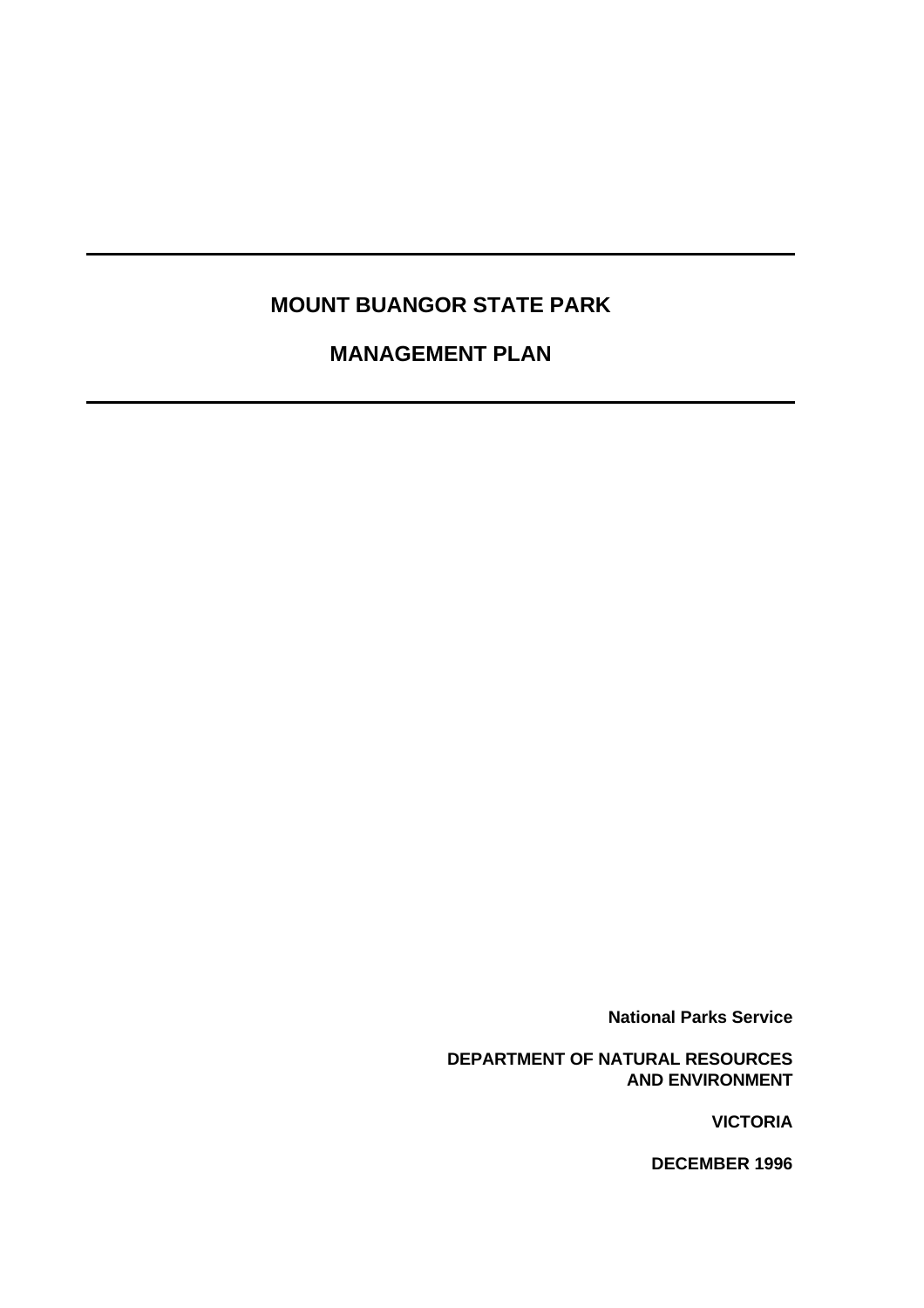This Management Plan for Mount Buangor State Park is approved for implementation. Its purpose is to direct management of the Park until the Plan is reviewed. A Draft Management Plan was published in May 1996. A total of 23 submissions were received.

Copies of the Plan can be obtained from:

NRE Ballarat Office Department of Natural Resources and Environment Cnr Mair and Doveton Streets BALLARAT VIC 3350

Outdoors Information Centre Department of Natural Resources and Environment 240 Victoria Parade EAST MELBOURNE VIC 3002.

For further information on this Plan, please contact:

Chief Ranger - Central Park Management Area Department of Natural Resources and Environment Cnr Mair and Doveton Streets BALLARAT VIC 3350 Phone (053) 336 782

or

Ranger in Charge Mount Buangor State Park 6 Laurence Street BEAUFORT VIC 3373 Phone (053) 492 404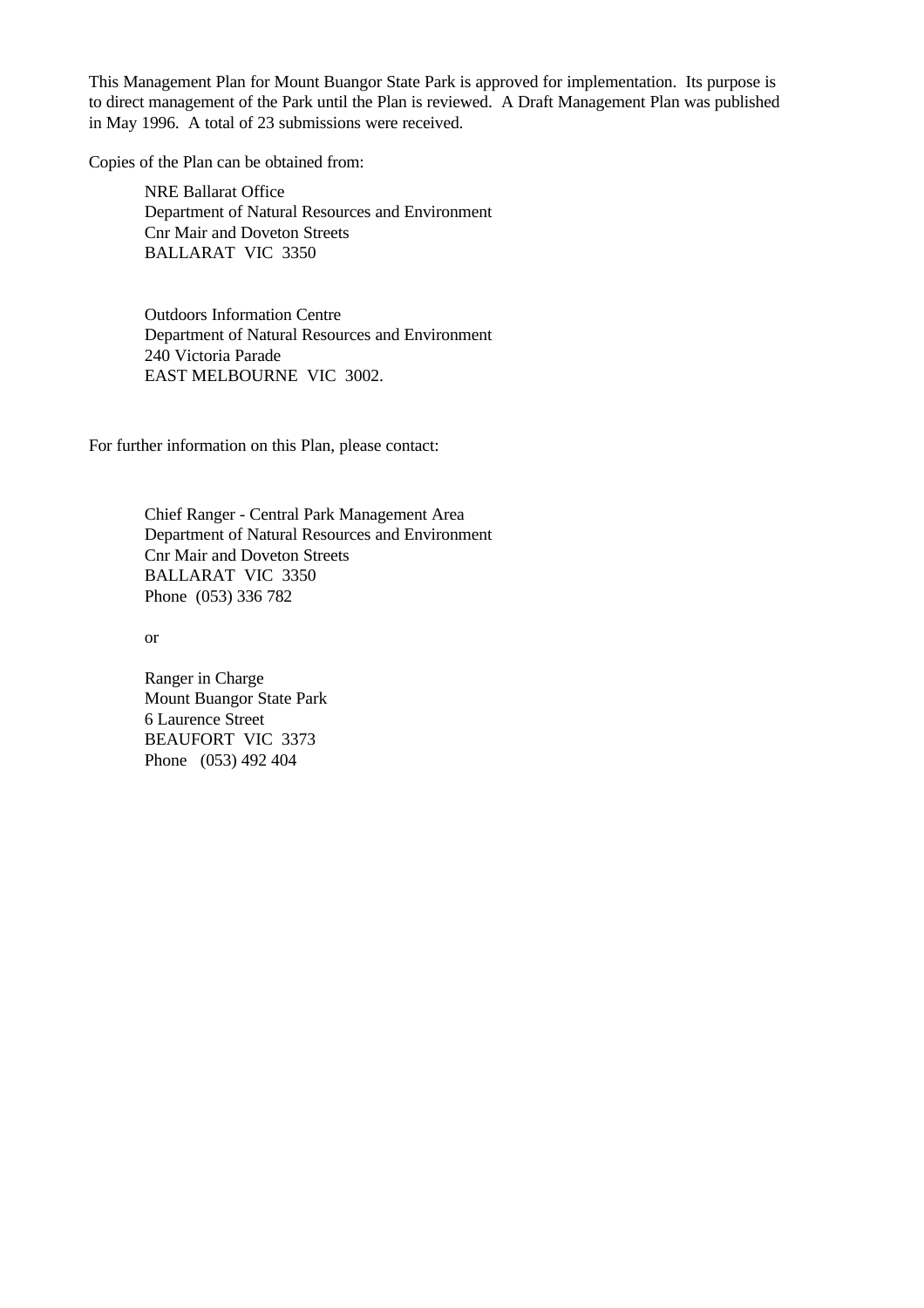Crown (State of Victoria) 1996

A Victorian Government Publication. This publication is copyright. No part may be reproduced by any process except in accordance with the provisions of the *Copyright Act 1986*.

Published in December 1996 by the Department of Natural Resources and Environment 240 Victoria Parade, East Melbourne, Victoria 3002.

National Library of Australia Cataloguing-in-Publication entry

Victoria. National Parks Service. Mount Buangor State Park Management Plan.

Bibliography. ISBN 0 7306 6608 5.

1. National parks and reserves - Victoria - Management.

2. Mount Buangor State Park (Vic.). I. Victoria.

Dept. of Natural Resources and Environment. II. Title.

333.783099457

Cover: View from Wallaby Caves Road (Photograph G Niewand).

Printed on 100% recycled paper to help save our natural environment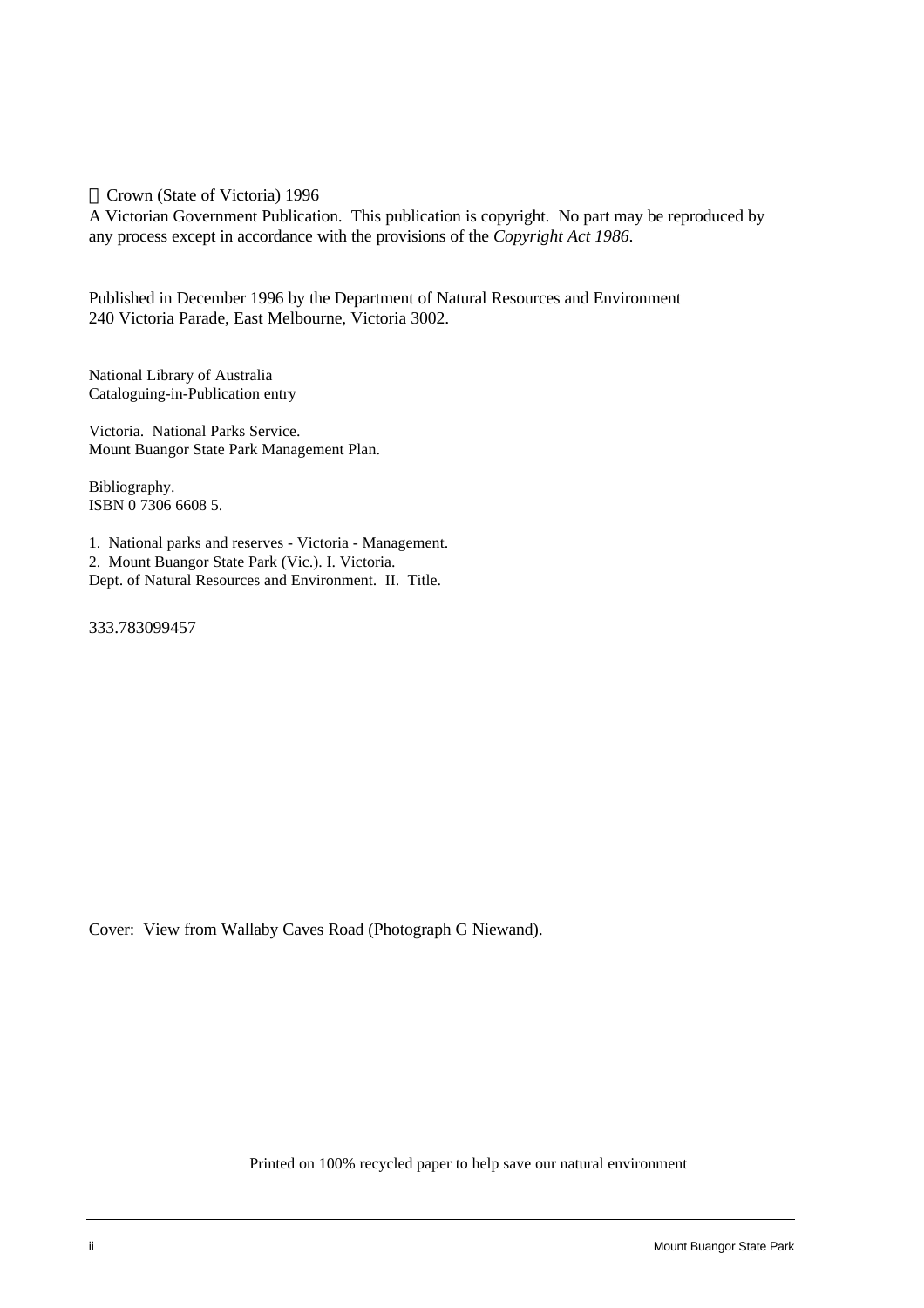<span id="page-3-0"></span>Mount Buangor State Park protects significant natural areas which complement those in the statewide system of National and State parks. The Park has seen less disturbance than many other reserved areas in the region and offers good opportunities for recreation in a semiremote setting.

Managed primarily for nature conservation purposes, the Park provides many opportunities for visitors to enjoy the natural environment. The Waterfalls on the upper section of Middle Creek have been a popular destination for many generations of visitors.

This Approved Plan establishes the long-term management framework to protect the important conservation and recreation values of the Park while ensuring it plays an important role in nature-based tourism in the region.

I thank those individuals and organisations who made submissions on the Draft Plan. The 23 submissions received were carefully considered in preparing this Approved Plan.

As a result of the plan's implementation, I am confident the Park's special features will be protected while visitors' enjoyment is enhanced.

I look forward to the community's support for the management of this important state park, which is a significant part of Victoria's parks system.

**Hon Marie Tehan MP** MINISTER FOR CONSERVATION and LAND MANAGEMENT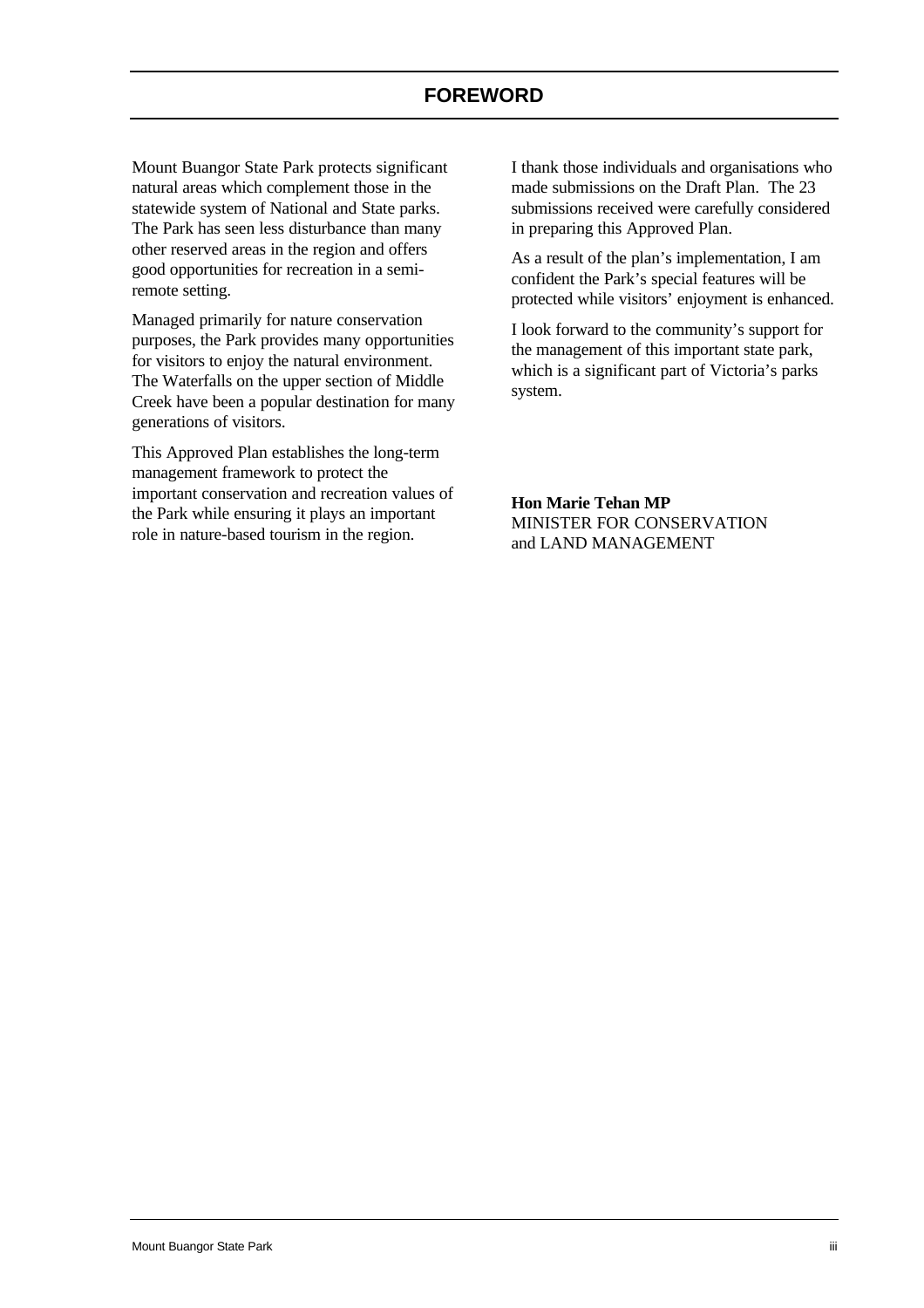This Approved Management Plan has been prepared under section 17 of the *National Parks Act 1975* (Vic.) and is approved for implementation.

The Plan provides the basis for the future management of Mt Buangor State Park. It was finalised following consideration of the 23 submissions received on the Draft Plan.

Mark Stone **Director, National Parks Service**

Paul Mainey **Regional Manager, South West**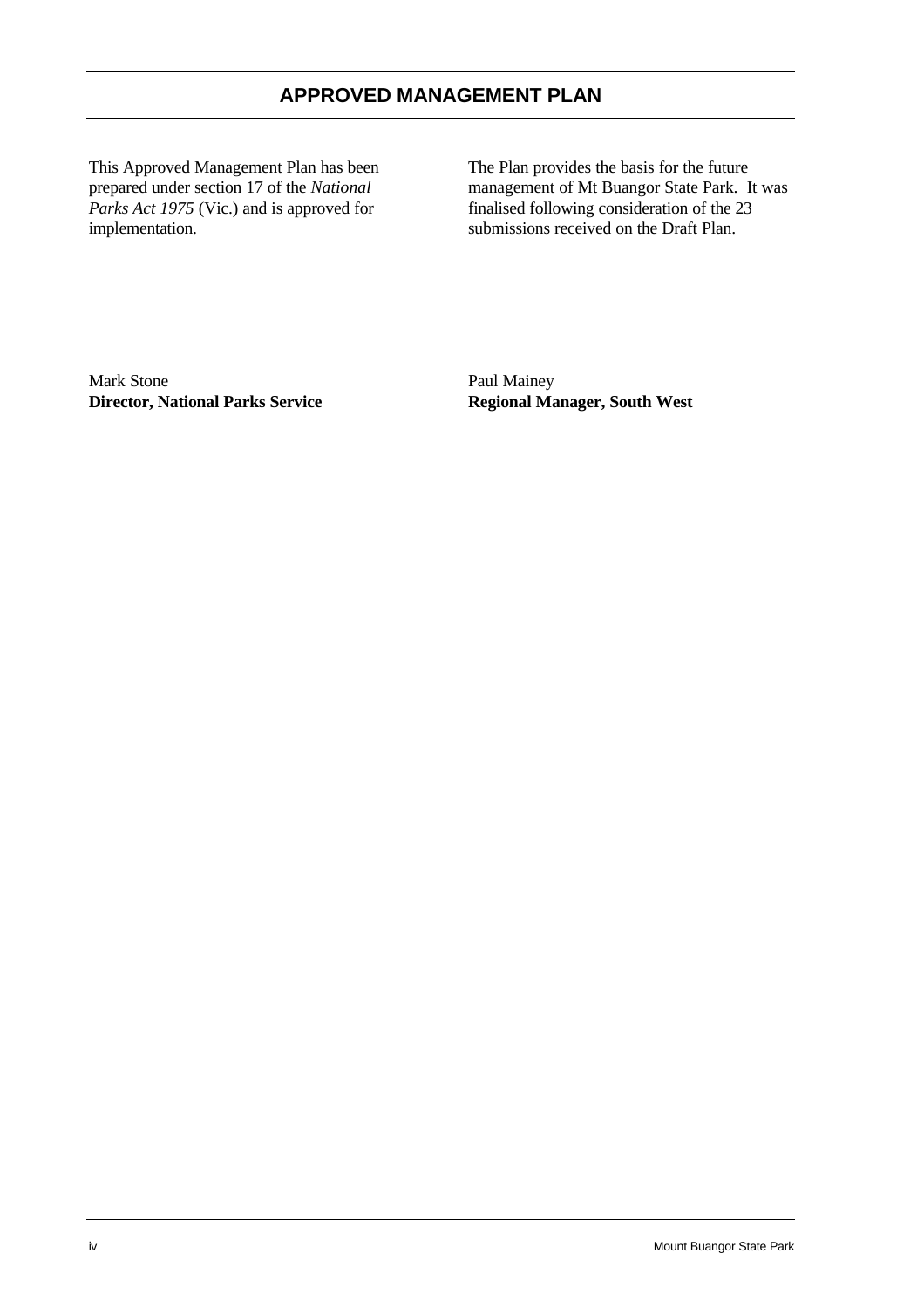<span id="page-5-0"></span>Mount Buangor State Park (2400 ha) encompasses Mount Buangor and the southern face of the Mount Cole Range. The Buangor Reference Area and part of a proclaimed water catchment servicing the Rural City of Ararat are also within the Park.

The Park contains a variety of vegetation communities typical of the area, and also some significant species which require special protection. Management will concentrate on the conservation of the natural and scenic features of the Park while also providing for a range of recreational activities.

The Park is relatively free of pest plants and animals, although regular monitoring of populations will be required. Control programs will be undertaken in co-operation with adjoining landholders.

The Park provides a natural setting for a range of recreational pursuits which augment and complement activities in the rest of the region, including the adjoining Mount Cole State Forest. The Park currently receives 25 000 visitors annually, most of whom picnic or camp near Middle Creek. The enhancement of lowkey facilities while maintaining the secluded feel of the Park will be a priority.

Major management directions are summarised below.

• Most of the Park will be maintained in its natural condition and special protection will be given to water catchments and sites of natural significance. The main visitor facilities will be confined to the south-east portion of the Park.

- Significant flora, fauna and other natural and cultural features will be protected.
- An ecologically-based fire management strategy will be developed through formalised monitoring and appraisal of all fires within the Park. Fire protection works will continue to be carried out, and will form a component of the Midlands Fire Protection Plan.
- Pest plants and animals will be controlled or eradicated where practicable.
- Roads and tracks may be seasonally closed due to weather conditions, or for maintenance. Some tracks will be permanently closed where they are not required for access and where they are sources of environmental problems.
- Visitor access and information will be improved. Visitor facilities will be upgraded and will include facilities for visitors with limited mobility. Camping will be improved by relocating the Ferntree camp sites to the Bailes Picnic Area.
- NPS market surveys will be used to better determine visitor needs and expectations.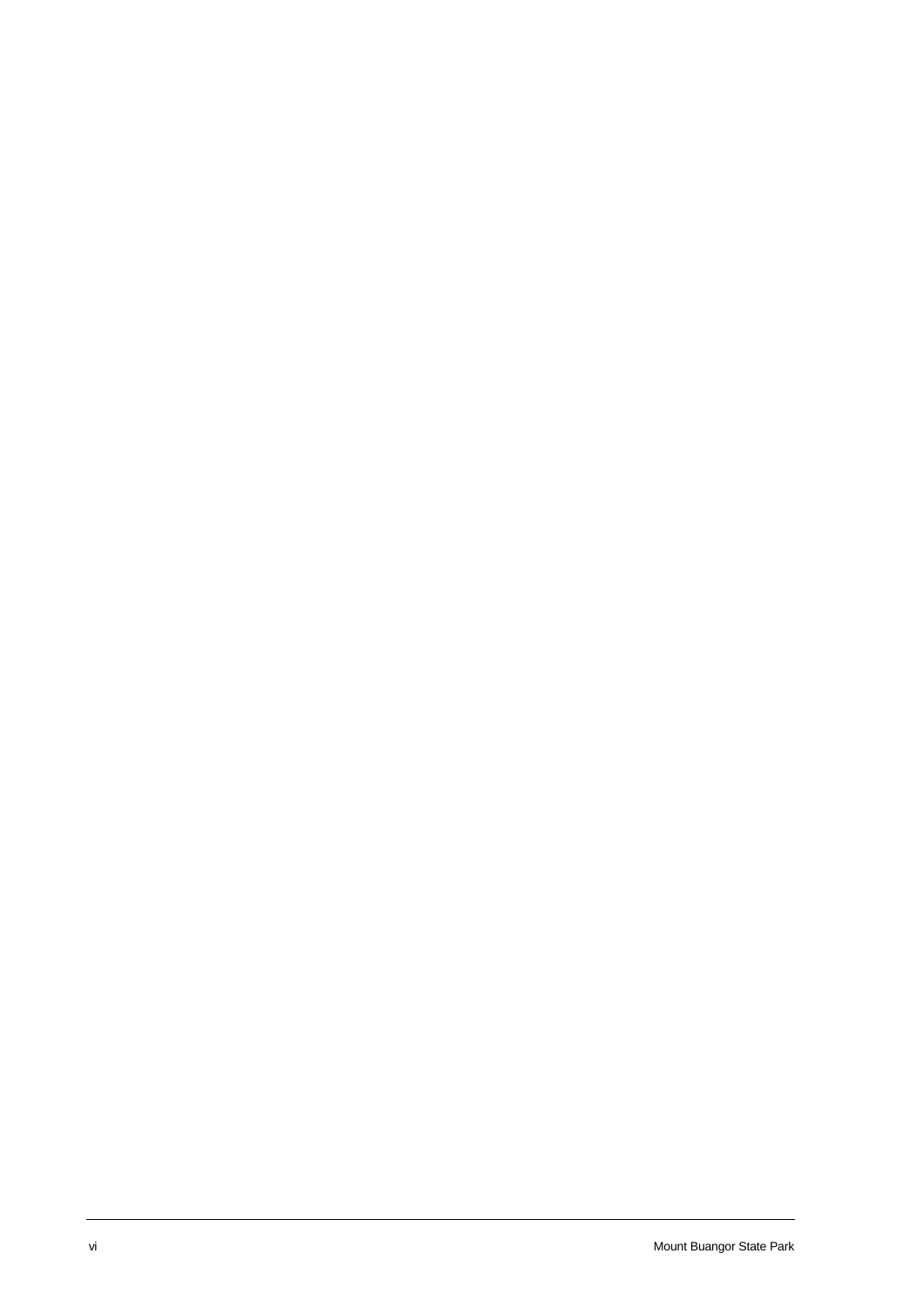# **CONTENTS**

|                | iii<br><b>FOREWORD</b> |                 |                                                 |                |  |
|----------------|------------------------|-----------------|-------------------------------------------------|----------------|--|
|                | <b>SUMMARY</b>         |                 |                                                 | V              |  |
| $\mathbf{1}$   | <b>INTRODUCTION</b>    | $\mathbf{1}$    |                                                 |                |  |
|                | 1.1                    |                 | Location and planning area                      | $\mathbf{1}$   |  |
|                | 1.2                    |                 | Regional context                                | $\mathbf{1}$   |  |
|                | 1.3                    |                 | Significance of the Park                        | $\mathbf{1}$   |  |
|                | 1.4                    |                 | Creation of the Park                            | $\overline{2}$ |  |
|                | 1.5                    |                 | Legislation, LCC recommendations and guidelines | $\overline{2}$ |  |
|                | 1.6                    |                 | Park management aims                            | $\overline{2}$ |  |
| $\overline{2}$ |                        |                 | STRATEGIC DIRECTIONS                            | 3              |  |
|                | 2.1                    | Park vision     |                                                 | 3              |  |
|                | 2.2                    |                 | Management directions                           | 3              |  |
|                | 2.3                    | Zoning          |                                                 | 3              |  |
| 3              |                        |                 | <b>RESOURCE CONSERVATION</b>                    | 6              |  |
|                | 3.1                    |                 | Geological and landform features                | 6              |  |
|                | 3.2                    |                 | Rivers and streams                              | 6              |  |
|                | 3.3                    | Vegetation      |                                                 | 6              |  |
|                | 3.4                    | Fauna           |                                                 | $\tau$         |  |
|                | 3.5                    | Landscape       |                                                 | $8\,$          |  |
|                | 3.6                    |                 | Cultural heritage                               | 8              |  |
| 4              |                        | PARK PROTECTION |                                                 | 10             |  |
|                | 4.1                    |                 | Fire management                                 | 10             |  |
|                | 4.2                    |                 | Pest plants and animals, and diseases           | 11             |  |
|                | 4.3                    |                 | Soil conservation                               | 11             |  |
| 5              |                        | THE PARK VISIT  |                                                 | 13             |  |
|                | 5.1                    |                 | The Park visitor                                | 13             |  |
|                | 5.2                    |                 | Visitor recreation activities and facilities    | 14             |  |
|                |                        | 5.2.1           | Vehicle access                                  | 14             |  |
|                |                        | 5.2.2           | Picnicking                                      | 15             |  |
|                |                        | 5.2.3           | Camping                                         | 15             |  |
|                |                        | 5.2.4           | Walking                                         | 20             |  |
|                |                        | 5.2.5           | Horse riding and camping                        | 20             |  |
|                |                        | 5.2.6           | Hang gliding                                    | 21             |  |
|                |                        | 5.2.7           | Rock climbing and abseiling                     | 21             |  |
|                |                        | 5.2.8           | Dogs                                            | 21             |  |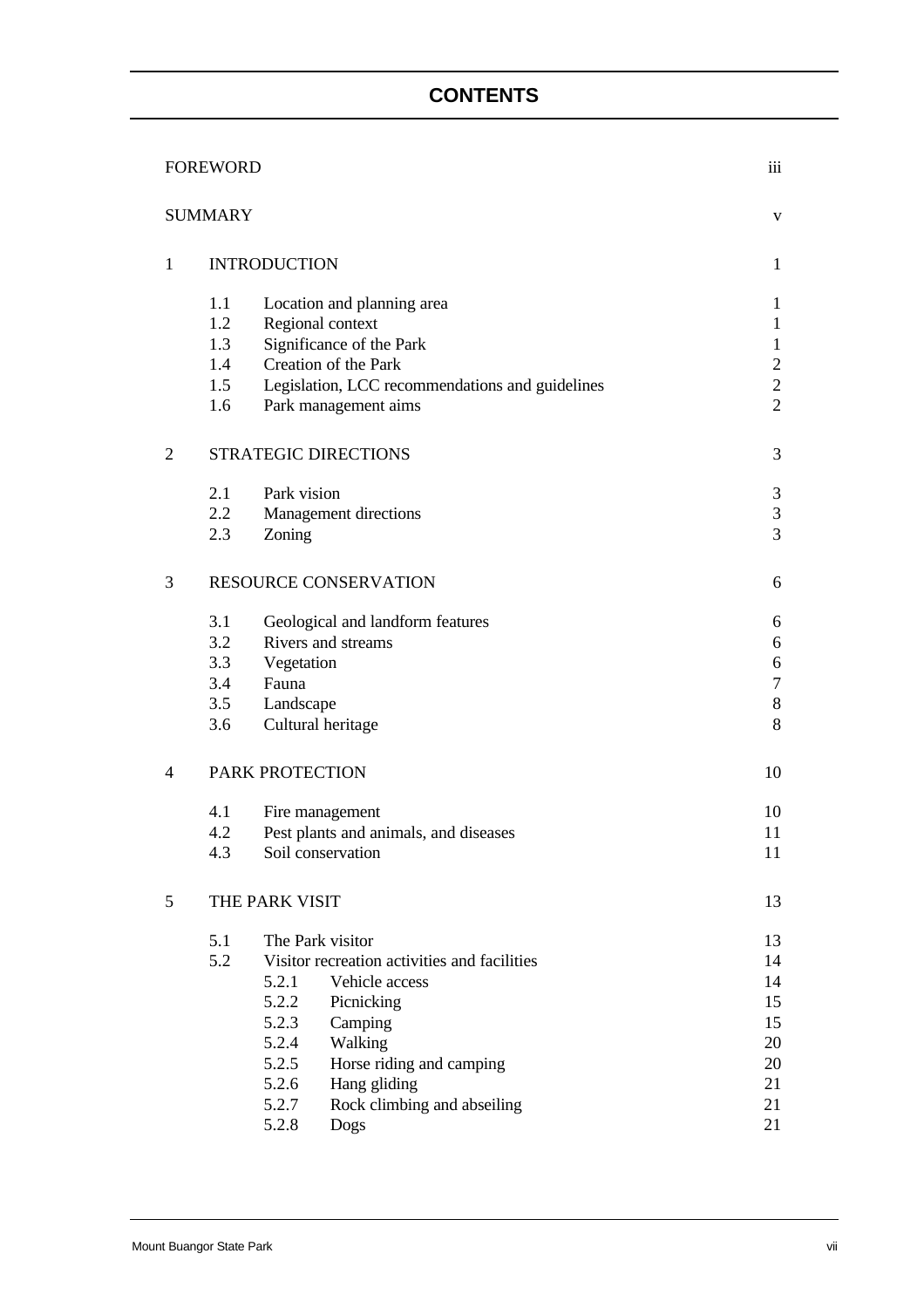|                | 5.3                            | Visitor information and interpretation  | 22 |  |  |  |  |
|----------------|--------------------------------|-----------------------------------------|----|--|--|--|--|
|                | 5.4                            | Commercial tourism operations           | 22 |  |  |  |  |
|                | 5.5                            | Public safety                           | 22 |  |  |  |  |
| 6              |                                | COMMUNITY AWARENESS AND INVOLVEMENT     | 24 |  |  |  |  |
|                | 6.1                            | Friends and volunteers                  | 24 |  |  |  |  |
|                | 6.2                            | Community awareness and Park neighbours | 24 |  |  |  |  |
|                | 6.3                            | Schools education                       | 24 |  |  |  |  |
| $\tau$         |                                | <b>OTHER ISSUES</b>                     | 26 |  |  |  |  |
|                | 7.1                            | Authorised uses                         | 26 |  |  |  |  |
|                | 7.2                            | Boundaries and adjacent uses            | 27 |  |  |  |  |
| 8              | <b>IMPLEMENTATION</b>          |                                         |    |  |  |  |  |
|                | <b>REFERENCES</b>              |                                         | 29 |  |  |  |  |
|                | <b>TABLES</b>                  |                                         |    |  |  |  |  |
| $\mathbf{1}$   |                                | Park management zones                   | 5  |  |  |  |  |
| $\overline{c}$ |                                | Summary of recreation activities        | 14 |  |  |  |  |
| $\overline{3}$ |                                | Management of vehicle roads and tracks  | 16 |  |  |  |  |
| $\overline{4}$ | Management of walking tracks   |                                         |    |  |  |  |  |
| 5              | Priority management strategies |                                         |    |  |  |  |  |
|                | <b>APPENDICES</b>              |                                         | 30 |  |  |  |  |
| I              |                                | Significant plant species               | 30 |  |  |  |  |
| $\mathbf{I}$   |                                | Species of biogeographical significance | 30 |  |  |  |  |
| III            |                                | Sites of botanical significance         | 30 |  |  |  |  |
|                |                                |                                         |    |  |  |  |  |

## FIGURES

| Regional locality plan                    | End of Plan |
|-------------------------------------------|-------------|
| Locations, facilities and authorised uses | End of Plan |
| Management zones                          | End of Plan |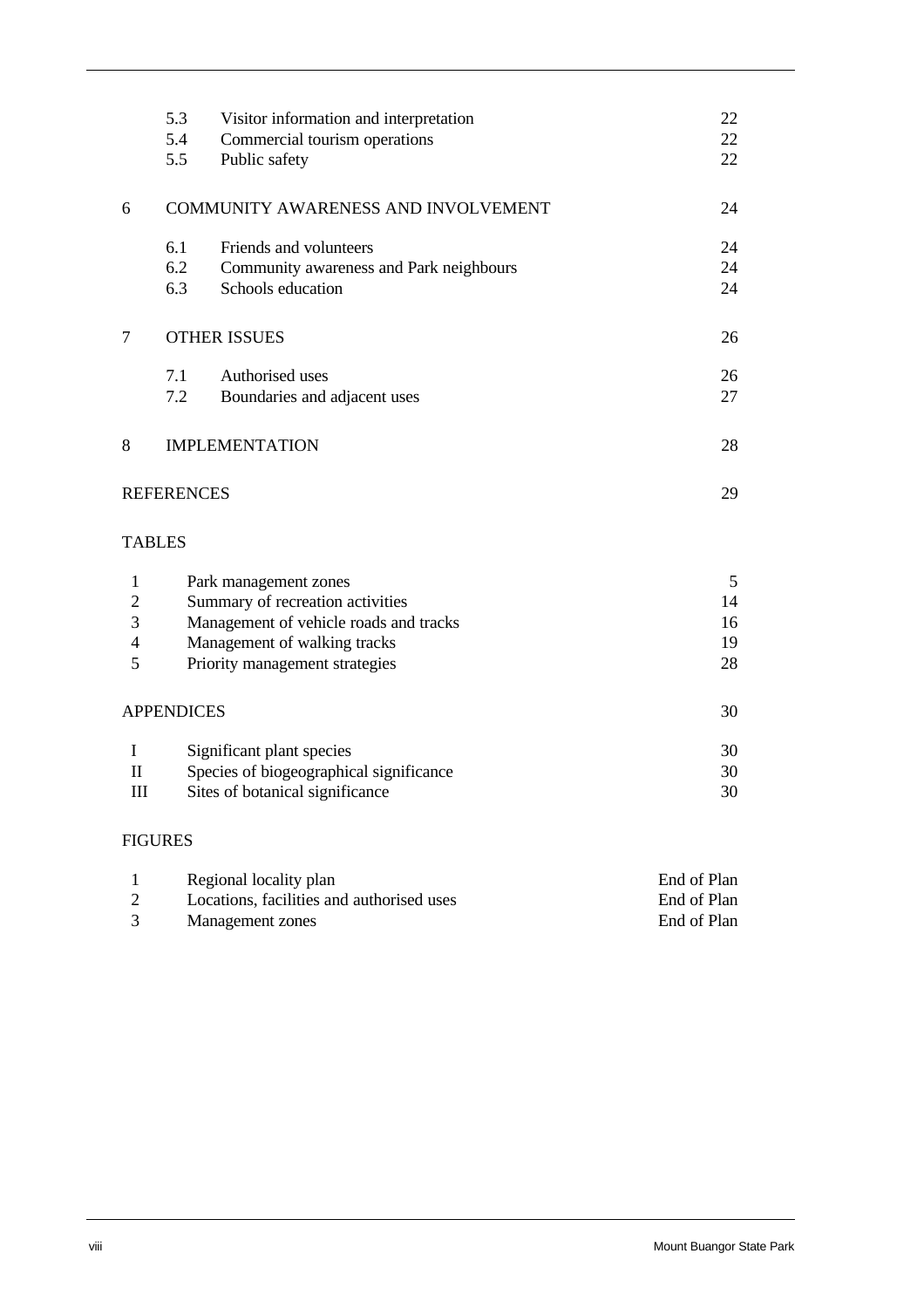### <span id="page-9-1"></span><span id="page-9-0"></span>**1.1 Location and planning area**

Mount Buangor State Park (2400 ha) is situated on the lower reaches of the Great Dividing Range 175 kilometres north-west of Melbourne (figure 1). The Park is on the south-western slopes of the Mount Cole Range and adjoins the Mount Cole State Forest.

This management plan covers Mount Buangor State Park and includes:

- the Mount Buangor Reference Area (70 ha);
- the area around Jenny Clayton Track recommended by the LCC (1982) as an education area.

<span id="page-9-3"></span>The plan does not include the Ararat Reservoir which is excluded from the Park (figure 2).

#### <span id="page-9-2"></span>**1.2 Regional context**

Mount Buangor State Park lies on the Midland Plains 60 kilometres west of Ballarat, close to the population centres of Ararat, Elmhurst and Beaufort. The close proximity to the Western Highway attracts visitors en route between Melbourne and Adelaide, and the Park receives approximately 25 000 visitors annually. It is estimated that one sixth of these camp in the Park (Tange 1994).

Mount Buangor State Park is an important native bushland area which contributes to the biodiversity of the Mount Cole Range. Recreational opportunities in the State Park are complemented by those in the adjoining Mount Cole State Forest.

Within the region there are a number of other parks, reserves and State Forests which complement Mount Buangor State Park and present a range of visitor experiences (figure 1). The activities provided for at Mount Buangor complement those of the following areas of public land:

• Mount Cole State Forest allows for a wide range of recreational pursuits, including bush walking, pleasure driving and horse riding. It has a number of picnic and

camping areas of varying sizes in a natural setting;

- Langi Ghiran State Park contains semiremote recreational settings, as well as picnic and camping opportunities;
- Ararat Hills Regional Park accommodates picnickers and walkers;
- Enfield State Park provides opportunities for bushwalking and nature study in a relatively natural setting close to Ballarat;
- Lake Goldsmith Wildlife Reserve attracts bird observers, and duck hunters during the open season.

## **1.3 Significance of the Park**

Mount Buangor State Park makes a valuable contribution to Victoria's parks system, which aims to protect viable, representative samples of the State's natural environments occurring on public land. Parks also provide opportunities for visitors to enjoy and appreciate natural and cultural values, and many make an important contribution to tourism.

The Park is assigned to the IUCN Category II (National Parks) of the United Nations' List of National Parks and Protected Areas. Category II areas are managed primarily for ecosystem conservation and appropriate recreation.

Mount Buangor has been popular with tourists and nature lovers since the 19th century. High granite rock faces and a dramatic rock overhang at Cave Hill give spectacular views. Because of the rugged terrain, most of the Park's tall stands of eucalypts, with relatively undisturbed understorey, have not been used for timber production. As a result a wide range of plant communities is represented in the Park, giving it high conservation value.

The Buangor Reference Area on the southern slopes of Mount Buangor, reserved to protect a relatively undisturbed Messmate and Blue Gum forest type (LCC 1982), is a reference point for the rest of the Park, and for the timber production areas of the Mount Cole range.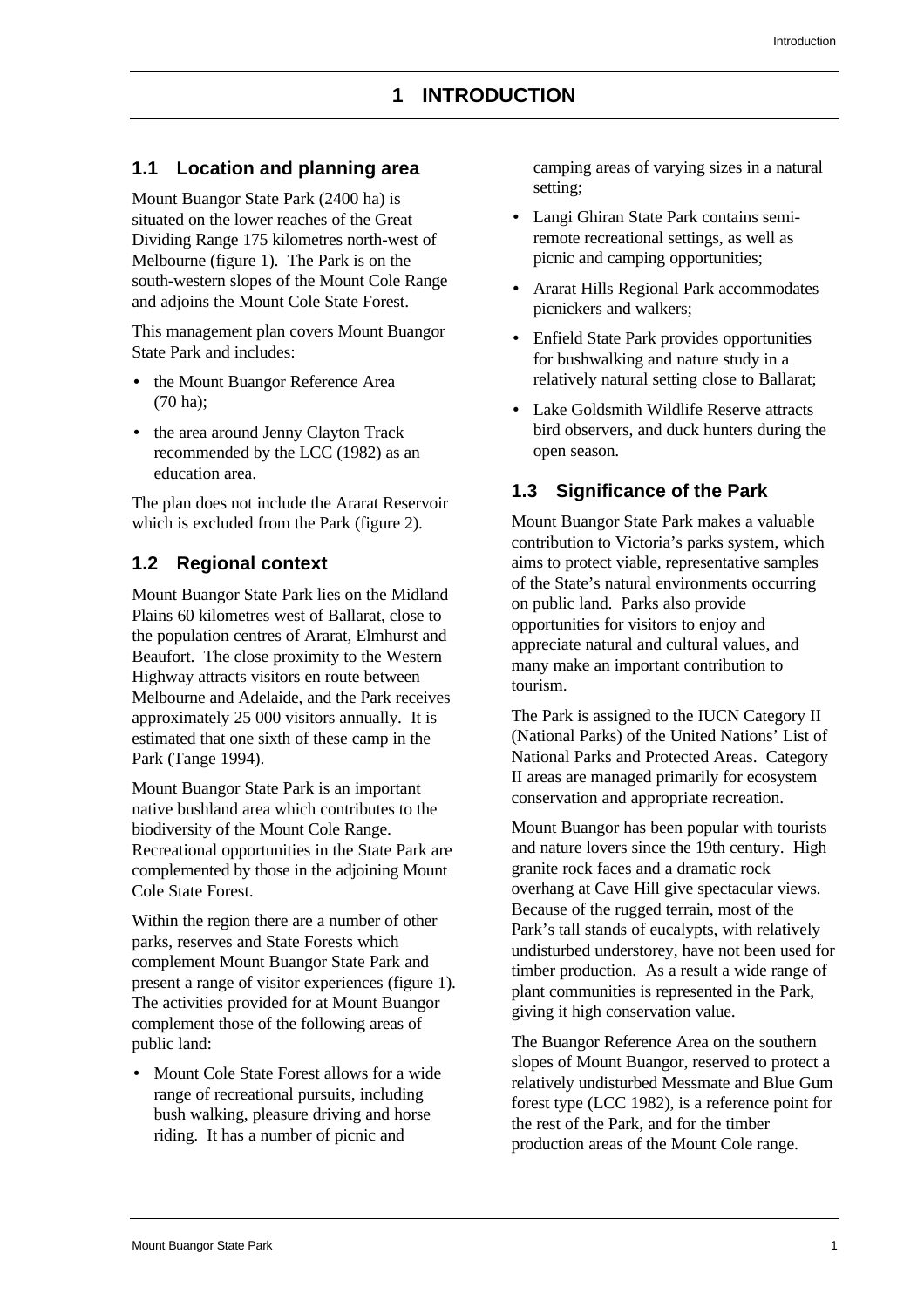# <span id="page-10-0"></span>**1.4 Creation of the Park**

<span id="page-10-2"></span>The Park is included on Schedule Two B of the National Parks Act. It was proclaimed on 27 October 1989 as a result of the *National Parks (Amendment) Act 1989* (Vic). Before its proclamation as a State Park it was declared under Section 50 of the *Forests Act 1958* (Vic.) as the Mount Buangor Forest Park.

## <span id="page-10-1"></span>**1.5 Legislation, LCC recommendations and guidelines**

Mount Buangor State Park is reserved and managed under Schedule 2B of the National Parks Act. The Act requires the Director to preserve and protect the natural condition of the Park and its natural and other features, and subject to this to provide for the use of the Park by the public for enjoyment, recreation and education. The Act also provides for appropriate research.

Mount Buangor State Park was recommended by the Land Conservation Council (LCC) Ballarat Study Area Final Recommendations (1982). The LCC recommended that the Park provide for public enjoyment, education and inspiration while including conservation of native flora and fauna as an essential feature of management. In addition, visitor facilities should be limited to a small portion of the Park and any activities should be largely passive, consisting of camping, sightseeing and observation of natural features.

A special investigation of historic places (LCC 1996) identified historic places for protection; these are indicative of the cultural heritage of the Park (section 3.6).

The Mount Buangor Reference Area, surrounded by the Park has been proclaimed under the *Reference Areas Act 1978* (Vic.), and is managed in accordance with the relevant NRE guideline.

The Park is managed in accordance with Department of Natural Resources and Environment (NRE) guidelines for the management of Parks (NPS 1995), with LCC recommendations and other Departmental guidelines and procedures and in conjunction with the Ballarat Regional Fire Protection Plan (under revision) and the Code of Practice for Fire Management on Public Land (CNR 1995a).

## **1.6 Park management aims**

Section 4 (Objects) and Section 17 of the National Parks Act provide the main basis for management of the Park. The following management aims are derived from those sections and, as such, broadly govern all aspects of Park management.

## **Resource conservation**

- Preserve and protect the natural environment.
- Allow natural environmental processes to continue with a minimum of interference and maintain biodiversity.
- Conserve features of archaeological, historical and cultural significance.

## **Park protection**

- Protect water catchments and streams.
- Protect human life, the Park and adjacent lands from injury by fire.
- Eradicate, or otherwise control, introduced plants, animals and diseases.

## **The Park visit**

- Provide opportunities for appropriate recreation and tourism.
- Promote and encourage an appreciation, understanding and enjoyment of the Park's natural and cultural values, and its recreation opportunities.
- Encourage appropriate park use and visitor behaviour, and foster a conservation ethic in visitors.
- Take reasonable steps to ensure the safety of visitors.

## **Other**

- Provide for and encourage scientific research, surveys and monitoring that will contribute to a better understanding and management of the Park.
- Co-operate with local, State and interstate government authorities, the community and other interested organisations to assist in the management of the Park.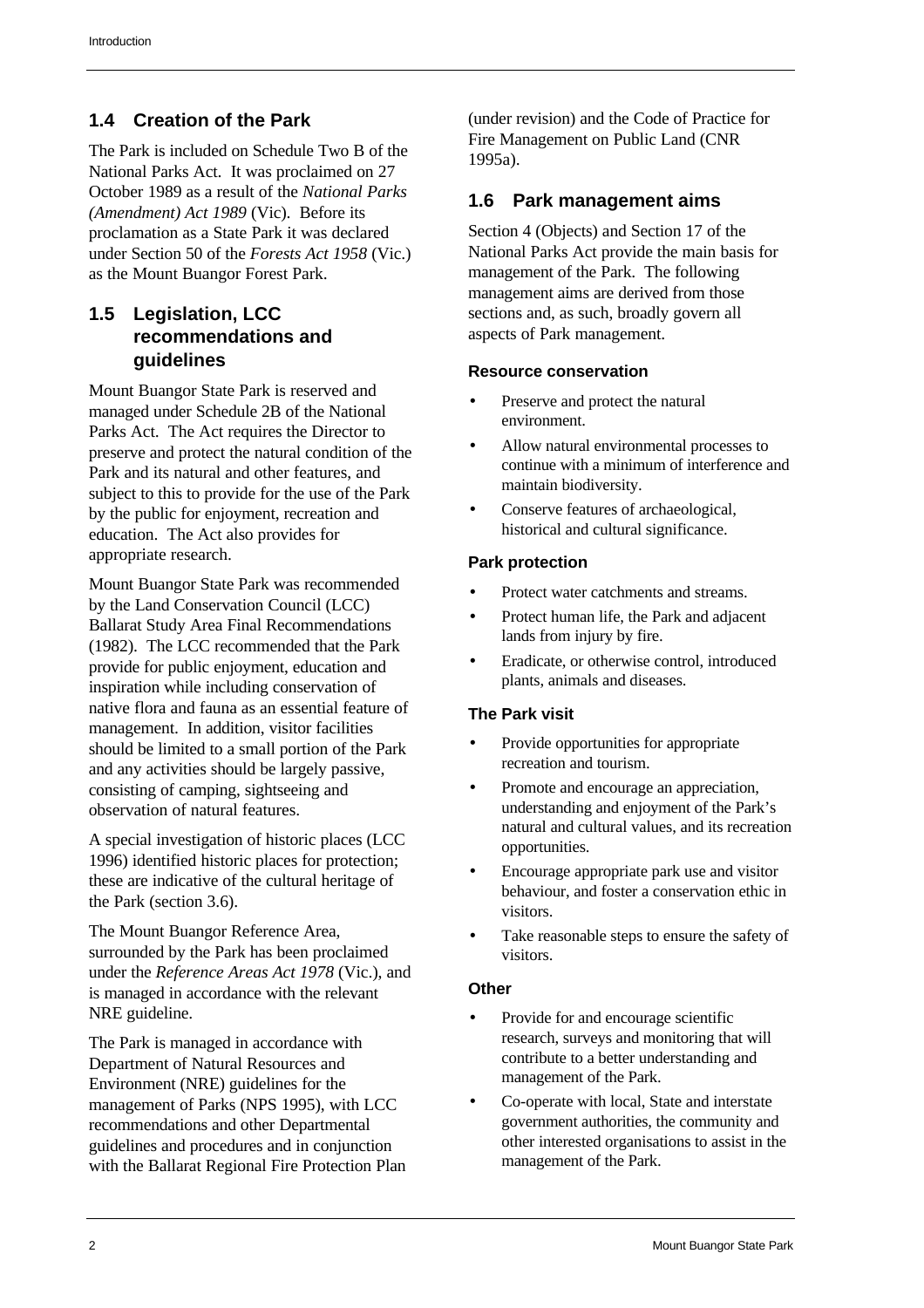## <span id="page-11-1"></span><span id="page-11-0"></span>**2.1 Park vision**

A future visitor to Mount Buangor State Park finds a Park which is an important component of the recreation and conservation opportunities provided by the public land of the region. Visitors come to enjoy the granite rock faces, the tall forests, fern glades and sparkling waterfalls. These provide a diverse range of experiences which are based on low impact recreation and family activities. Visitor developments are sensitively located and managed to retain the distinctive landscape character of the Park, and information and interpretation of the Park's value give visitors an enhanced experience.

<span id="page-11-2"></span>An ecologically-based fire management strategy enhances the wide variety of vegetation which varies from sub-alpine Snow Gum communities to fern gullies. The conservation of the indigenous flora and fauna, and the control of pest plant and animals, ensures that the Park will continue as an important conservation reserve for future generations.

## **2.2 Management directions**

The major management directions for the Park are outlined below.

## **Resource conservation**

- Areas of high conservation significance, in particular sites with significant flora, fauna and cultural features, will be given special protection.
- The native vegetation and the characteristic landscape of Mount Buangor will be maintained.
- Flora and fauna will be surveyed and monitored, particularly in relation to management actions such as fuel reduction burning and the control of pest species.

## **Park protection**

Pest plant and animal control will be undertaken. Emphasis will be placed on the eradication of pests that threaten park values and on co-operative control programs with adjacent land holders.

• Fire protection will be undertaken in accordance with the Midlands Fire Protection Plan. Emphasis will be placed on expanding knowledge of the ecological impacts of fire on the flora and fauna.

## **The Park visit**

- Existing visitor facilities will be improved.
- The existing walking track network will be improved and extended to create additional walking opportunities.
- The range of recreational opportunities will be maintained.
- A conservation ethic for visitors will be fostered and appropriate park use and visitor behaviour will be encouraged.
- Vehicle roads and tracks will be maintained to provide for appropriate public access and for pleasure driving except where there are unacceptable environmental impacts or conflicts. Roads may be closed seasonally or temporarily due to adverse weather conditions, or for maintenance purposes.
- An interpretation plan will be developed to improve visitor appreciation.

## **Community awareness and involvement**

• Co-operation with local government and other public authorities, community groups and land owners in conserving flora, fauna and habitat within and adjoining the Park will be fostered.

## **2.3 Zoning**

A Park management zoning scheme has been developed to:

- provide a geographic framework in which to manage the Park;
- indicate which management directions have priority in different areas of the Park;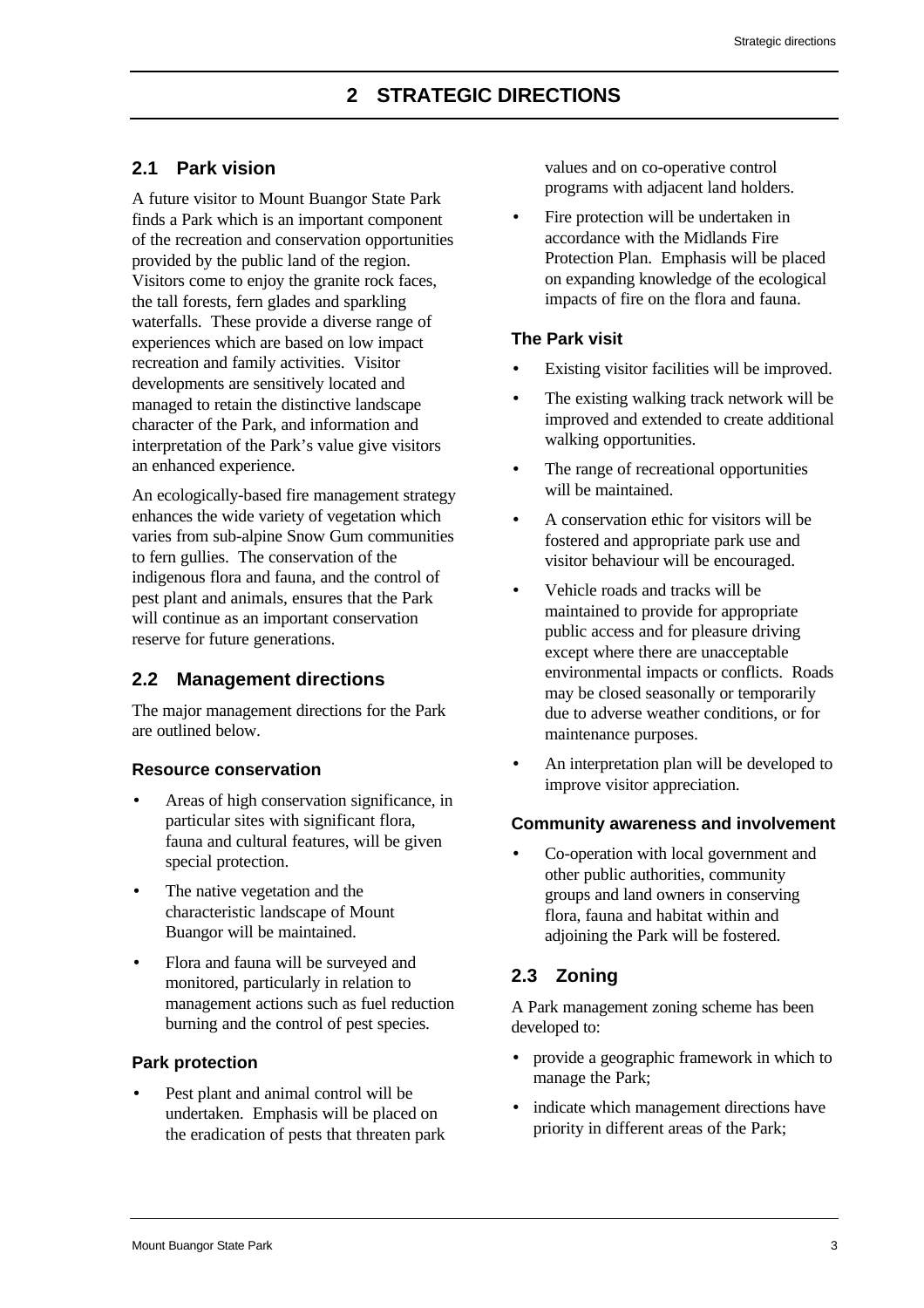- indicate the types and levels of use appropriate throughout the Park;
- assist in minimising existing and potential conflicts between uses and activities, or between these and the protection of park values;
- provide a basis for assessing the suitability of future activities and development proposals.

Four management zones apply to the Park - Reference Area, Conservation, Conservation and Recreation, and Education.

Table 1 specifies park management zone characteristics, and the location of these zones is shown on figure 3.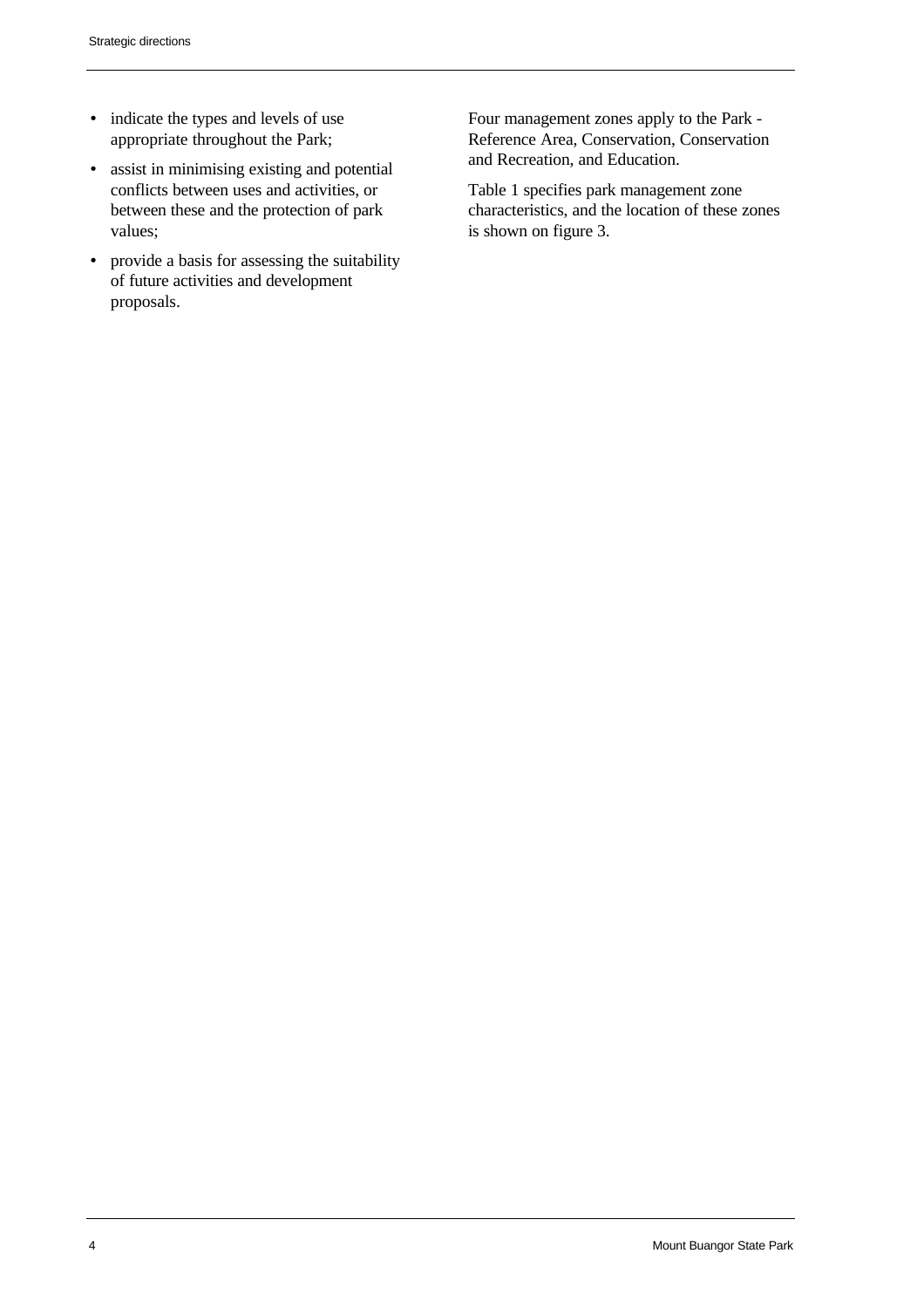<span id="page-13-0"></span>

|                                                   | <b>ZONES</b>                                                                                                                                                                                                                                                                                                                   |                                                                                                                                                                                                            |                                                                                                                                                                                                               |                                                                                       |  |  |  |
|---------------------------------------------------|--------------------------------------------------------------------------------------------------------------------------------------------------------------------------------------------------------------------------------------------------------------------------------------------------------------------------------|------------------------------------------------------------------------------------------------------------------------------------------------------------------------------------------------------------|---------------------------------------------------------------------------------------------------------------------------------------------------------------------------------------------------------------|---------------------------------------------------------------------------------------|--|--|--|
|                                                   | <b>REFERENCE AREA</b>                                                                                                                                                                                                                                                                                                          | <b>CONSERVATION</b>                                                                                                                                                                                        | <b>CONSERVATION &amp; RECREATION</b>                                                                                                                                                                          | <b>EDUCATION</b>                                                                      |  |  |  |
| AREA<br><b>LOCATION</b>                           | 70 ha, 3% of Park. Comprises<br>Buangor Reference Area.                                                                                                                                                                                                                                                                        | 107 ha, 4% of Park. Includes<br>areas of high conservation<br>value.                                                                                                                                       | 2053 ha, 86% of Park. Includes<br>the majority of the natural areas of<br>the Park as well as the picnic and<br>camping areas and the hang glider's<br>launching ramp at Mt Buangor.                          | 170 ha, 7% of Park.<br>Comprises the area bounded by<br>the Jenny Clayton Track.      |  |  |  |
| <b>VALUES</b>                                     | Relatively undisturbed land types<br>and associated vegetation.                                                                                                                                                                                                                                                                | Sensitive natural areas unable<br>to sustain impacts from<br>dispersed recreation.                                                                                                                         | Important natural values with scope<br>for low impact recreation and low<br>key facility development.                                                                                                         | Area for education purposes.                                                          |  |  |  |
| <b>GENERAL</b><br><b>MANAGEMENT</b><br><b>AIM</b> | Protect viable samples of one or<br>more land types that are relatively<br>undisturbed for comparative study<br>with similar land types elsewhere,<br>by keeping all human interference<br>to the minimum essential and<br>ensuring as far as practicable that<br>the only long-term change results<br>from natural processes. | Protect sensitive natural<br>environments and provide for<br>minimal impact recreation<br>activities and simple visitor<br>facilities subject to ensuring<br>minimal interference to natural<br>processes. | Protect less sensitive natural<br>environments and provide for<br>sustainable dispersed recreation<br>activities and small-scale recreation<br>facilities without significant impact<br>on natural processes. | Provide primarily for<br>environmental education in a<br>relatively undisturbed area. |  |  |  |

## **TABLE 1 PARK MANAGEMENT ZONES**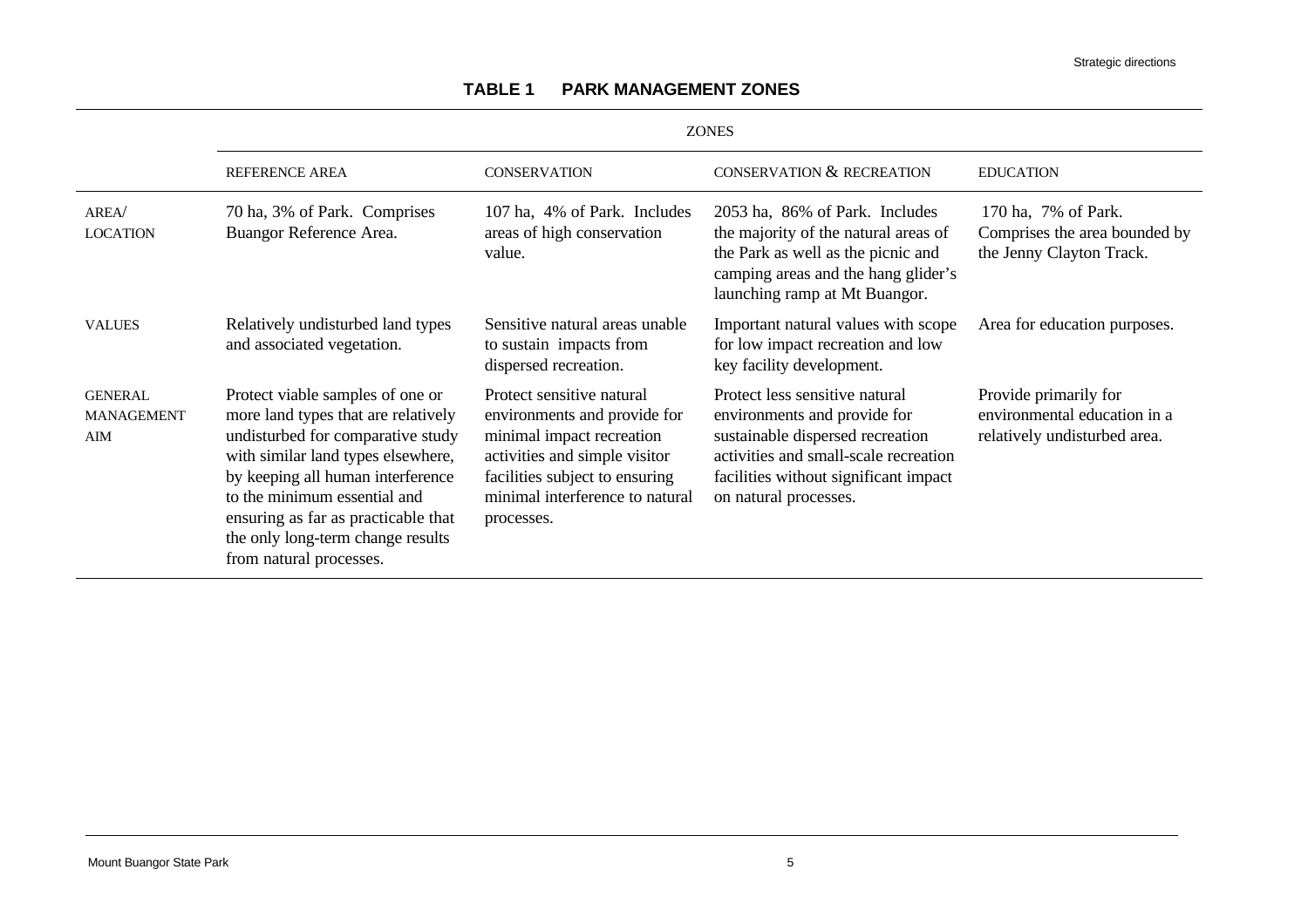## <span id="page-14-1"></span><span id="page-14-0"></span>**3.1 Geological and landform features**

Mount Buangor is on the southern edge of a large granitic plateau. Volcanic activity associated with faulting several million years ago spilled lava over Victoria, forming extensive basaltic plains. The lava flow reached the foot of the Mount Cole Range, which had persisted after the erosion of overlying Ordovician sediments.

Mount Buangor (989 m) is the highest peak on the region's section of the Great Dividing Range. The Park also includes the granitic peaks of Mount Sugarloaf and Cave Hill. The ancient erosion processes which led to the protrusion of this range continue today, the surrounding slopes being built up from outwashed granitic sand. The low lying southwestern portion of the Park is sometimes waterlogged.

#### <span id="page-14-2"></span>**Aim**

• Minimise impacts from visitors on sensitive geological features, including Ferntree Waterfalls.

## **Management strategy**

• *Monitor the impact of visitors on sensitive geological features, especially those close to high use areas, and implement management as required to protect these features.*

## **3.2 Rivers and streams**

The vegetation and landform associated with the watercourses of Mount Buangor are major attractions for visitors to the Park. The ferns and waterfalls of Middle Creek, running from the steep north-eastern section of the Park through to the Middle Creek Camping Area, give much visitor enjoyment. Campers and day visitors use the water from Middle Creek for drinking.

McLeod Creek, the basis of Buangor's domestic water supply, also rises in the Park with its headwaters principally within the Reference Area.

Spring Creek and Baranga Creek feed the Ararat Reservoir; the majority of the length of these creeks occurs within the Mount Cole State Forest. The proclaimed catchment for the reservoir falls partially within the Park and will be protected (sections 4.3, 7.1.3).

## **Aims**

- Conserve the aesthetic and water quality of the creeks within the Park.
- Protect the water quality within the Ararat and Buangor catchments.

## **Management strategies**

- *Provide a 40 m buffer between Middle Creek and the Bailes and Middle Creek Camping Areas.*
- *Prohibit any development or activity within the proclaimed catchments that may adversely affect water quality.*
- *Maintain walking tracks along creeks and through catchments to a high standard, to reduce any negative impacts on catchment values.*

# **3.3 Vegetation**

The Park contains a variety of vegetation communities, ranging from sub-alpine Snow Gum communities on the high peaks to fern gullies along Middle Creek. The major vegetation communities, Messmate Stringybark and Blue Gum forests, create the overall character of the Park.

Out of a total of 324 recorded vascular plant species, there are 119 species that are of national, State, regional or biogeographical significance within the Park (Rankin & Cameron 1995). Four species are of national or State significance (appendix I) At least 16 species reach the geographic limits of their known distribution, in some cases by strikingly disjunct populations (appendix II). Another 60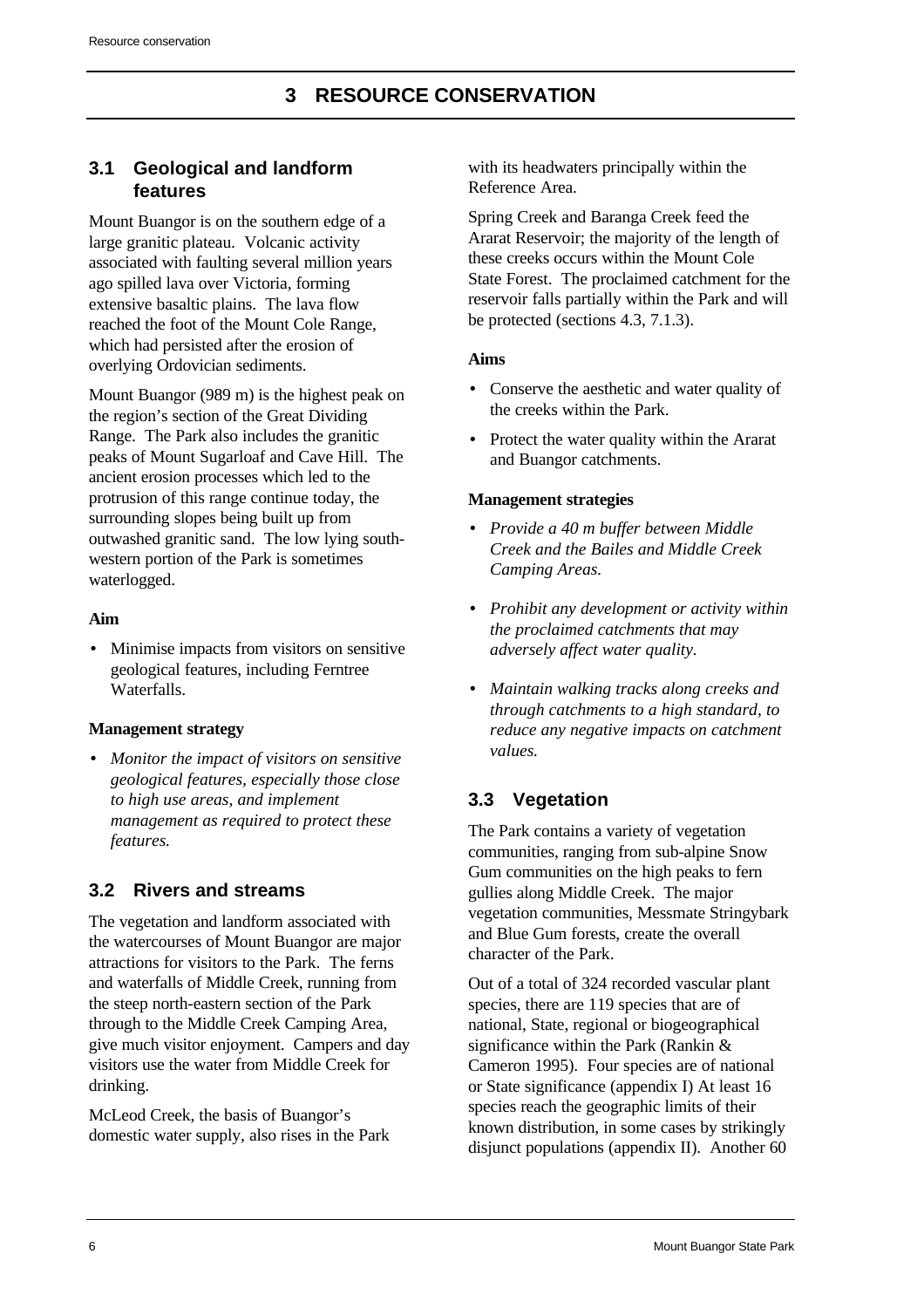species are near their geographical limits. A recently completed vegetation survey of Mount Buangor State Park (Rankin & Cameron 1995) identified seven significant vegetation types and six sites of botanical significance (appendix III). An undescribed species of grass, with affinities to Slender Tussock Grass, was recorded in sedge-dominated communities with Yarra Gum.

These significant species and their communities will be protected in the Conservation Zone (section 2.3).

<span id="page-15-0"></span>The Reference Area, situated on the steep slopes below Mount Buangor Lookout, contains Messmate Stringybark and Blue Gum open forest in a relatively undisturbed condition.

The area around the Jenny Clayton Track in the southern neck of the Park has been heavily grazed and frequently burnt in the past. However, the recent vegetation survey found areas of senescing Messmate Stringybark open forest, indicating that at least some areas have been left unburnt for extended periods. These forests contrast with other areas of the Park where most of the over-mature age class forests have been eliminated.

The study of the ecological effects of planned and unplanned fires on the vegetation of the Park will be a major initiative of this plan (section 4.1).

#### **Aims**

- Protect the vegetation of the Park, with special protection given to rare or threatened species and communities.
- Increase knowledge of the effect of fire on the Park's vegetation.

#### **Management strategies**

- *Conduct vegetation surveys prior to any development works (e.g. section 5.2.2).*
- *Monitor the distribution and condition of significant species and protect as necessary.*
- *Determine the appropriate fire regimes for the conservation of the Park's flora (section 4.1).*
- *Rehabilitate and revegetate any degraded areas (sections 4.2, 5.2.2, 5.2.3) with local provenance indigenous species only.*
- *Manage all species listed under the Flora and Fauna Guarantee in accordance with approved action statements.*

## **3.4 Fauna**

There is little data relating to the fauna of the Park. The Wildlife Atlas (NRE database 1997) holds records for only 20 mammals, 45 birds, 15 reptiles and two amphibian species at Mount Buangor. Species commonly encountered during daylight in the Park are Eastern Grey Kangaroos and Black-tailed and Red-necked Wallabies, and at night Common Brushtail and Common Ringtail Possums. The variety of birds likely to be seen is also a feature of a visit to the Park.

Koalas were first released at Middle Creek from French Island in 1958 and were supplemented by a release of 34 animals from Sandy Point in Westernport Bay in 1989. Koalas are occasionally sighted in the Park.

One significant species, the Peregrine Falcon, and two threatened species, Powerful Owl and the Brush-tailed Phascogale, have been recorded in the Park (CNR 1995b). It is also likely that the Mountain Brushtail Possum and Square-tailed Kite occur within the Park.

The ecological impacts of planned and unplanned fires on the fauna are poorly understood.

There is a large mob of Eastern Grey Kangaroos in the southern portion of the Park. Their impact on the native vegetation, and the surrounding farmland, is uncertain at this stage, and will be monitored. Controls within the Park are currently not warranted.

The Mt Cole Sanctuary was declared in 1923, primarily to protect deer. The Sanctuary includes all the nearby forested areas including the area that is now Park. Sambar Deer are present in the Park, and although an introduced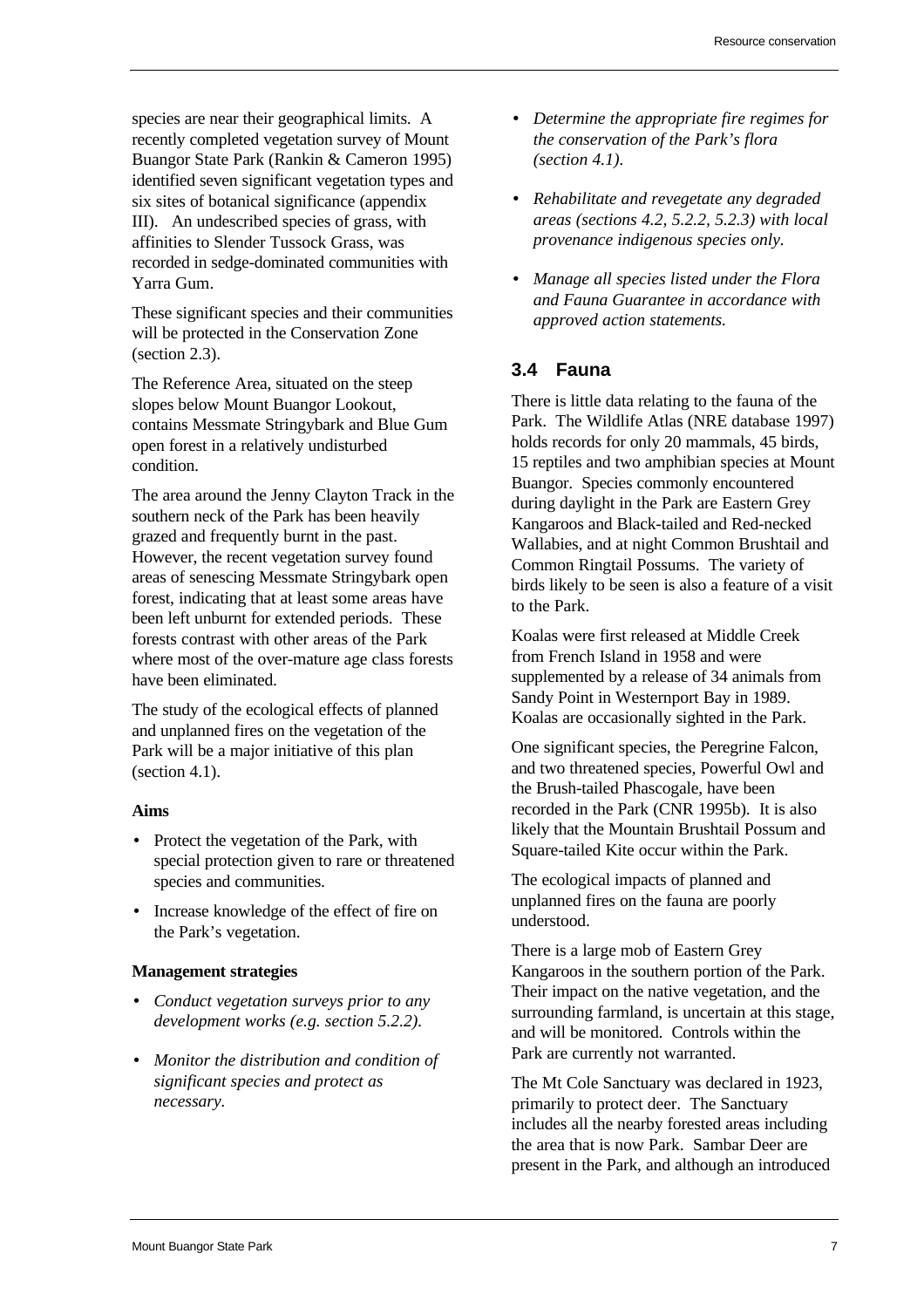species, are declared wildlife under the Wildlife Act. While the deer are currently present in low numbers the population needs to be monitored. If erosion or vegetation damage due to their presence is recorded, control programs may be required.

#### **Aims**

- Increase knowledge of faunal populations and in particular their response to fire.
- Protect native fauna from adverse management and visitor activities.
- Maintain faunal populations at a sustainable level.

#### **Management strategies**

- *Survey the fauna of the Park to identify species present and their distribution.*
- <span id="page-16-0"></span>• *Monitor the distribution and condition of significant species and protect as necessary.*
- *Survey specific sites prior to any development works to identify the presence of species that may be threatened.*
- *Determine appropriate fire regimes for the conservation of fauna species (section 4.1).*
- *Monitor the impact of grazing by Eastern Grey Kangaroos.*
- *Monitor the Sambar Deer population to determine impacts on the natural values of the Park as the basis for determining future management.*
- *Manage all species listed under the Flora and Fauna Guarantee Act in accordance with approved action statements.*

## **3.5 Landscape**

The steep vegetated hillsides of the Park contrast with the predominantly cleared surrounding grazing land. This contrast enhances the visual quality of the landscape for both travellers along the Western Highway and visitors to the Park. Lookout points within the Park give viewing and photographic

opportunities over the surrounding countryside. Potential impacts on the landscape include fuel reduction burning, logging and other adjacent land use activities.

#### **Aims**

- Maintain the essential landscape character of the Mount Buangor range.
- Minimise conflicts between Park values and surrounding land uses.

## **Management strategies**

- *Maintain view points within the Park.*
- *Ensure that any developments within the Park are in keeping with the character of the range, and do not conflict with or encroach on the internal and external views of the Park.*
- *Liaise with the Rural City of Ararat and the Shire of Pyrenees regarding any planning permits on land adjacent to the Park which may affect the Park. The conditions of any permits should take into account the need to protect the landscape values of the Park.*
- *Liaise with the Forests Service on their need to protect and maintain internal and external views from the Park and its approach from the effects of logging and other management actions in the adjoining State Forest.*

# **3.6 Cultural heritage**

Historically, the local Aboriginal people were the Beeripmo balug clan of the Djab wurrung tribe. They occupied an area around the Mt Cole ranges to the Fiery Creek (Clark 1993). There are many registered Aboriginal archaeological sites on the nearby plains, but as the Park has not been systematically surveyed, only two sites are known within the Park. A stone axe was found in 1978 near the Park boundary and there is evidence of tool-making activities consisting of surface scatter near Cave Hill. The sites do not lend themselves to on-site interpretation.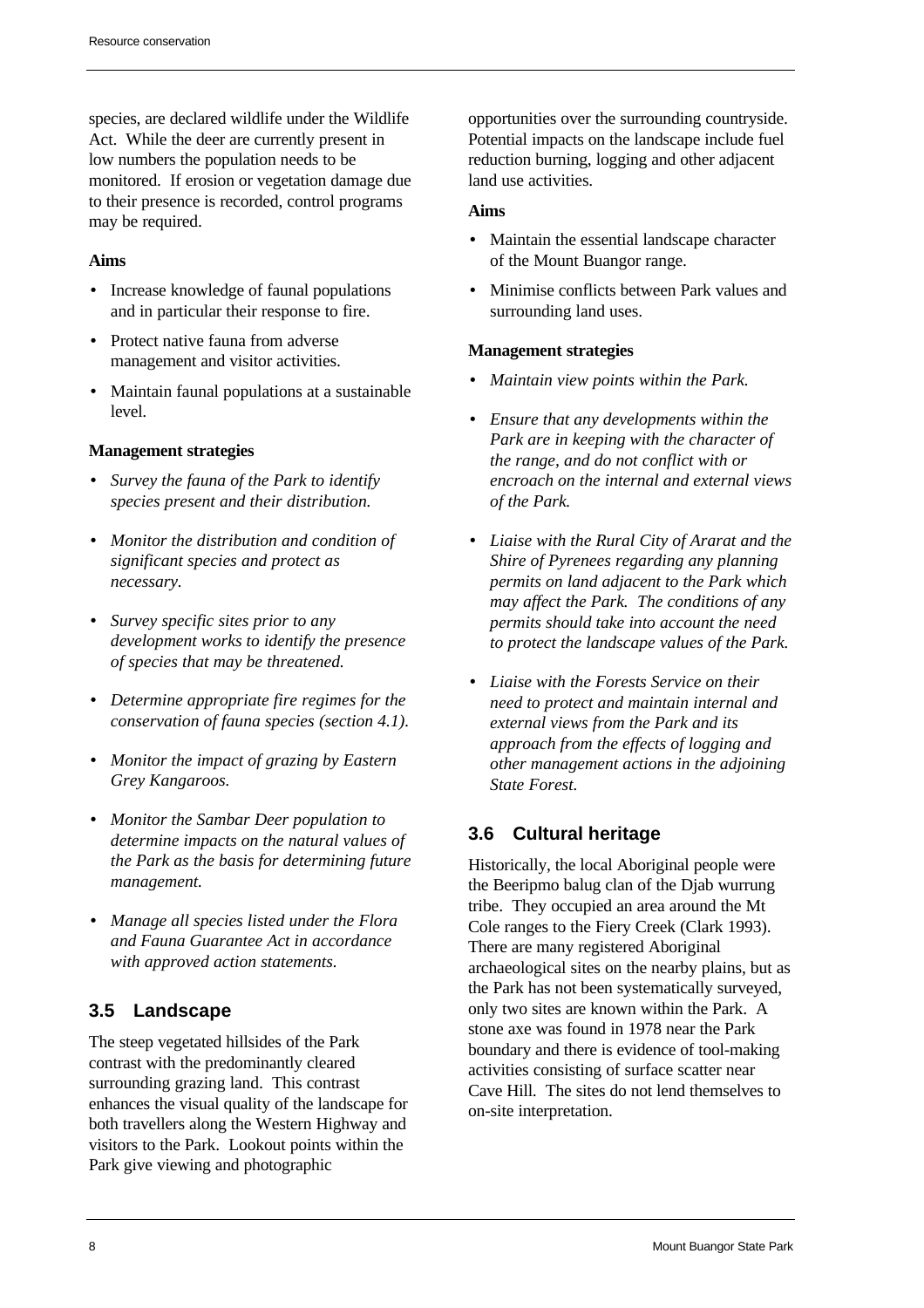Historic places identified in the LCC's Historic Places Special Investigation (LCC 1996) are as follows:

- log chute
- Emery Sawmill, Macleod Creek
- cairn at the summit of Mt Buangor
- Ararat Reservoir
- a former logging area (bounded by the main Mt Cole Road; Cave Hill Track and the upper level walking track).

The first known European to sight Mount Buangor was Major Thomas Mitchell, returning from an expedition to trace the course of the Darling River in 1836. Within ten years the first European settlers arrived. The Campbell brothers, Colin and Alexander, claimed a large proportion of the vacant country around Mount Cole for pastoral purposes.

The timbered slopes, unsuitable for farming, were a source of fence posts and housing materials for setting up the early pastoral runs. Saw milling began in the 1840s with pit mills and hand saws. The first-steam operated mill, which was run by James Magee, was set up at Hickman Creek in 1856. Up to thirty sawmills were operating by the turn of the century, so depleting the timber supply that in 1904 the forest was closed to utilisation (Leonard & Holmes 1987). The sawmills are now only marked by relic pits or depressions in the forest floor. There is a pit remnant of Emery's sawmill along Saddle Track in Mount Buangor State Park.

The chutes used for sliding logs downhill showed at the time as a depression on the side of a hill. They are difficult to discern 100 years later but may be found amongst the undergrowth on the Mount Cole range. Kominsky's chute is near the top of the saddle and another log chute exists in the Park on a slope south of Cave Hill (Jacobs Lewis Vines 1980).

Alluvial gold deposits were discovered in creeks flowing out of the Mount Cole range in the 1850s. This sparked an influx of gold prospectors to the area, and Middle Creek was worked for a time during that period along with

some of Mount Cole's other watercourses (GFNC 1972). No remnants of this era remain.

In 1947 the forest was reopened for timber cutting but the timber was milled in the surrounding towns rather than at locations in the forest.

#### **Aims**

- Protect Aboriginal and European cultural sites.
- Continue to identify and record cultural sites.

- *Continue to liaise with the Ballarat Aboriginal Co-operative and Aboriginal Affairs Victoria in relation to all matters affecting the Aboriginal heritage within the Park.*
- *Encourage Aboriginal Affairs Victoria to undertake a systematic survey of the Park.*
- *Interpret Aboriginal occupation and use in a general sense, and avoid direct site interpretation.*
- *Determine the extent of the saw milling relics and include in general Park information.*
- *Identify and record cultural sites on the NRE Register of Historic Sites.*
- *Seek advice on conservation actions from Historic Places Section, NPS, particularly in relation to recommendations for places listed in the LCC's special investigation.*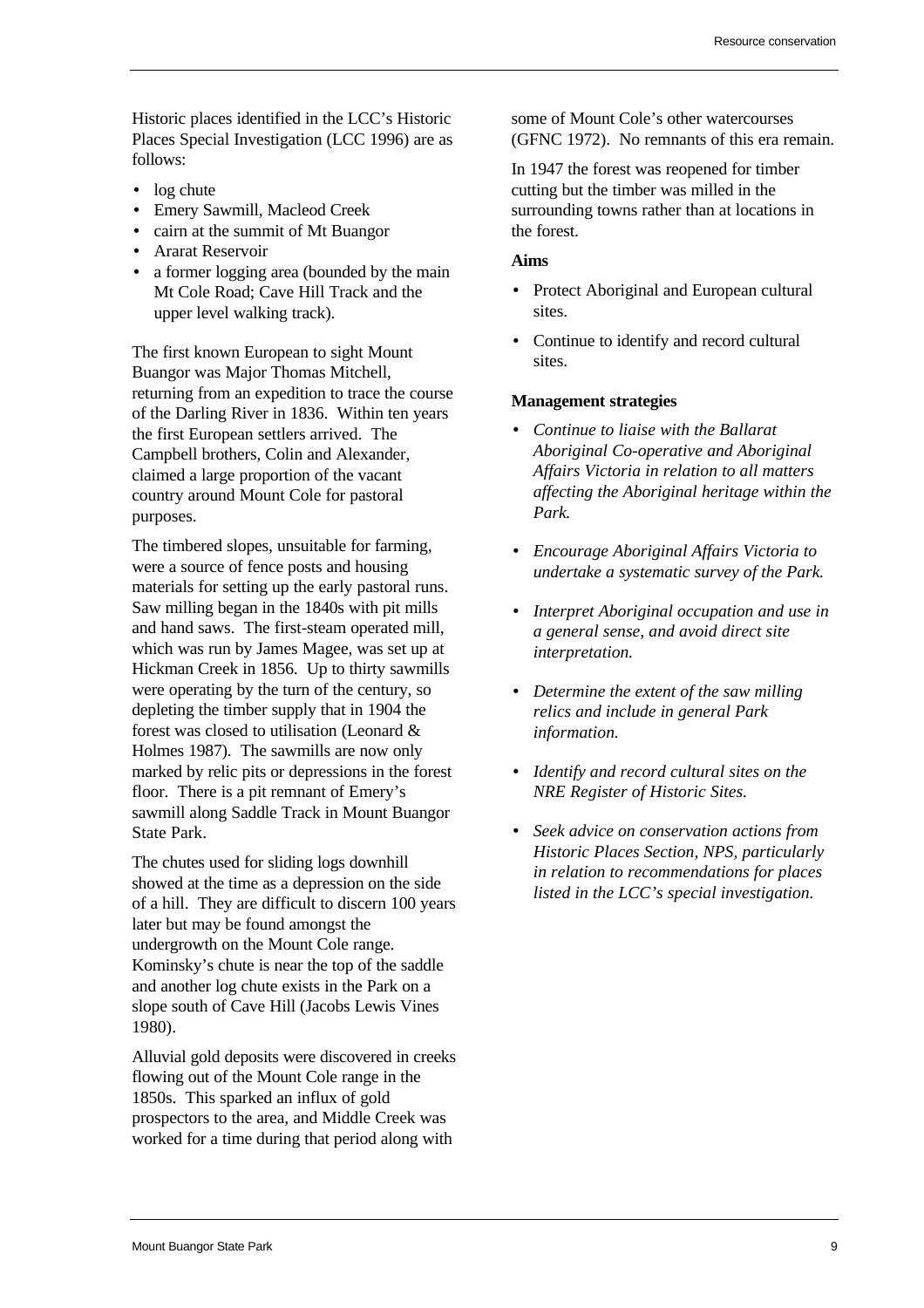## <span id="page-18-1"></span><span id="page-18-0"></span>**4.1 Fire management**

The National Parks Act requires the Director of National Parks to ensure that appropriate and sufficient measures are taken to protect parks from injury by fire.

Fuel reduction burns have been carried out within the Park over the last 20 years as part of the Ballarat Regional Fire Protection Plan. Most of this burning has been undertaken in the strategic corridor along the western boundary of the Park. Fire protection measures in this management plan will form a component of the wider-reaching Midlands Fire Protection Plan, currently under review.

The last major fire within Mount Buangor State Park was in 1959, when about 200 ha was burnt. A number of lightning strikes have been recorded over the last few years, most of them burning only a very small area of the Park.

There is a statutory requirement to protect life and property from wildfire. Fire protection measures will be undertaken at strategic locations within the Park, principally in and around picnic and camping areas. No fuel reduction burning will be undertaken in the Reference Area Zone (section 2.3) or the steeper southern slopes of Mount Buangor until more is known about the ecological impacts of fire.

In accordance with the Code of Practice for Fire Management on Public Land (CNR 1995a) all opportunities will be taken to develop a better understanding of the responses of the flora and fauna of the Park to fire, and to then use that information in the formulation of an ecologically-based fire management plan. At this stage little is known about those ecological responses. The recently completed vegetation survey of the Park will form the base line for monitoring. Ecological burning or burns prescribed specifically for the investigation of ecological requirements may be undertaken, except in the Reference Area.

The shape of the Park and its location mean that Country Fire Authority brigades around the Park are likely to be involved in fire

suppression and NRE officers and equipment are likely to be involved in fire suppression on private land.

## **Aims**

- Protect the Park and visitors from unplanned fire.
- Develop and maintain fire regimes appropriate to the conservation of native flora and fauna.
- Improve knowledge of the ecological effects of fire in the Park.

- *Ensure that the Park's values and boundary protection measures are considered in the review of the Midlands Fire Management Plan which will replace the Ballarat Region Fire Protection Plan.*
- *Maintain a network of MVO's, roads and tracks, as shown in figure 2, in a condition suitable for fire suppression vehicles.*
- *Continue to liaise with the Country Fire Authority in relation to fire management issues in and adjacent to the Park.*
- *Use earth moving equipment in the suppression of wild fires in accordance with the provisions of Section 2.4 of the Code of Practice for Fire Management on Public Land. Rehabilitate any areas disturbed by control lines or other suppression activities as soon as practicable.*
- *Develop a formal monitoring and appraisal system for the ecological assessment of all fires within the Park, with the aim of establishing an ecologically-based fire management strategy for the Park. Include in monitoring:*
	- *surveys of key flora and fauna attributes prior to burning;*
	- *quantitative assessment of fuel loads;*
	- *records of fire behaviour and weather conditions during the burn;*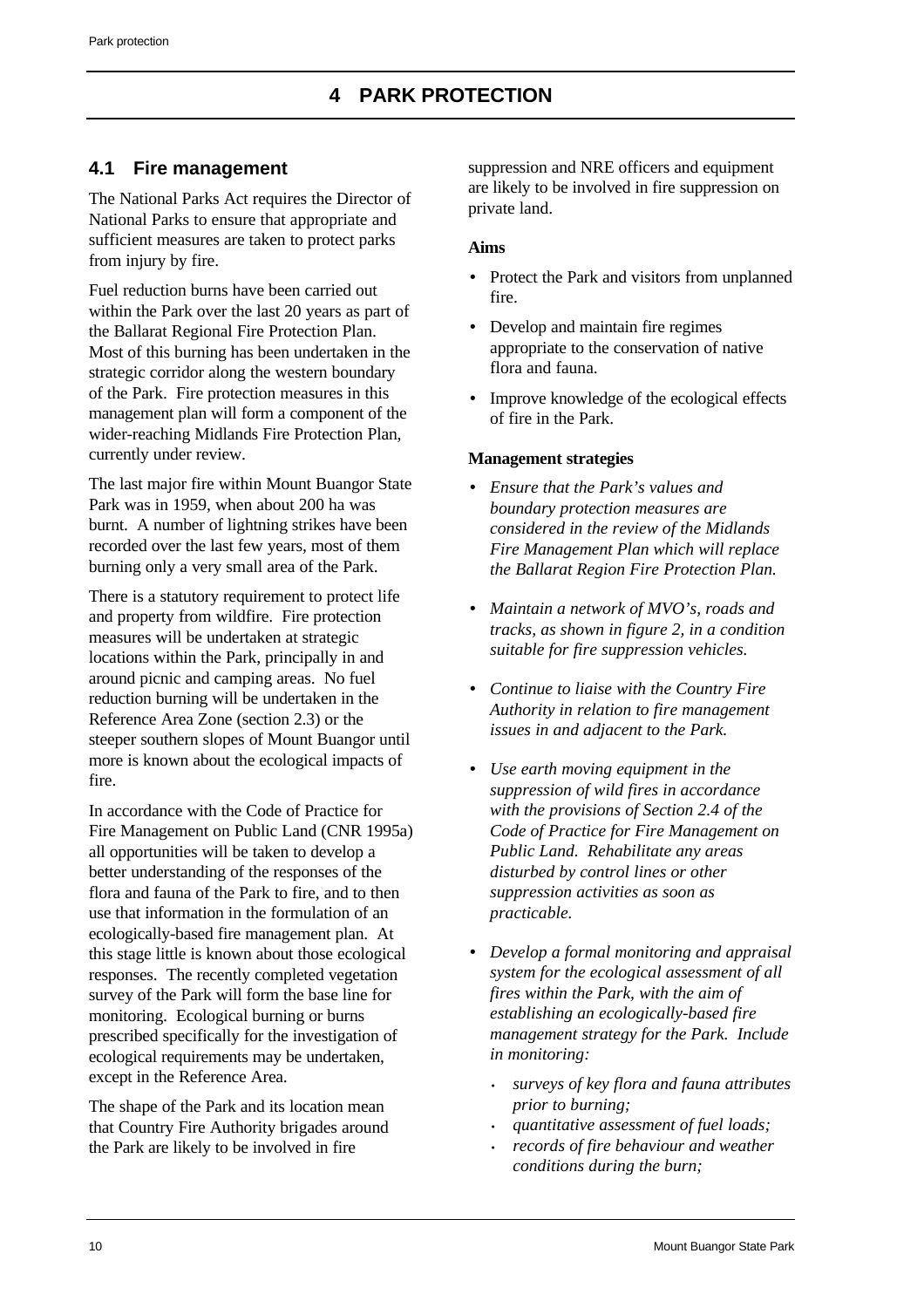- *maps of the area burnt and recording of conditions immediately post burn;*
- *repeat flora and fauna surveys for five years following the burn.*
- *Incorporate the results and recommendations of the fire monitoring program into the Midlands Fire Protection Plan. Carry out burns prescribed for the investigation of ecological requirements and implement an ecological burning program (to be implemented only once adequate information is gathered). No planned burning will be carried out in the Reference Area.*

## <span id="page-19-0"></span>**4.2 Pest plants and animals, and diseases**

<span id="page-19-1"></span>The Park is reasonably free of pest plant species. The main threat is posed by Early Black Wattle, which was planted there early this century for the tanning industry. It is common in and around Middle Creek Camping Area. Early attempts to control this species by burning were unsuccessful, largely because of the mass germination of soil-stored seed following the fire and the inability to perform a follow-up burn because of the lack of fuel.

There are a number of other exotic species in the Park. Furze, Blackberry species, Willow, Poplar and Cootamundra Wattle have a limited distribution, and their growth form means that they could be eliminated from the Park. Cats Ear, Thistle species, and various introduced grasses are more widespread and their growth form means that they are virtually impossible to eradicate. All these exotic species invade disturbed sites, so it is important to limit any soil or vegetation disturbance.

There are a number of pest animal species in the Park, including rabbits, foxes, hares, cats, feral bee colonies and feral goats.

Rabbit and fox numbers are generally low in the Park area, but monitoring and control measures will continue to be undertaken in conjunction with adjacent landholders. Minimising adverse effects on native flora and fauna from the control programs will be a priority.

None of the other species poses a major threat to the integrity of the Park or to the surrounding land; however, populations need to be monitored and control programs implemented as required.

Honey fungus, a tree pathogen, is present in the adjacent Mount Cole State Forest where research work has been undertaken. The status of this fungus is unknown, although it is suspected to be present in the Park. Further investigation is required.

## **Aims**

- Eradicate or control pest plants and animals.
- Monitor the effectiveness of control programs and modify as required
- Co-operate with adjoining landowners in the control of pest plants and animals.
- Prevent the spread of soil pathogens such as Honey fungus.
- Minimise the effect of control programs on native flora and fauna.

#### **Management strategies**

- *Prepare a pest plant and animal strategy for the Park which will detail priority species and areas for pest control and methods to be used.*
- *Work with adjoining landholders in implementing the pest plant or animal strategy using prescribed methods.*
- *Undertake fox and cat control programs as a priority if rabbit populations decline.*
- *Destroy feral bee colonies.*
- *Identify and map all areas infected with Honey fungus.*

## **4.3 Soil conservation**

The Park is on the steep southern aspect of Mount Buangor, and has mainly granitic soils. The combination of the steep topography and the granitic soils makes the Park susceptible to erosion. It is essential to maintain vegetation cover on the steep slopes, and to site visitor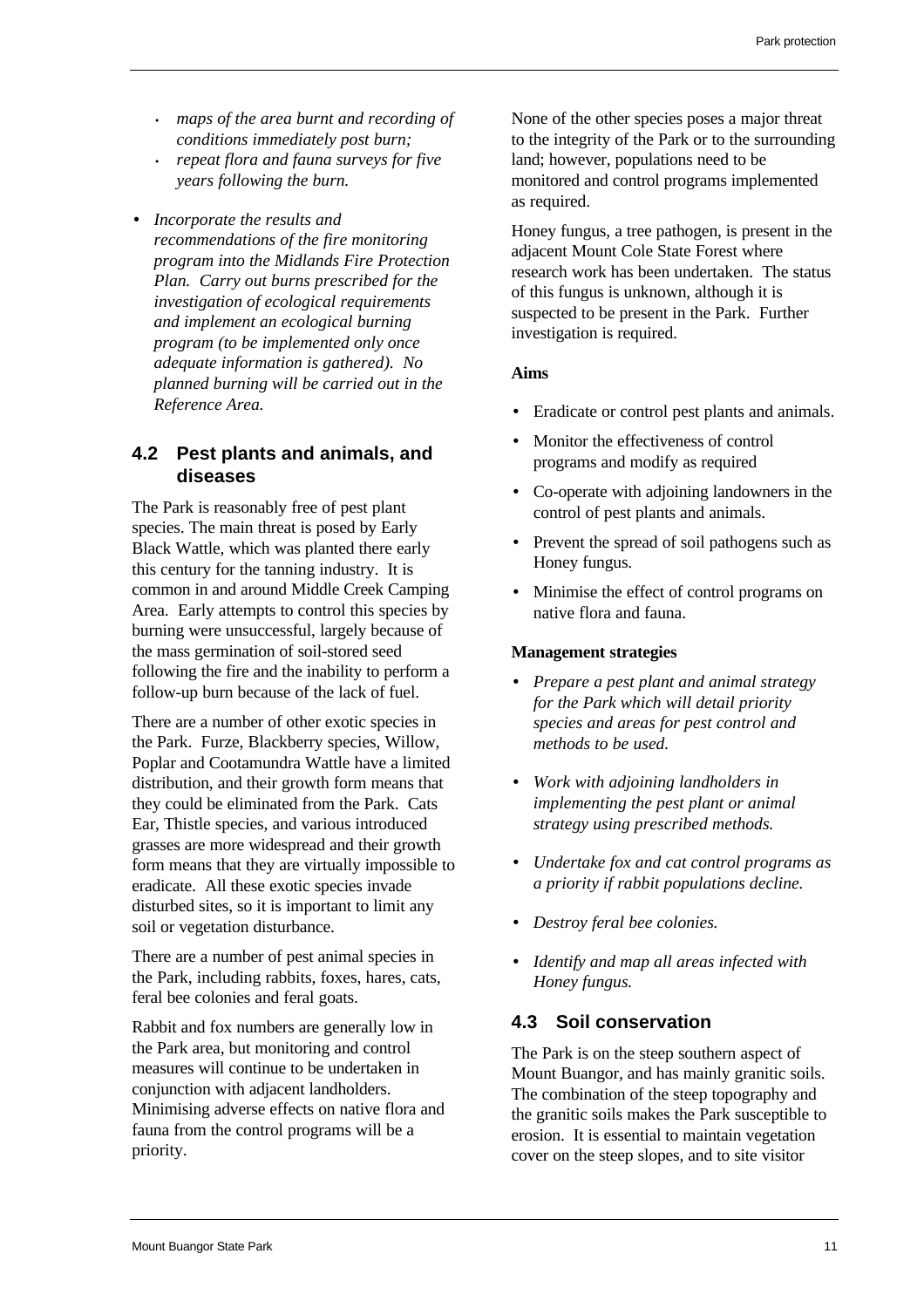facilities on flatter areas only. The maintenance of road surfaces and drains is essential to minimise erosion. Temporary closures of roads and tracks may be necessary to protect them from damage during periods of adverse weather, or for maintenance.

#### **Aim**

• Prevent and control soil erosion caused by visitor and management activities.

- *Prohibit or control any activities which cause ground disturbance.*
- *Protect roads by temporary closure during wet weather conditions, and close for maintenance as necessary.*
- *Ensure adequate drainage of roads and tracks to reduce the potential for soil erosion.*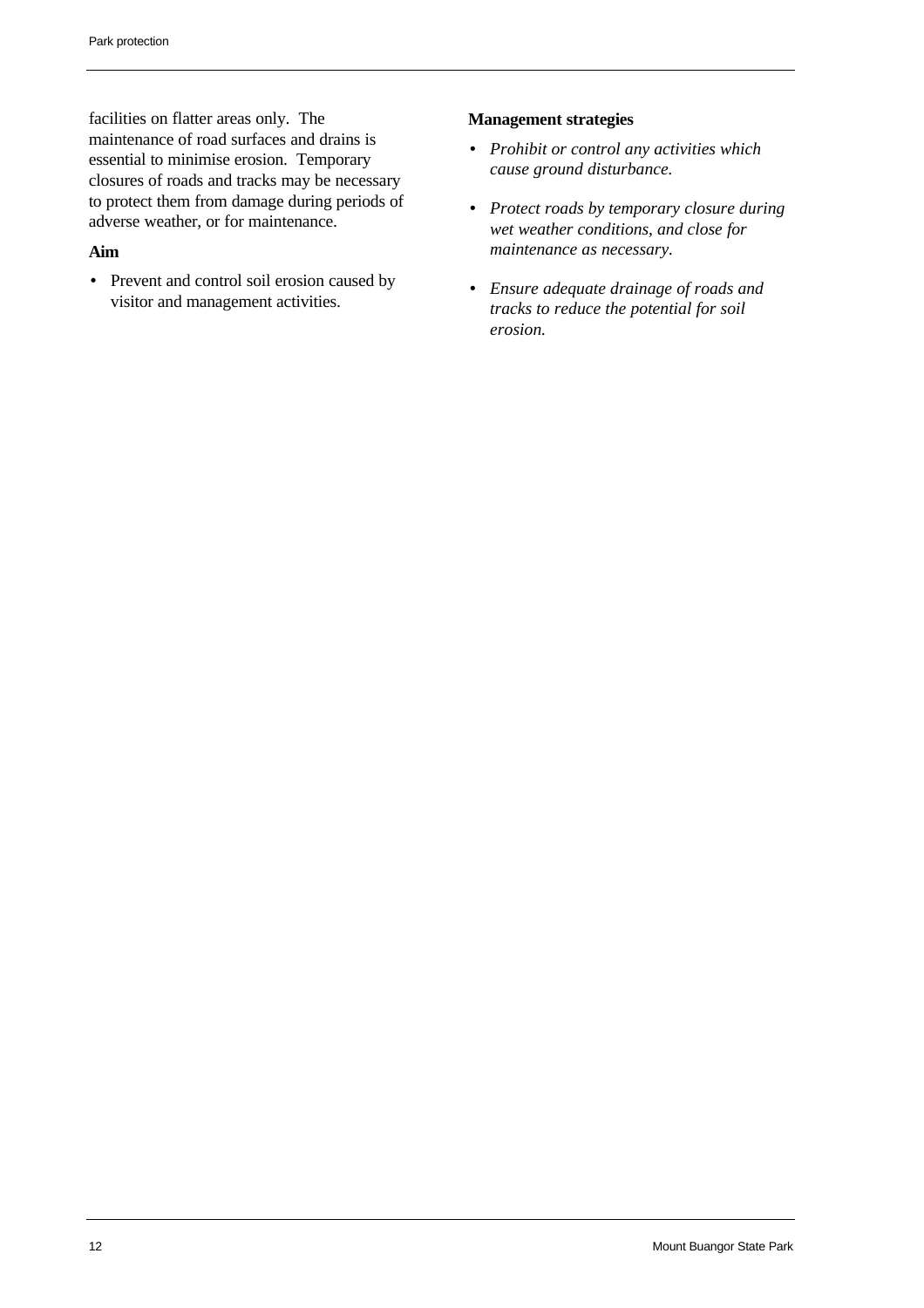## <span id="page-21-1"></span><span id="page-21-0"></span>**5.1 The Park visitor**

Mount Buangor State Park is a natural setting for nature study and a range of recreational activities. The Park receives about 20 000 visitors per year. The majority of these visitors are concentrated in the eastern portion of the Park where the facilities and main attractions are situated.

A visitor survey conducted over Easter 1995 concluded that visitors come predominantly from the local and Ballarat catchments, but a significant number were also attracted from other areas such as Geelong, Warrnambool and South Australia. Most of the visitors set out specifically to come to the Park, although a number of casual visitors were attracted by the signs on the Western Highway. The Survey found that most visitors were attracted to the Park by the camping and picnic facilities set in natural and relatively undisturbed bushland.

Visitors engage in a range of recreational activities but most use the Park for walking, relaxing and pleasure driving during their stay. Horse and trail bike riding and 4WD touring are also popular.

The topography of the Park naturally confines facilities and visitor concentrations to the southern and eastern portions of the Park. The main picnic and camping areas are heavily used and are degraded to some extent through soil compaction and vegetation trampling.

Mount Buangor State Park is part the Grampians tourism product region which has a variety of natural and cultural features ranging from goldfield and other settlement features to the rugged natural grandeur of Grampians National Park. The Park is adjacent to the Mount Cole State Forest. With an area of about 11000 ha, the Forest offers a wide range of complementary recreational opportunities.

## **Providing for the visitor**

Within the context of the region, the Park will provide for the more low impact recreational opportunities, with some scope for adventuretype activities in defined areas. To facilitate

this, visitor facilities will be upgraded and information about the Park and the surrounding areas will be available. Emphasis will be placed on the provision of high quality low-key facilities at existing or relocated sites which maintain the secluded feel of the Park. Existing and proposed visitor facilities are shown in figure 2.

Out and About Seniors, Natural Adventurers and Escape to Nature are the segments most likely to have an interest in the Park.

NPS market survey findings will be used to establish a profile of Park visitors and ensure that their needs and expectations are met.

#### **Aims**

- Provide a range of opportunities and quality services in accordance with the above overview which complement the opportunities available at other locations within the region.
- Develop an understanding of visitor profiles, attitudes, expectations and needs.

- *Permit recreational activities in accordance with table 2.*
- *Provide and maintain facilities and services which highlight, but are in keeping with, the area's distinctive character (section 5.3 and tables 3 and 4).*
- *Apply NPS market survey findings on visitor profiles, patterns of behaviour, expectations and preferences to assist in park management.*
- *Establish a program to determine appropriate levels of recreational activity consistent with protecting visitor experiences and park values.*
- *Encourage all visitors to adopt minimal impact techniques and to adhere to codes of conduct appropriate to their activity.*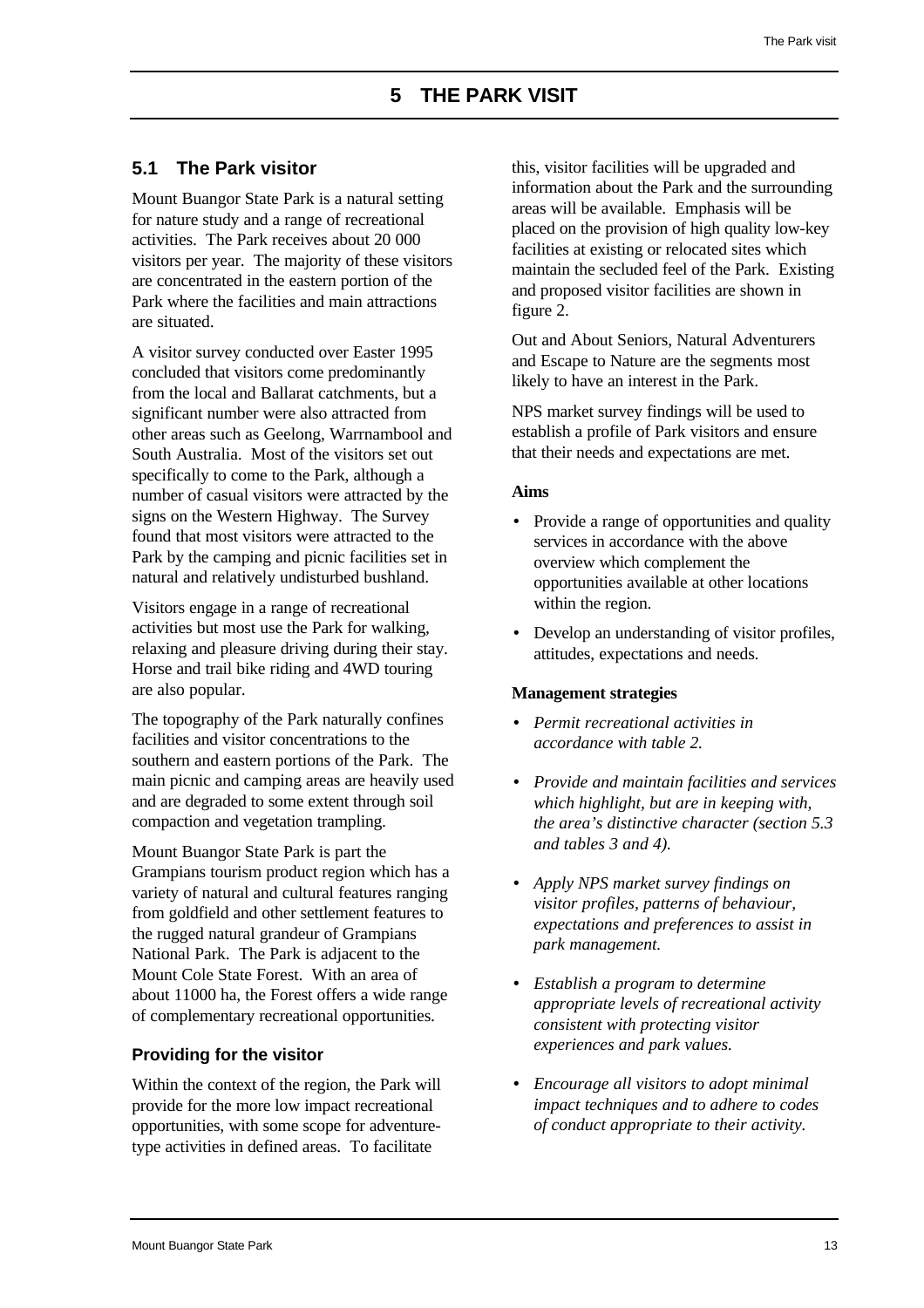<span id="page-22-1"></span>

|                         | <b>MANAGEMENT ZONES</b> |                |                |                |  |
|-------------------------|-------------------------|----------------|----------------|----------------|--|
| <b>ACTIVITY</b>         | 1                       | $\overline{2}$ | 3              | 4              |  |
| Picnicking              | No                      | <b>Yes</b>     | Yes            | Yes            |  |
| Camping                 | N <sub>o</sub>          | N <sub>o</sub> | YC             | N <sub>o</sub> |  |
| Walking                 | N <sub>0</sub>          | YC             | YC             | YC             |  |
| Cycling                 | N <sub>o</sub>          | YC             | YC             | YC             |  |
| Pleasure driving        | N <sub>o</sub>          | YC             | YC             | N <sub>o</sub> |  |
| Trail bike riding       | N <sub>0</sub>          | YC             | YC             | N <sub>0</sub> |  |
| Horse riding            | N <sub>o</sub>          | YC             | YC             | N <sub>o</sub> |  |
| Horse camping           | N <sub>0</sub>          | N <sub>0</sub> | N <sub>0</sub> | N <sub>0</sub> |  |
| Orienteering/Rogaining  | N <sub>0</sub>          | No             | N <sub>o</sub> | N <sub>0</sub> |  |
| Fishing                 | N <sub>0</sub>          | N <sub>0</sub> | N <sub>0</sub> | N <sub>0</sub> |  |
| Firewood collecting     | N <sub>0</sub>          | N <sub>0</sub> | YC             | N <sub>0</sub> |  |
| Firewood removal        | N <sub>0</sub>          | N <sub>0</sub> | N <sub>0</sub> | N <sub>0</sub> |  |
| Hunting                 | N <sub>0</sub>          | N <sub>0</sub> | N <sub>0</sub> | N <sub>0</sub> |  |
| Dogs                    | N <sub>o</sub>          | N <sub>0</sub> | N <sub>o</sub> | N <sub>o</sub> |  |
| Hang gliding            | N <sub>0</sub>          | N <sub>0</sub> | YC             | N <sub>0</sub> |  |
| Rock climbing/abseiling | N <sub>0</sub>          | N <sub>0</sub> | YC             | No             |  |

#### **TABLE 2 SUMMARY OF RECREATION ACTIVITIES**

No Not appropriate N/A Not applicable

<span id="page-22-0"></span>Yes Appropriate YC conditional refer to relevant section for details

• *Monitor visitor numbers and use to ensure adequate provision of facilities consistent with appropriate types and levels of use.*

## **5.2 Visitor recreation activities and facilities**

## **5.2.1 Vehicle access**

Access to the Park from the Western Highway is via the formed gravel Ferntree Gully Road. A VicRoads sign indicates the way to the Park from the highway, but gives no other information.

There are a number of access roads and tracks within the Park, ranging from formed gravel all-weather roads to low-use unformed tracks. Through access can be gained from Ferntree Gully Road to Bayindeen School Road via Saddle Road.

The Park's roads and tracks are used by cyclists, trail bike riders and pleasure drivers.

The topography of the Park means that there are few north-south tracks, and that those that do exist are steep and often unsuitable for twowheel-drive cars, particularly in wetter months. The cost of maintaining these steeper roads is a consideration. Those tracks not required for access or which are causing environmental damage will be closed to the public or to all vehicles, and revegetated.

Dead-end tracks can pose a public risk during a wildfire.

The adjoining Mt Cole State Forest provides extensive opportunities for trail bike riding and pleasure driving. The State Forest has more than 250 km of public roads and tracks.

## **Aims**

• Provide quality public access to picnic and camping areas.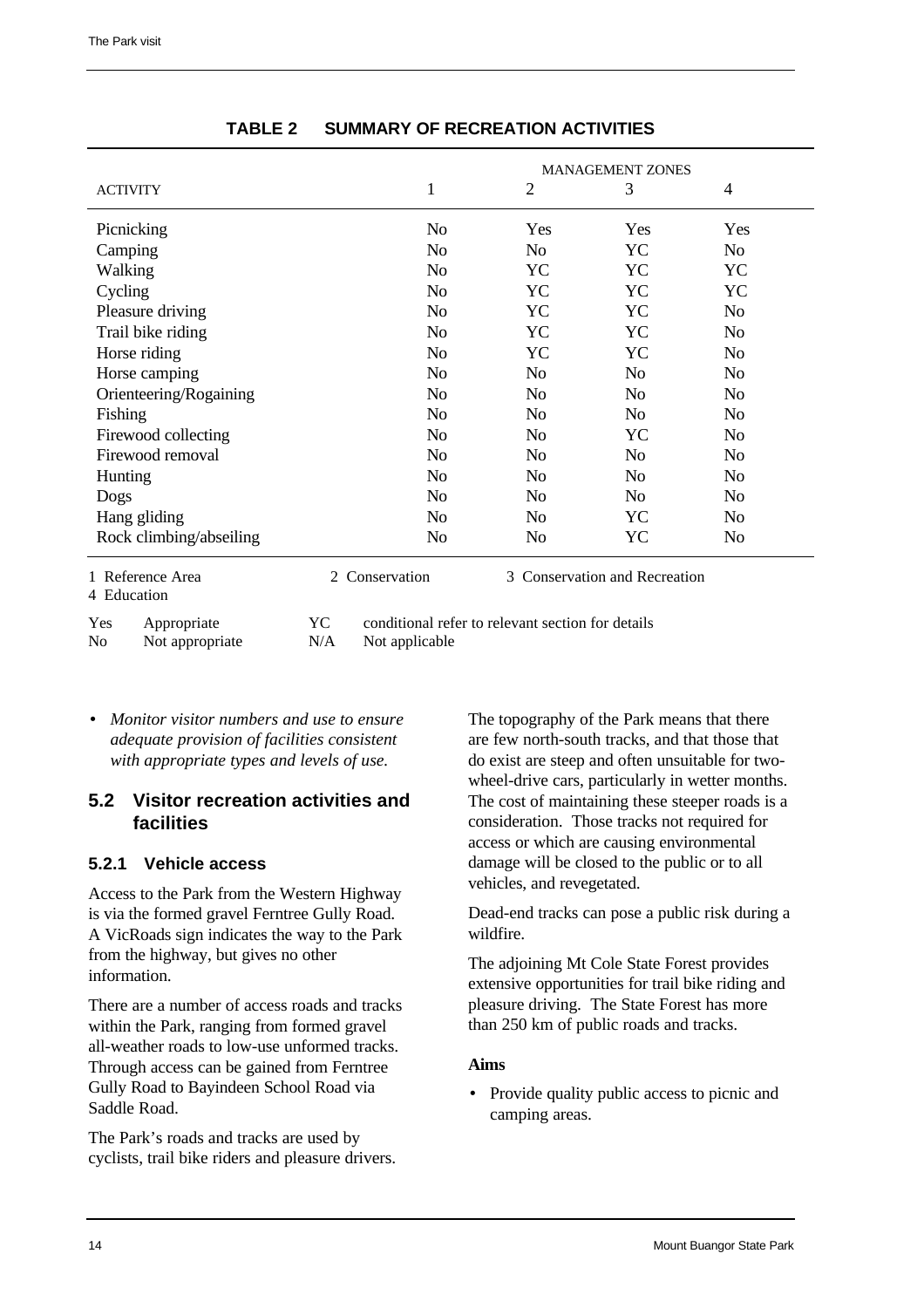- Maintain a road network suitable for public access, pleasure driving and management requirements.
- Minimise the impact of vehicles on the Park's natural values and the cost of road maintenance.

## **Management strategies**

- *Manage and permit the use of roads and tracks in accordance with figure 2 and table 3.*
- *Liaise with VicRoads to place more informative directional signs on the Western Highway.*
- *Apply temporary road closures if required to minimise environmental damage and ensure public safety (section 4.3).*
- <span id="page-23-0"></span>• *Liaise with the Rural City of Ararat and the Shire of Pyrenees on the maintenance of roads leading to the Park.*
- *Upgrade and maintain road and track signs in accordance with the NPS Signs Manual. Indicate on road signs if 'No through Road' or 'Suitable for 4WDs only' etc.*
- *Permit cycling on all roads, tracks and MVO tracks in accordance with table 3 and figure 2, but not on walking tracks.*
- *Permit trail bike riding (vehicle must be road-registered with a licensed rider) on roads and tracks, excluding MVOs and walking tracks as shown in table 2 and figure 2.*

## **5.2.2 Picnicking**

Picnicking is the most popular use of the Park, particularly during weekends and holiday periods. The main picnic facilities are at Ferntree and Middle Creek (figure 2); Bailes has been used as a minor picnic site but will be improved (5.2.3). All these sites have toilets, barbecue fireplaces, tables and rubbish bins. There are single and group fire pits at all the picnic areas but firewood is not provided. The collection of firewood within the Park is depleting supplies and also degrading Park

values through the removal of ground cover and habitat.

The Ferntree Picnic Area is on a slope and is eroding despite the construction of terraces and low retaining walls. The picnic area is set under an attractive stand of mature messmate stringybarks, but its slope means that redevelopment of the site is necessary. The Waterfalls Nature Walk also starts there.

Sugarloaf Picnic Area is little used and poorly sited as it is too close to the busy and dusty main Mt Cole Road.

## **Aim**

• Provide facilities for picnicking in the Park.

## **Management strategies**

- *Upgrade and maintain facilities at Middle Creek around the existing shelter.*
- *Provide facilities in the picnic and camping areas at Middle Creek suitable for people with limited mobility (section 5.2.3).*
- *Remove fire pits at all picnic areas.*
- *Allow fires only in existing fireplaces in picnic and camping areas.*
- *Limit firewood collection to designated areas only and provide information in the picnic and camping areas about where to collect and how to minimise use of firewood.*
- *Remove all rubbish bins from the Park and promote a philosophy of minimal impact use.*
- *Retain Ferntree Picnic Area, upgrade the facilities and remove the erosion risk.*
- *Close and revegetate Sugarloaf Picnic Area.*

## **5.2.3 Camping**

Camping is a popular activity in the Park, particularly during holiday periods. Facilities are provided at Ferntree, Bailes and Middle Creek (figure 2). The Ferntree Camping Area has five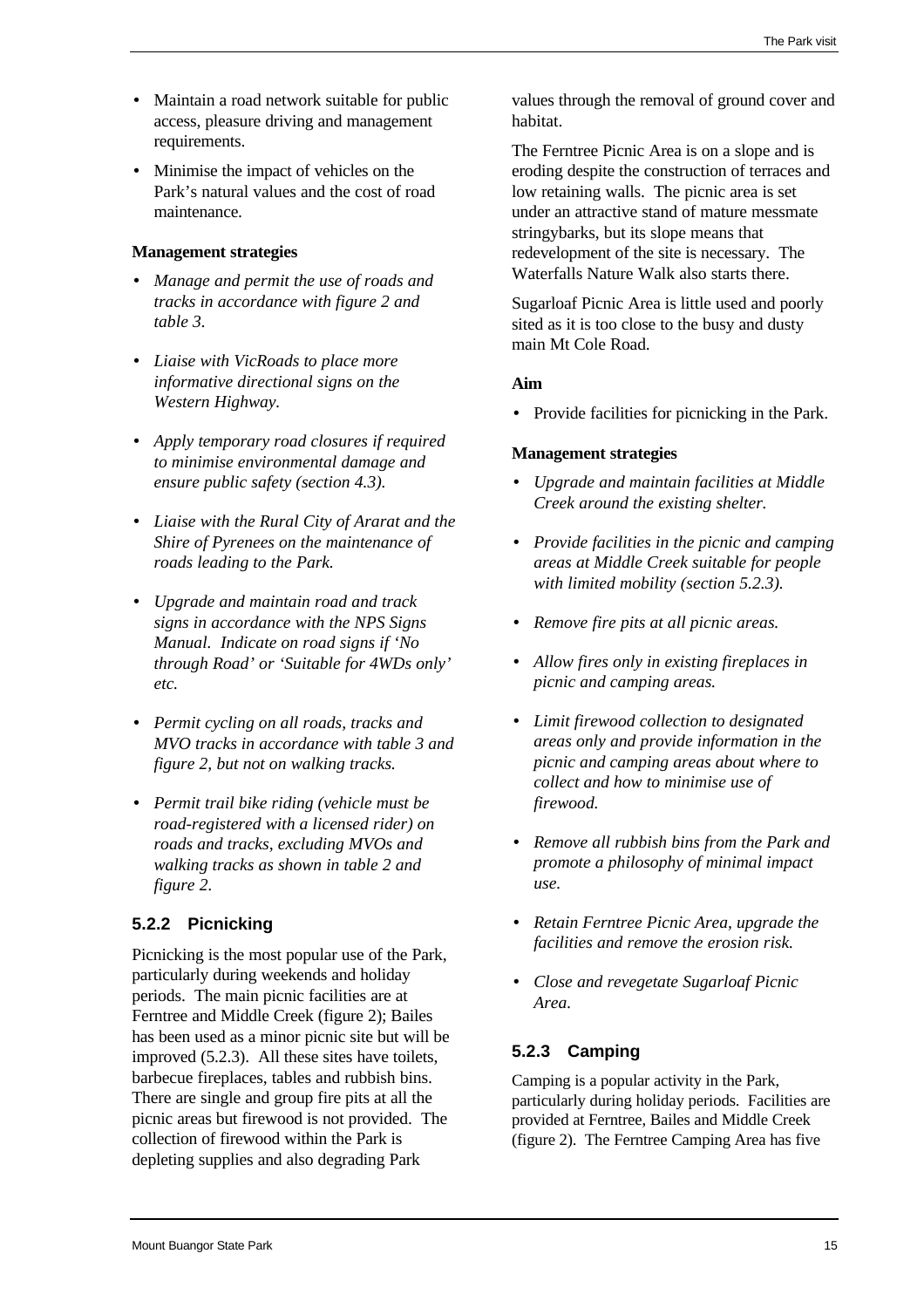<span id="page-24-0"></span>

| <b>ROAD OR TRACK</b>                                                           | <b>CLA</b><br>$\bullet$<br>SS | <b>COMMENTS/USES</b>                                                                                                                                               | <b>STATUS</b><br>$\bullet$             |                                         | <b>FUTURE MANAGEMENT</b>                                                                                                           |
|--------------------------------------------------------------------------------|-------------------------------|--------------------------------------------------------------------------------------------------------------------------------------------------------------------|----------------------------------------|-----------------------------------------|------------------------------------------------------------------------------------------------------------------------------------|
|                                                                                | $\bullet$                     |                                                                                                                                                                    | <b>CURRE</b><br>$\bullet$<br><b>NT</b> | <b>PROPO</b><br>$\bullet$<br><b>SED</b> | $\bullet$                                                                                                                          |
| • Ferntree Waterfalls<br>Road                                                  | $\bullet$ 1                   | • Main access to Park from Western Highway                                                                                                                         | $\bullet$ O                            | $\bullet$ O                             | • Maintain to high standard suitable for<br>2WD vehicles.                                                                          |
| • Un-named track north<br>from Ferntree Waterfalls<br>Road to Bee site PK9     | $\bullet$ 2                   | • FPM - Dead end track to former gravel pit                                                                                                                        | $\overline{O}$<br>$\bullet$            | $\bullet$ MVO                           | • Maintain access to relocated apiary site.                                                                                        |
| • Un-named track from<br>Ferntree Waterfalls Road                              | $\bullet$ 3                   | • West of Bee site PK9, dead-end tracks, unused<br>and overgrown                                                                                                   | $\Omega$<br>$\bullet$                  | $\bullet$ C                             | • Not required, close and revegetate.                                                                                              |
| • Dairymaid Road                                                               | $\bullet$ 2                   | • Shortest access to Mt Cole SF and Main Mt Cole<br>Rd. Not always suitable for 2WD.                                                                               | $\bullet$ O                            | $\bullet$ 0                             | • Upgrade to all-weather 2WD access.                                                                                               |
| • *Jimmy Smith Road                                                            | • 1, 3                        | • Access to Middle Creek Camping Area. *Road<br>Reserve along CA's 47, 47A and 48A                                                                                 | $\bullet$ O                            | $\bullet$ 0                             | • Unchanged                                                                                                                        |
| Saddle Road                                                                    | $-1, 2$                       | • Access from western sections of Park. Section<br>from Ferntree Waterfalls Rd to saddle is steep and<br>the road surface is loose. Not always suitable for<br>2WD | $\bullet$ 0                            | $\bullet$ 0                             | Upgrade to all-weather 2WD access.<br>$\bullet$                                                                                    |
| • Buangor Common<br><b>Track</b>                                               | $\bullet$ 1                   | • Access to western section of park from<br>Anderson's Rd, linking with Saddle Road,                                                                               | $\Omega$<br>$\bullet$                  | $\overline{O}$                          | $\bullet$                                                                                                                          |
| • Boundary Track                                                               | • 2, 3                        | • Follows south-western boundary of Park. Links<br>with Blackwood Track in north and Jenny Clayton<br>Track in south                                               | $\bullet$ O                            | O/MV<br>$\bullet$<br>$\Omega$           | • Access for landholders to be retained.<br>Track may be seasonally or temporarily<br>closed. MVO east of Buangor Common<br>Track. |
| • Wallaby Caves Road                                                           | <sup>2</sup><br>$\bullet$     | • Access to north-western section of Park and to<br>Mt Cole SF.                                                                                                    | $\Omega$<br>$\bullet$                  | $\overline{O}$<br>$\bullet$             | • Unchanged                                                                                                                        |
| • Un-named track<br>running east from<br>Wallaby Caves Road to<br>Mcleod Creek | $\bullet$ 2                   | • FPM - Dead-end track, little used. Does not<br>cross McLeod Ck. Formerly used as burn boundary,<br>protecting Reference Area to north.                           | $\bullet$ 0                            | $\bullet$ MVO                           | • Retain for fire protection purposes.                                                                                             |
| • Blackwood Track                                                              | $\bullet$ 1                   | • Links Wallaby Caves Rd and Rocky Rd                                                                                                                              | - 0                                    | $\Omega$                                | • Unchanged                                                                                                                        |

## **TABLE 3 MANAGEMENT OF VEHICLE ROADS AND TRACKS**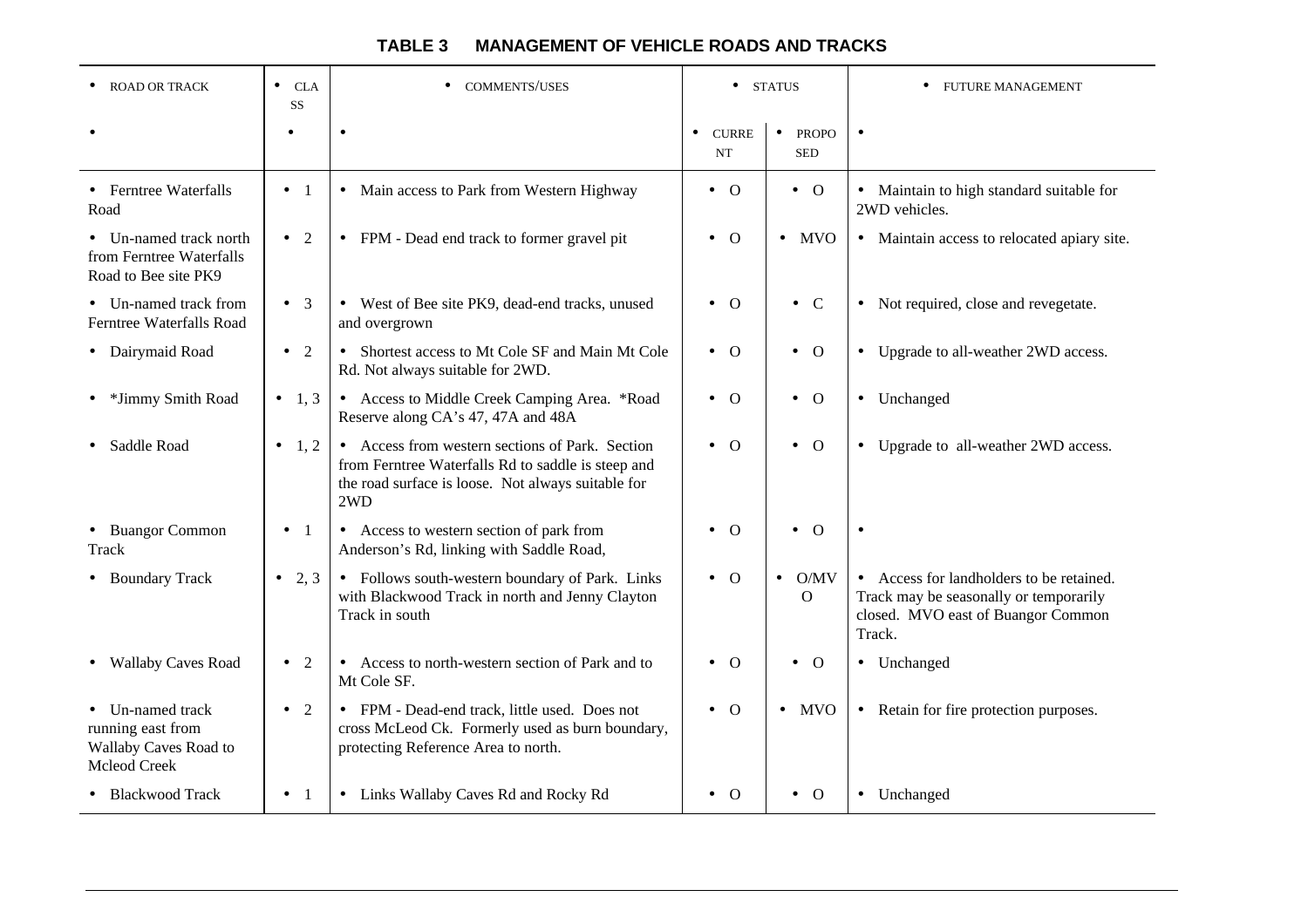| Table 3 (cont.) |  |
|-----------------|--|
|-----------------|--|

| <b>ROAD OR TRACK</b>                                                         | CLA<br>$\bullet$<br><b>SS</b> | <b>COMMENTS/USES</b>                                                                                                                                                 |                                 | <b>STATUS</b>                           | <b>FUTURE MANAGEMENT</b>                                                                                        |
|------------------------------------------------------------------------------|-------------------------------|----------------------------------------------------------------------------------------------------------------------------------------------------------------------|---------------------------------|-----------------------------------------|-----------------------------------------------------------------------------------------------------------------|
|                                                                              | $\bullet$                     |                                                                                                                                                                      | <b>CURREN</b><br>$\bullet$<br>T | <b>PROPOS</b><br>$\bullet$<br><b>ED</b> | $\bullet$                                                                                                       |
| • Rocky Road                                                                 | $\bullet$ 2                   | Access to north-western section of Park and Mt<br>$\bullet$<br>Cole SF                                                                                               | $\bullet$ 0                     | $\bullet$ 0                             | • Unchanged                                                                                                     |
| Reservoir Road                                                               | • 1, 2                        | • Forms boundary of Park and State Forest                                                                                                                            | $\Omega$<br>$\bullet$           | $\bullet$ 0                             | • Unchanged                                                                                                     |
| Dutchman Road                                                                | • 2, 3                        | Forms boundary of Park and State Forest<br>$\bullet$                                                                                                                 | $\Omega$<br>$\bullet$           | $\bullet$ 0                             | • Unchanged                                                                                                     |
| Un-named Road from<br>Reservoir Road to north<br>side of Reservoir           | $\overline{2}$<br>$\bullet$   | • Access to north side of Ararat Reservoir wall for<br>maintenance purposes by Grampians Water and<br>Rural City of Ararat. Has locked gate on track -<br><b>FPM</b> | $\Omega$                        | $\bullet$ O/MV<br>$\Omega$              | • Retain for maintenance of water supply<br>facilities.                                                         |
| • Baranga Creek Track                                                        | 2<br>$\bullet$                | Forms boundary of Park and State Forest<br>$\bullet$                                                                                                                 | $\Omega$<br>$\bullet$           | $\bullet$ O                             | • Unchanged.                                                                                                    |
| • Mt Buangor Track                                                           | • 1,3                         | • Access to hang-gliding launch site and scenic<br>lookout.                                                                                                          | $\overline{0}$<br>$\bullet$     | O/MV<br>$\bullet$<br>$\mathbf{O}$       | • MVO from Car Park to summit of Mt<br>Buangor and beyond.                                                      |
| • Un-named track<br>linking Mt Buangor Track<br>and Mugwamp Track            | $\bullet$ 3                   | Steep, eroding track adjacent to Reference Area<br>$\bullet$<br>boundary. Forms boundary of Park and State Forest.                                                   | $\bullet$ 0                     | $\bullet$ C                             | • Negotiate closure under Forests Act to<br>protect Reference Area.                                             |
| • Freemans Track                                                             | $\bullet$ 2                   | • Forms boundary of Park and State Forest.<br>Section south of Mugwamp Track is dead end track<br>leading to disused apiary site.                                    | $\Omega$<br>$\bullet$           | $\bullet$ O/MV<br>$\Omega$              | • Close track south of Mugwamp track,<br>apiary site to be closed. Section of track is in<br>Conservation Zone. |
| <b>Firebreak Track</b>                                                       | $\overline{3}$<br>$\bullet$   | • Forms boundary of Park and State Forest                                                                                                                            | $\Omega$                        | $\bullet$ O                             | • Unchanged. May be seasonally closed.                                                                          |
| • Un-named track<br>running south from<br>Firebreak Tk                       | $\bullet$ 3                   | Dead-end disused former logging track.<br>$\bullet$<br>Informally closed in past.                                                                                    | <b>MVO</b>                      | $\bullet$ C                             | • Not required for park management<br>purposes.                                                                 |
| Un-named cross -track<br>from Boundary Track to<br><b>Wallaby Caves Road</b> | $\bullet$ 3                   | FPM - Located on north side of McLeod Creek<br>$\bullet$                                                                                                             | $\bullet$ 0                     | <b>MVO</b><br>$\bullet$                 | • Originally a burn boundary track. Track<br>waterlogs in winter. Maintain for fire<br>protection.              |
| • Cave Hill Track                                                            | $\bullet$ 3                   | • Access to Cave Hill; no through road. Requires<br>maintenance to minimise impacts on significant<br>flora, see section 3.3 and appendix 3.                         | $\bullet$ 0                     | $\bullet$ 0                             | • May be seasonally closed.                                                                                     |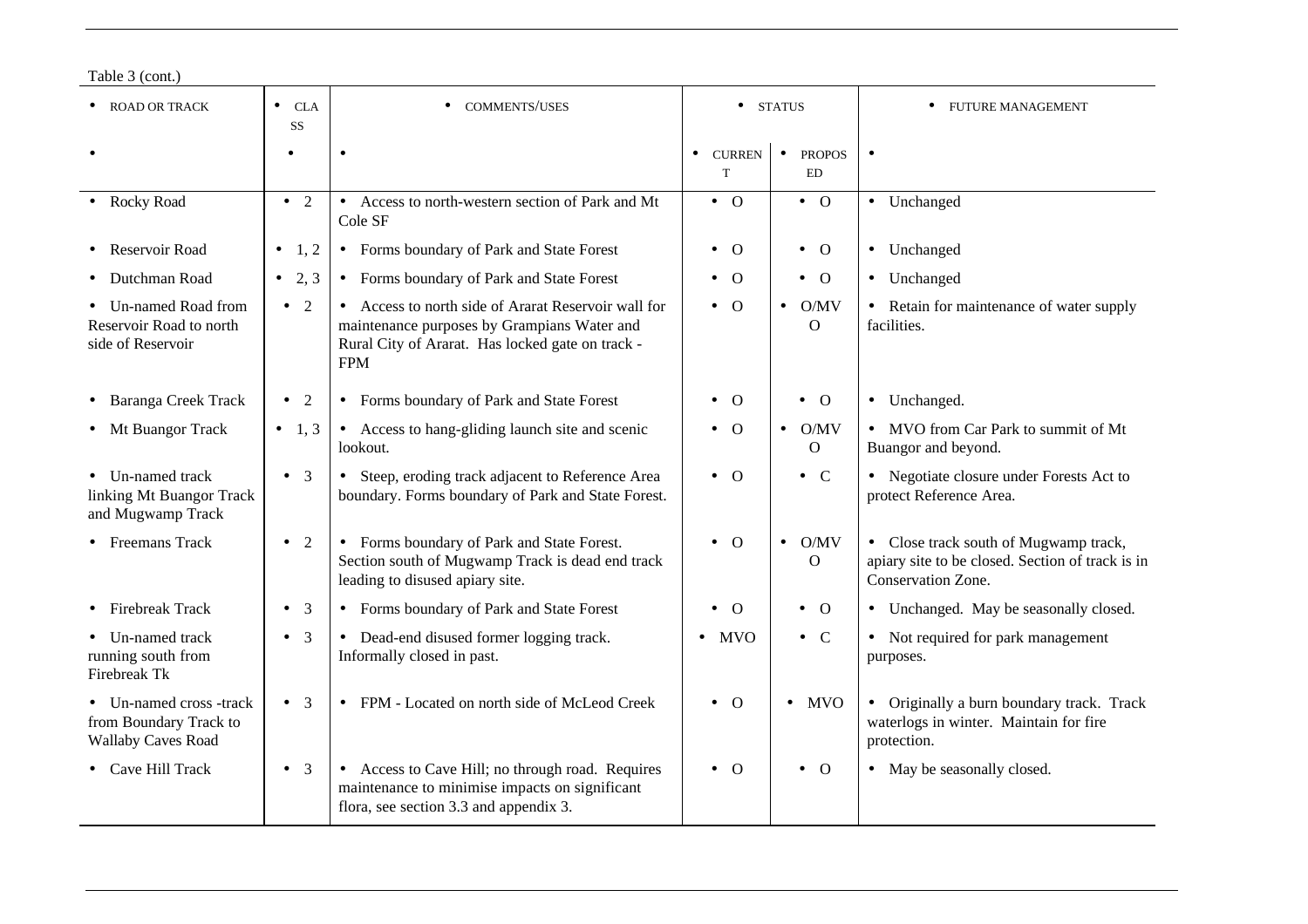| Table 3 (cont.) |  |
|-----------------|--|
|-----------------|--|

| <b>ROAD OR TRACK</b>                                                                           | <b>CLA</b><br>$\bullet$<br><b>SS</b> | <b>COMMENTS/USES</b><br>$\bullet$                                                                                                  |                                 | <b>STATUS</b>                           | <b>FUTURE MANAGEMENT</b><br>$\bullet$                                             |
|------------------------------------------------------------------------------------------------|--------------------------------------|------------------------------------------------------------------------------------------------------------------------------------|---------------------------------|-----------------------------------------|-----------------------------------------------------------------------------------|
|                                                                                                | $\bullet$                            |                                                                                                                                    | <b>CURREN</b><br>$\bullet$<br>T | <b>PROPOS</b><br>$\bullet$<br><b>ED</b> | $\bullet$                                                                         |
| • Un-named track<br>running north from<br>Saddle Road                                          | $\bullet$ 2                          | • FPM - To V-notch weir on Macleod's Creek                                                                                         | $\bullet$ O                     | $\bullet$ MVO                           | • Maintain access for Grampians Region<br>Water Board.                            |
| • Jenny Clayton Track                                                                          | $\bullet$ 3                          | • FPM - Loop track in education zone. Little used<br>track, waterlogs in winter. Access from road reserve<br>impassable in winter. | $\bullet$ 0                     | <b>MVO</b><br>$\bullet$                 | • Forms walking track in education zone.                                          |
|                                                                                                | $\bullet$                            | $\bullet$                                                                                                                          |                                 |                                         | ٠                                                                                 |
| Un-named track<br>running south from<br>Saddle Road to top of<br>saddle                        | 2<br>$\bullet$                       | • Track is steep, badly eroded and not required for<br>management purposes                                                         | $\bullet$ 0                     | $\bullet$ C                             | • Close and revegetate.                                                           |
| Un-named track<br>running north from<br>Ferntree Waterfalls Road,<br>adjacent to Park boundary | 3<br>$\bullet$                       | FPM - Old, little used boundary track<br>$\bullet$                                                                                 | $\Omega$<br>$\bullet$           | <b>MVO</b><br>$\bullet$                 | • Access required for environmental weed<br>control and fire protection purposes. |
| Un-named track<br>running east from<br><b>Buangor Common water</b><br>basin                    | $\overline{3}$<br>$\bullet$          | Little used dead-end track<br>$\bullet$                                                                                            | $\bullet$ 0                     | $\bullet$ C                             | • Not required for park management<br>purposes. Close and revegetate.             |
| Un-named track<br>running south from<br>Baranga Creek Track                                    | $\overline{3}$<br>$\bullet$          | Disused former logging track, informally closed<br>$\bullet$                                                                       | $\bullet$ C                     | $\bullet$ C                             | • Not required for park management<br>purposes. Close and revegetate.             |
| • Un-named track<br>running west from<br>Dairymaid Road                                        | $\bullet$ 2                          | Leads to car park, links with Cave Hill Walking<br>$\bullet$<br><b>Track</b>                                                       | $\bullet$ O                     | $\bullet$ O                             |                                                                                   |

• KEY:

|      | • $\bullet$ $\bullet$ 1: All vehicle - all weather | • FPM - for park management   | Status $\bullet$ O -<br>Open to public |
|------|----------------------------------------------------|-------------------------------|----------------------------------------|
| lass |                                                    |                               |                                        |
|      | • 2 All vehicle - dry weather only                 | *Public road not part of Park | • MVO - Management vehicles only       |
|      | • $3 \, 4WD$ - dry weather only                    |                               | Close and revegetate                   |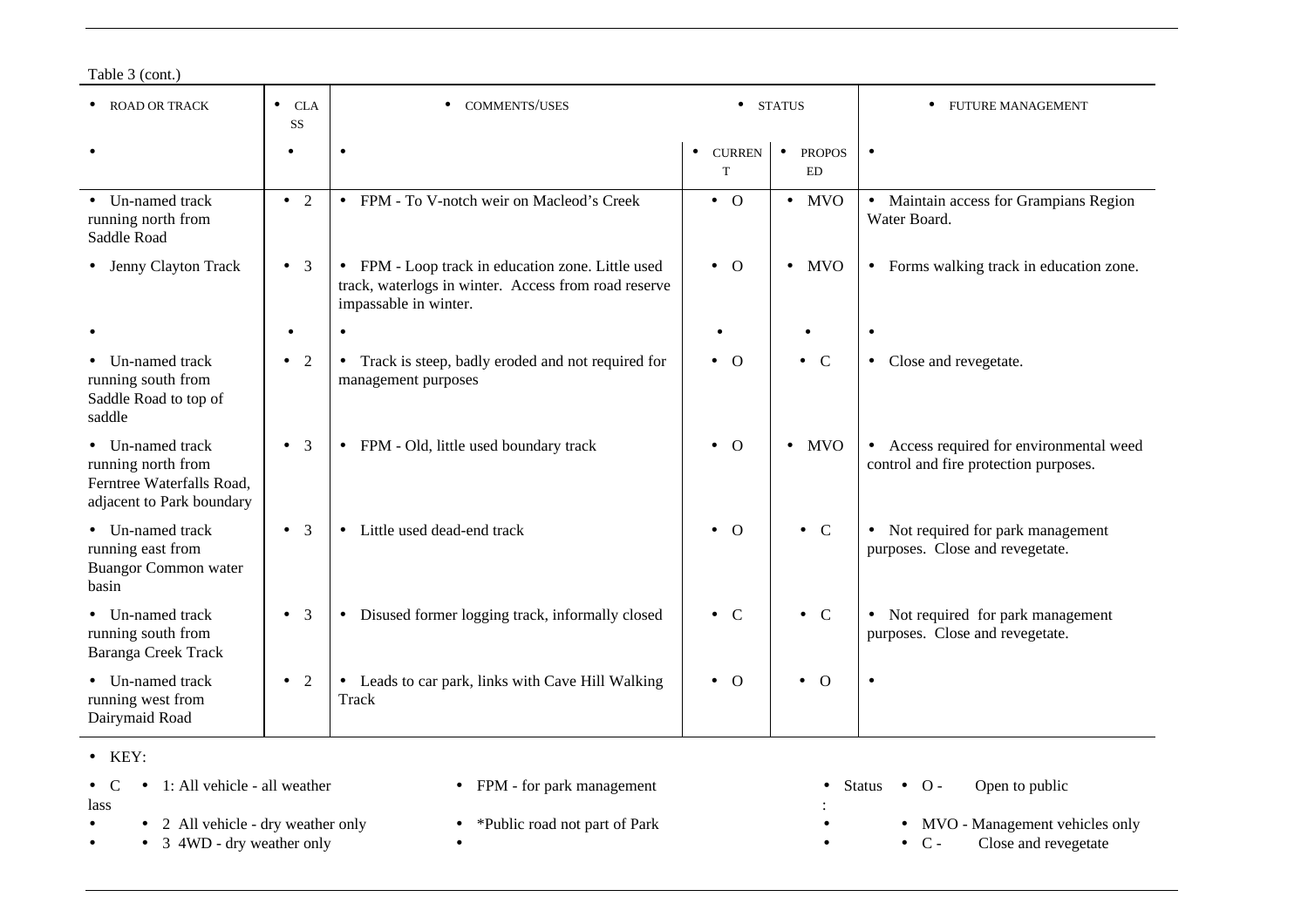<span id="page-27-0"></span>

| TRACK                            | <b>CATEGORY</b>             | <b>DISTANCE</b><br>KM | <b>COMMENTS</b>                                                                                |
|----------------------------------|-----------------------------|-----------------------|------------------------------------------------------------------------------------------------|
| Waterfalls Nature Walk           | A2                          | 1.5                   | Brochure available                                                                             |
| Middle Creek Walking Track       | B, A2                       | 3.3                   | Links Middle Creek, Bailes<br>and Ferntree Picnic Areas                                        |
| The Cave Walking Track           | C, D                        | $3.5^{\circ}$         |                                                                                                |
| Cave Hill Walking Track          | C, D                        | 0.5                   | Continues in Mount Cole SF                                                                     |
| <b>Upper Level Walking Track</b> | C, D                        | 1.5                   | Scenic views at Grevillea                                                                      |
|                                  |                             |                       | Lookout                                                                                        |
| Lower Level Walking Track        | C, D                        | 1.5                   |                                                                                                |
| <b>Two-Mile Walking Track</b>    | B, C                        | 1.7                   |                                                                                                |
| Freeman's Link Walking Track     | $\mathcal{C}_{\mathcal{C}}$ | 2.5                   |                                                                                                |
| <b>Sugarloaf Walking Track</b>   | C, D                        | 3.3                   | Scenic Lookouts                                                                                |
| Great Divide Walking Track       | D                           | $6.0^{\circ}$         | Continues in Mount Cole SF                                                                     |
| Jenny Clayton Walking Track      | B                           | 6.0                   | Proposed loop walking track                                                                    |
|                                  |                             |                       | from Middle Creek Camp<br>Area.                                                                |
| Around Middle Creek              | A <sub>1</sub>              |                       | Proposed track for people<br>with limited mobility on<br>flatter areas around Middle<br>Creek. |

#### **TABLE 4 MANAGEMENT OF WALKING TRACKS**

A1 Fully sealed surface or board walk, 1.5 to 2 m wide.

A2 Well drained, well defined track to 1.5 m wide.

B Well defined track, benched and drained, to 1 m wide.

C Track defined through use; may be benched and drained in sections.

D Track defined through use; no basic construction.

individual sites immediately to the south of the picnic area and can only cater for tents. The sites are dispersed along the slope and access by vehicles can be difficult. They are some distance from water and toilet facilities. It is intended to close and rehabilitate these sites and establish new sites at Bailes. Middle Creek is a relatively large flat site which caters for all types of camping, including schools and other groups (section 6.3). Bailes is suitable for family and small group camping. Camping fees do not apply at present and the number of sites at Middle Creek is unrestricted. This has led to the expansion of the Middle Creek Camping Area through campers pushing back into the surrounding woodland, and the degradation of the site through accelerated, compaction and vegetation trampling.

A wide variety of camping experiences which complement the lower impact camping within the Park is available in the adjacent Mount Cole State Forest.

Camping with horses is covered in section 5.2.5. Fires and firewood collection are covered in section 5.2.2 as is provision of facilities for people with limited mobility and rubbish.

#### **Aim**

• Provide a range of camping experiences in the Park.

- *Provide ten designated individual sites and one group site at Middle Creek Camping Area. Establish suitable screening vegetation to improve site amenity.*
- *Establish and promote a booking system for Middle Creek group camping site.*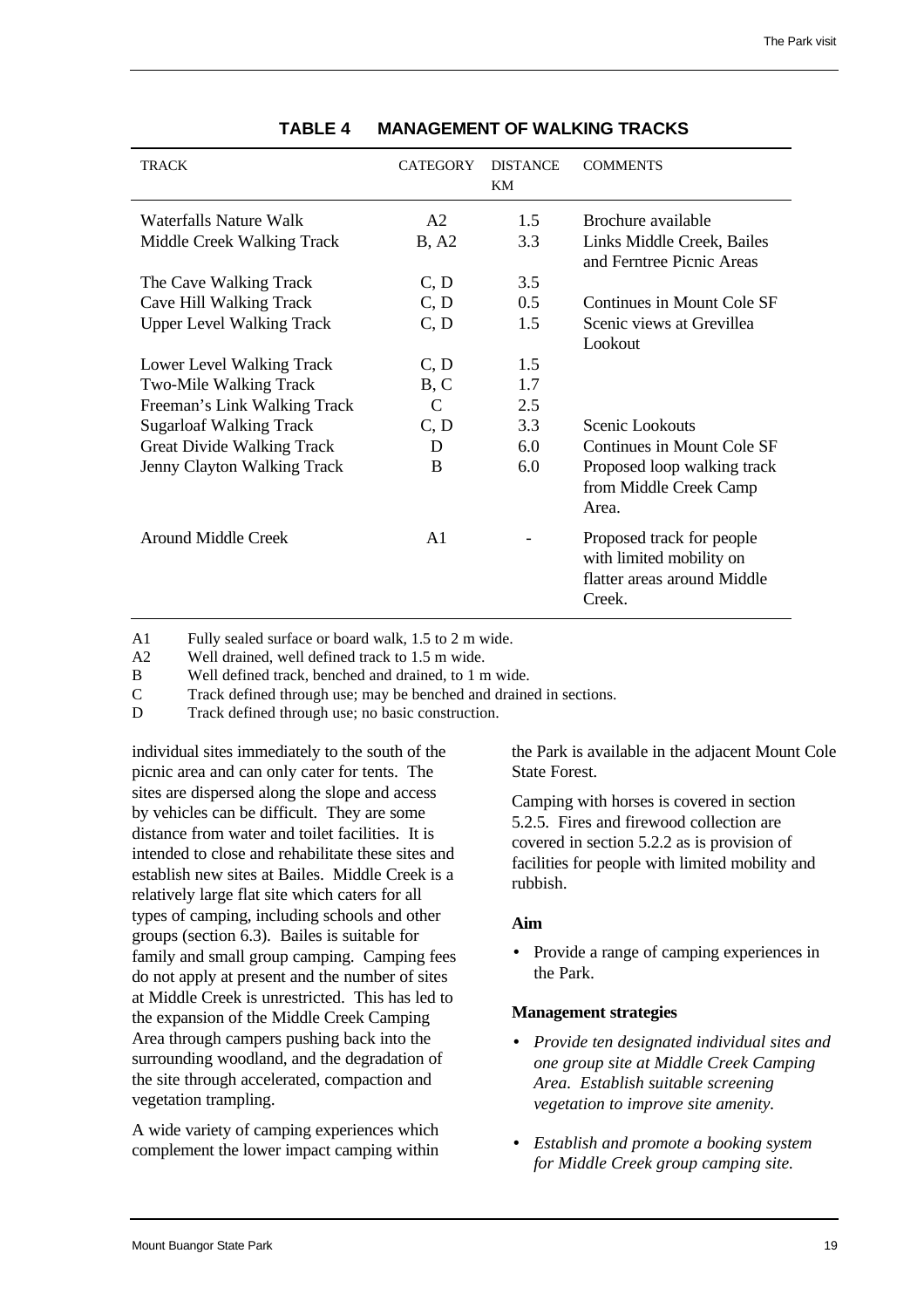- *Provide five designated sites at Bailes Camping Areas to replace camping at Ferntree. Design as discrete sites suitably screened and separated by vegetation.*
- <span id="page-28-1"></span>• *Close, rehabilitate and revegetate five sites at Ferntree.*
- *Investigate the introduction of a fee for camping to assist park maintenance and development.*
- *Remove all fire pits, except at the group camping site at Middle Creek Camping Area.*
- *Permit camping at designated sites only.*

## <span id="page-28-0"></span>**5.2.4 Walking**

There is an extensive walking track system (figure 2, table 4) within the Park which also links to tracks in the adjacent Mount Cole State Forest. Most of the tracks are in the east and north of the Park and present a range of walking opportunities from flat and easy to very steep and difficult.

There are opportunities to extend the track network to create additional loop walks of various lengths and difficulties from the picnic and camping areas. The Waterfalls Nature Walk, a self-guided walk that starts at the Ferntree Picnic Area, is well used and appreciated.

The area around Jenny Clayton Track contains a wide range of vegetation types. The location of the site lends itself to the development of an extended walking track accessed from the Middle Creek and Bailes Picnic and Camping Areas.

#### **Aim**

• Provide for a range of walking experiences within the Park.

#### **Management strategies**

- *Maintain the walking track network in accordance with table 4.*
- *Increase the range of walking facilities and experiences to include:*
- *a track for people with limited mobility in the flatter areas around Middle Creek;*
- *a medium length loop track along Jenny Clayton Track.*

## **5.2.5 Horse riding and camping**

Horse riding, both casual and competitive, is a current recreational activity carried out in the Park and the adjoining Mt Cole State Forest. Organised endurance rides in the Mount Cole State Forest include some roads in the Park as part of the course. As riding is only carried out on roads and tracks, environmental damage is minimal, although the potential introduction of weed species through feed and droppings is a major concern. Manure can contaminate picnic and camping sites and its presence detracts from the experiences of other visitors to the Park.

Middle Creek Camping Area has been regularly used by horse riders for camping. Corralling, trampling, feeding methods, feed constituents, and manure adversely affect Park values and have led to the degradation of the site.

Chinaman's and Smith's Bridge Picnic and Camping Areas in the adjacent Mount Cole State Forest are suitable venues for limited overnight camping. Vehicular access with horse floats is reasonable and the areas provide suitable bases for horse riding in the Forest.

#### **Aims**

- Provide for horse riding within the Park, while minimising the impacts on Park values and other users.
- Protect the Park from the impact of camping of horses.

- *Provide for horse riding on roads open to public vehicles within the Park, excluding MVO's and walking tracks.*
- *Encourage recreational horse riders to keep to small groups.*
- *Encourage horse riders to adopt minimal impact practises in accordance with the*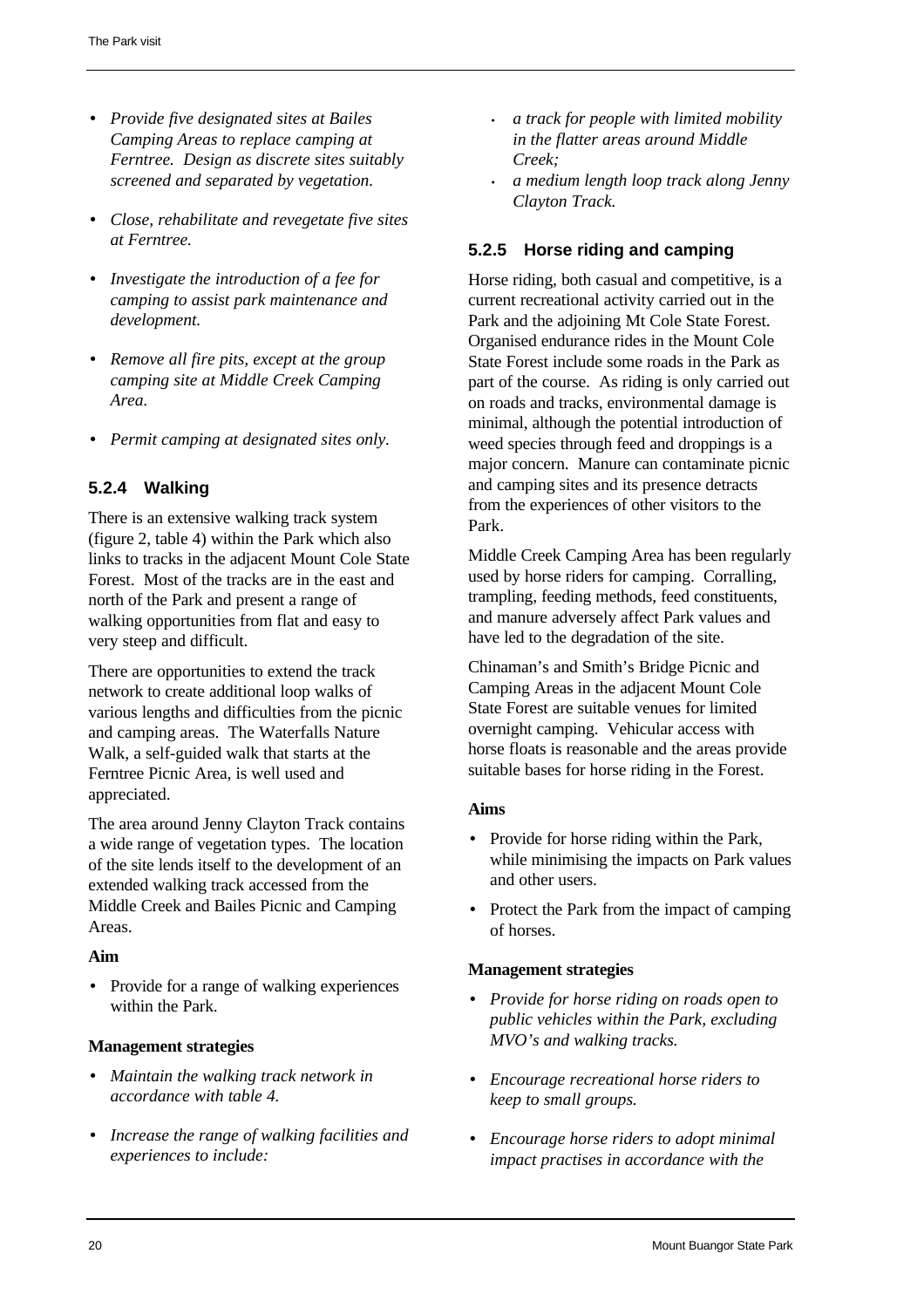*Horse Riding Code adopted for horse riding in the Australian Alps National Parks.*

- <span id="page-29-1"></span>• *Require groups organising endurance rides or other organised events to obtain a permit before the event.*
- *Prohibit camping, grazing, or feeding, of horses in the Park*
- *Direct visitors wishing to camp with horses to Chinaman's and Smiths Bridge, in the adjoining Mt Cole State Forest.*

## <span id="page-29-0"></span>**5.2.6 Hang gliding**

Hang gliding is a current use of the Park, and there is a launching ramp at the lookout below the road to the summit of Mount Buangor. There are four other launch sites located in the Mount Cole and Mount Lonarch State Forests and Ben More. The use of a site depends on the wind direction and strength on any particular day.

## <span id="page-29-2"></span>**Aim**

• Provide for hang gliding from the Park.

## **Management strategies**

- *Allow hang gliding from the launch site on Mount Buangor. No other launch sites will be permitted in the Park.*
- *Ensure that the Victorian Hang Gliding Association maintains the launch ramp on Mount Buangor to a safe standard and in accordance with the licence conditions.*
- *Continue to liaise with the Victorian Hang Gliding Association in relation to the operation of the launching ramp and the conduct of the sport within the Park.*
- *Ensure that the Victorian Hang Gliding Association supplies and erects a sign at the site warning pilots of potential dangers and conflicts, and promoting environmental awareness.*
- *Require that, for all organised events, an appropriate permit is obtained. The supply*

*of portable toilets at the site may be considered as a condition of the permit.*

## **5.2.7 Rock climbing and abseiling**

Rock climbing and abseiling are currently minor uses of the Park. The main site is at Cave Hill in the east of the Park.

The sport has a low impact on Park values provided that non-technical climbing practices are employed, and that other Park Regulations are followed.

## **Aim**

• Provide for rock climbing and abseiling within the Park.

## **Management strategies**

- *Allow rock climbing and abseiling only at the currently used site at Cave Hill.*
- *Liaise with climbing groups, in particular the Western Victorian Climbing Club and promote a policy of minimal impact climbing for rock climbers and abseilers using the Park.*
- *Seasonally close climbing and abseiling sites in the vicinity of any identified Peregrine Falcon breeding sites to prevent disruption of breeding.*

## **5.2.8 Dogs**

The Park is managed for conservation and recreation. Dogs are not compatible with these uses and are not currently permitted in the Park. Dogs, under control, are permitted within the adjacent Mount Cole State Forest.

## **Aim**

• Protect the natural values and visitor experiences in the Park by prohibiting dogs.

- *Continue to prohibit dogs from entering or remaining in the Park.*
- *Provide information on alternative areas for recreational activities involving dogs.*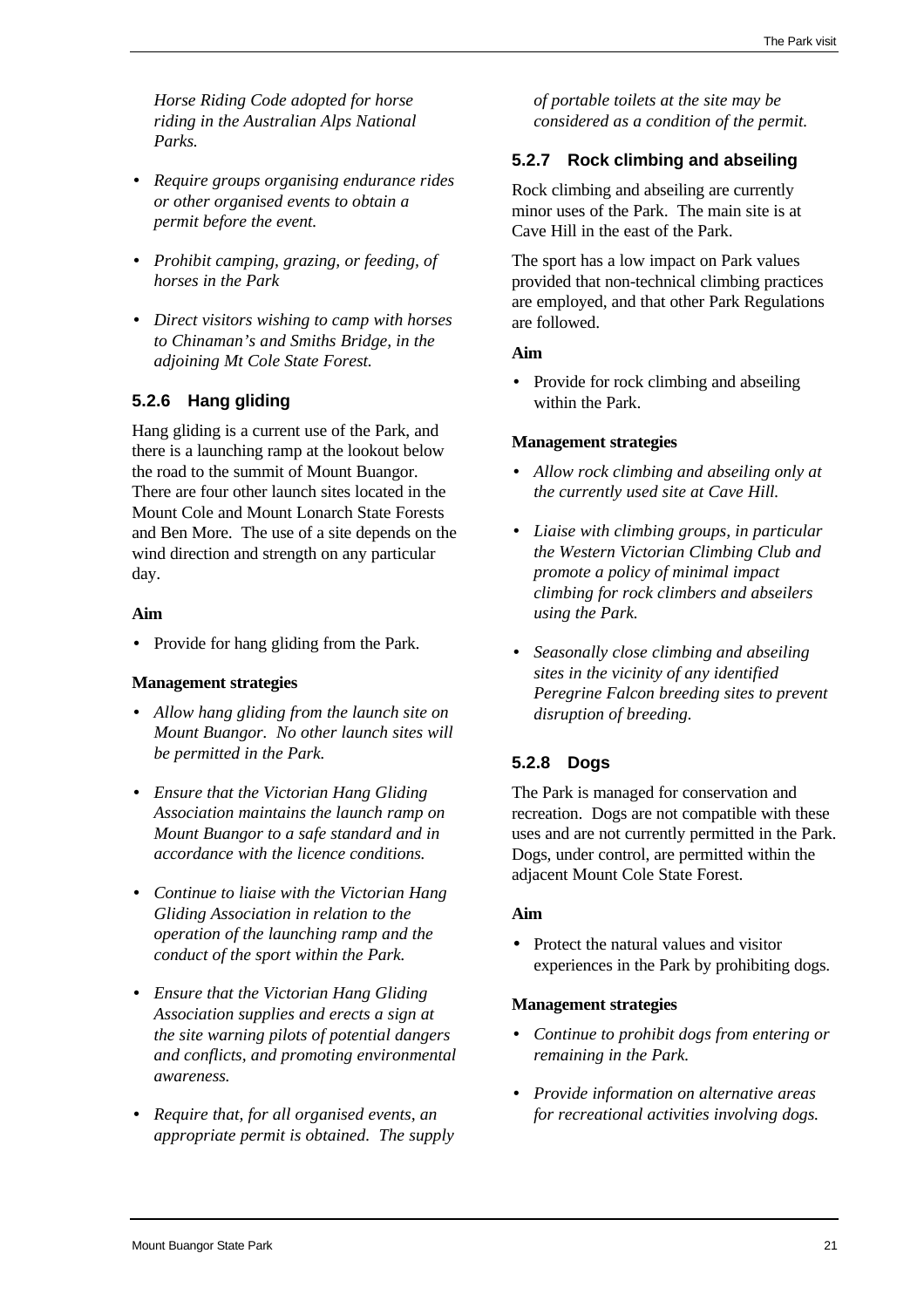## <span id="page-30-0"></span>**5.3 Visitor information and interpretation**

<span id="page-30-1"></span>Visitor information and interpretation is an essential component of effective Park management. Information orientates visitors to the features and facilities of the Park, and interpretation gives them an insight into the complexity and functioning of natural and cultural features. Contact with a Ranger is also an important aspect of a Park visit for many people.

To facilitate the best possible experience for Park visitors, information and interpretation needs to be presented in a co-ordinated and cohesive manner. This will be accomplished through the production of a Park Interpretation Plan.

## **Aim**

<span id="page-30-2"></span>• Provide a high standard of visitor information and interpretation in a coordinated and cohesive manner.

## **Management strategies**

- *Develop a Park Interpretation Plan which considers information and interpretation needs, publications, school education and the interpretation role of the Park within the regional context.*
- *Provide adequate visitor orientation information and safety messages only at key visitor nodes.*
- *Ensure that all interpretive facilities are well maintained.*
- *Update site information and publications produced for the Park as required.*
- *Maintain the existing interpretive walk on the Waterfalls Nature Walk (table 4).*
- *Provide quality customer service through Ranger contact during peak visitor periods and other times as appropriate.*
- *Upgrade and maintain Park signs in accordance with NPS Signs Manual.*

• *Regularly evaluate Park information and interpretive programs.*

## **5.4 Commercial tourism operations**

There are currently no commercial tourism operators using the Park on a regular basis. There are opportunities for the development of tours that relate to the Park's natural values and recreational activities such as hang gliding. The Park could be developed as a nature-based tourism destination either on its own or within a wider regional itinerary.

#### **Aim**

• Provide for commercial tourism operations which are consistent with the conservation and private tourism uses of the Park.

#### **Management strategies**

- *Liaise with any commercial tourism operations using the Park to ensure that they are appropriately licensed and comply with permit conditions.*
- *Ensure Rangers liaise with any commercial tour operators to promote a low impact manner of operation that is consistent with the natural values of the Park and ensure that appropriate park messages are delivered.*

## **5.5 Public safety**

The safety of visitors to the Park is a consideration in all aspects of management. There are always some risks involved with entering bushland areas, but they will be minimised through specific management actions including the maintenance of facilities to a high standard, continued fire protection measures, and continuation of an ongoing risk management program that removes identified hazards in areas where visitors congregate. Emergency contact information will be included in relevant Park information.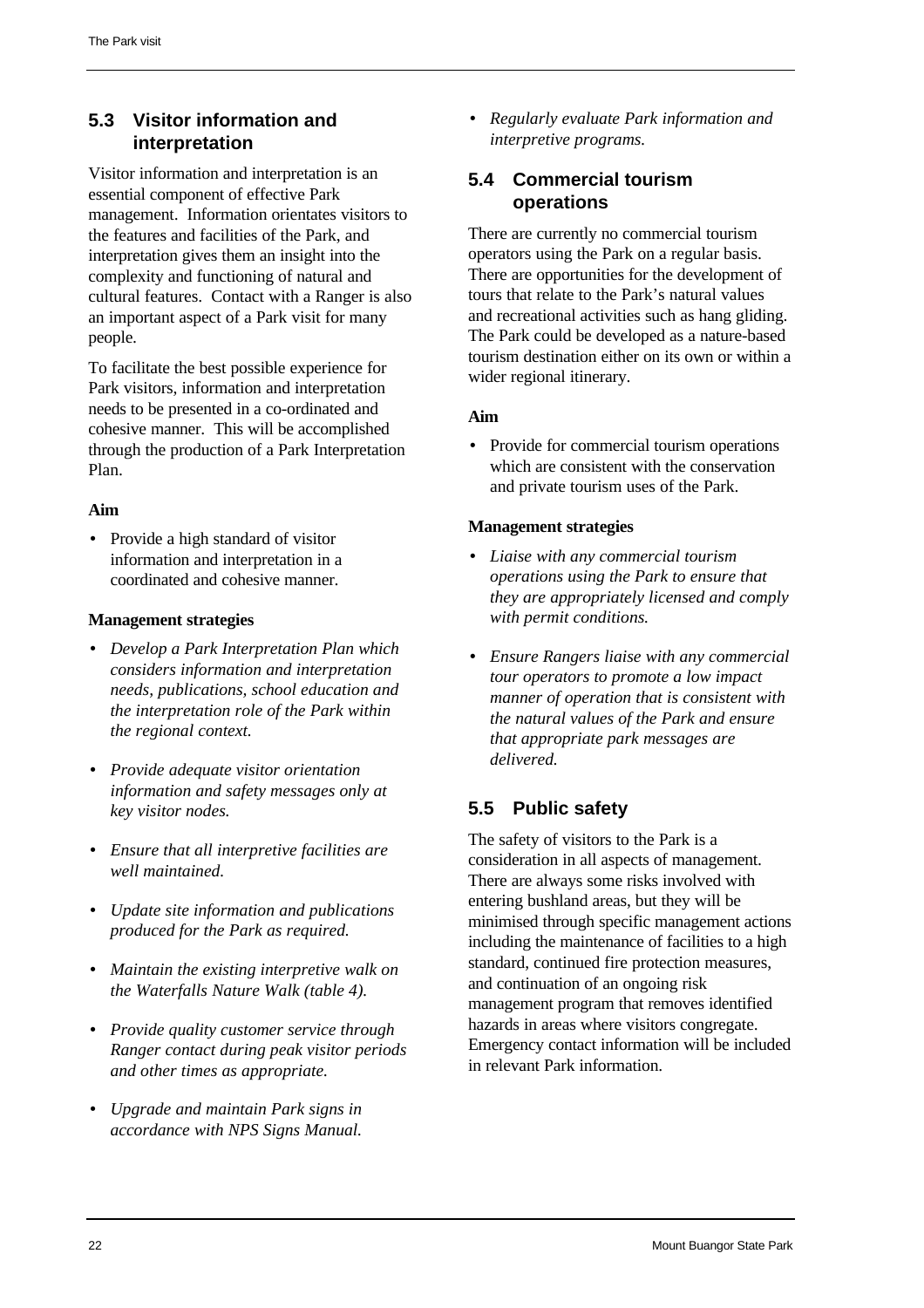### **Aim**

• Provide a safe and enjoyable venue for Park visitors.

- *Undertake fire protection measures as specified in section 4.1.*
- *Maintain facilities, including roads open to public vehicles, to a high standard.*
- *Erect a public safety sign at the hang gliding site on Mount Buangor in accordance with section 5.2.6.*
- *Identify and remove hazards within picnic and camping areas.*
- *Include emergency contacts on the information boards at the main Park entrances.*
- *Maintain an ongoing risk management program.*
- *Contribute to Displan planning for search and rescue within the Park.*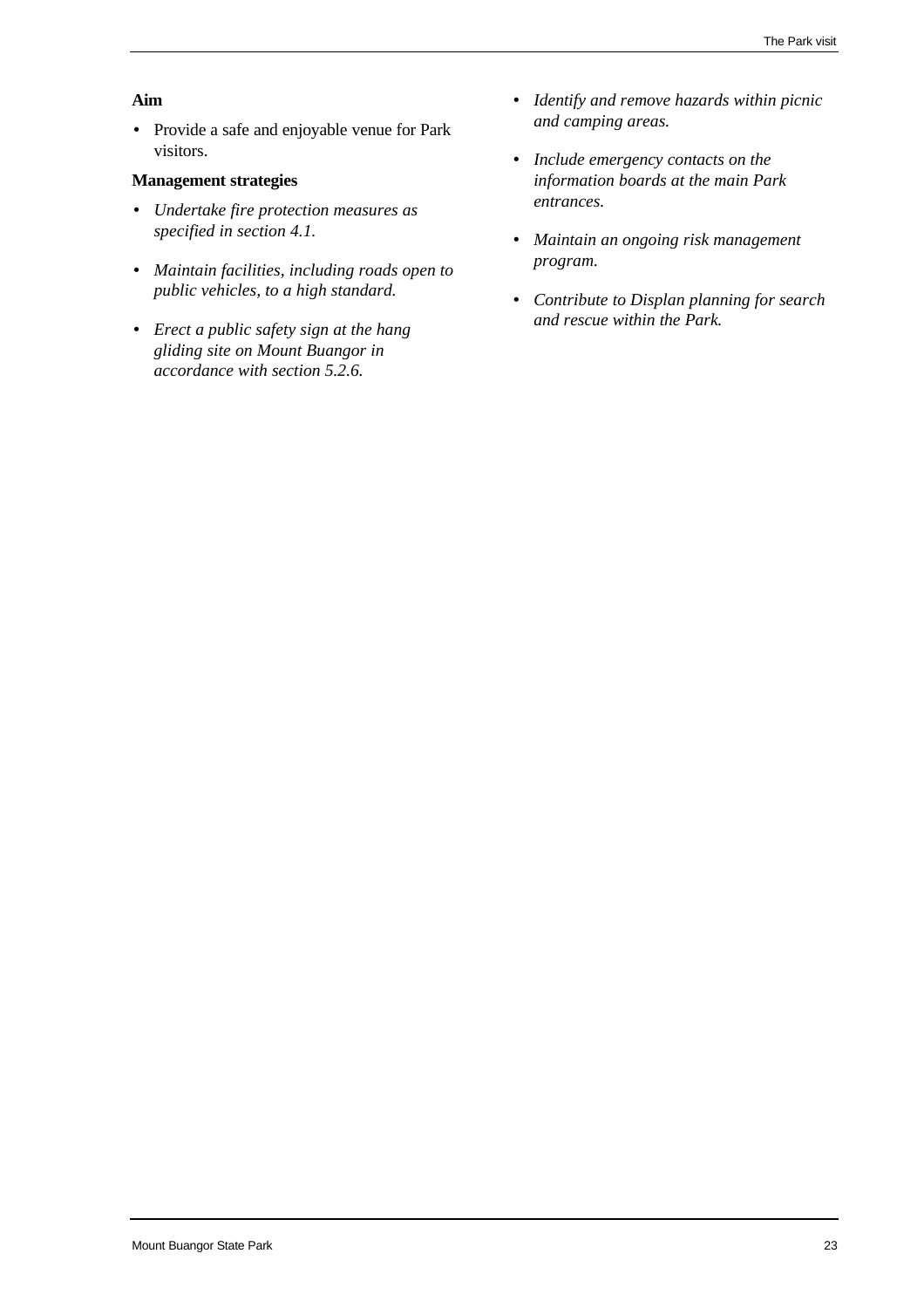# **6 COMMUNITY AWARENESS AND INVOLVEMENT**

## <span id="page-32-1"></span><span id="page-32-0"></span>**6.1 Friends and volunteers**

There are a number of organised groups which provide volunteer workers for the Park. The Western Victorian Climbing Club has recently helped with the construction of board walks and a walking track at Cave Hill. The Australian Trust for Conservation Volunteers has assisted in the past with walking track construction and maintenance. The Naturalists Club prepared a detailed submission for the reservation of the area as a Forest Park in 1973 (GFNC 1972). The Park would benefit from the formation of a Friends group. Academic institutions undertake research that contributes to park management.

## **Aims**

- Extend the use of volunteer groups assisting with management of the Park.
- <span id="page-32-2"></span>• Encourage relevant research that will assist with the management of the Park.

## **Management strategies**

- *Assist the formation of, and support, a Friends group for the Park.*
- *Liaise with interest groups and encourage them to undertake appropriate volunteer work.*
- *Liaise with local academic institutions and foster research which assists with developing knowledge relevant to management of the Park.*
- *Develop and evaluate a long-term volunteer strategy which incorporates the skills and interests of volunteer groups in park management activities.*

## **6.2 Community awareness and Park neighbours**

A large proportion of the Park boundary is shared with the Mount Cole State Forest. The rest of the boundary abuts private property which is principally used for grazing. A number of issues requiring liaison and cooperation with adjoining landholders are

addressed elsewhere in the plan (sections 4.2, 7.2). It is important to involve Park neighbours in issues of mutual concern.

## **Aims**

- Liaise with park neighbours on issues affecting the Park and adjoining land.
- Promote greater community awareness of Mount Buangor State Park.

## **Management strategies**

- *Involve, and co-operate with adjoining landholders in joint pest control strategies under the Good Neighbour Program (section 4.2), and other issues affecting both Park and adjacent land.*
- *Apply and encourage the application of the 'Good Neighbour' policy to management issues on or near the boundary of the Park.*
- *Develop an ongoing community awareness and education program through local newspapers, schools and community groups.*
- *Maintain liaison with the Rural City of Ararat and the Pyrenees Shire on matters of mutual interest.*

# **6.3 Schools education**

Local schools and other organised groups make considerable use of the Park's facilities, in conjunction with the facilities in the Mount Cole State Forest and visit on a regular basis.

Outdoor education is increasingly becoming an important part of school curriculum and may include hiking, nature study and other recreational activities. Passive learning activities will be provided for and encouraged in the Park.

The southern neck of the Park around the Jenny Clayton Track was recommended to be an education area by the LCC (1982). That recommendation was never invoked and the area was incorporated into the State Park when proclaimed in 1989.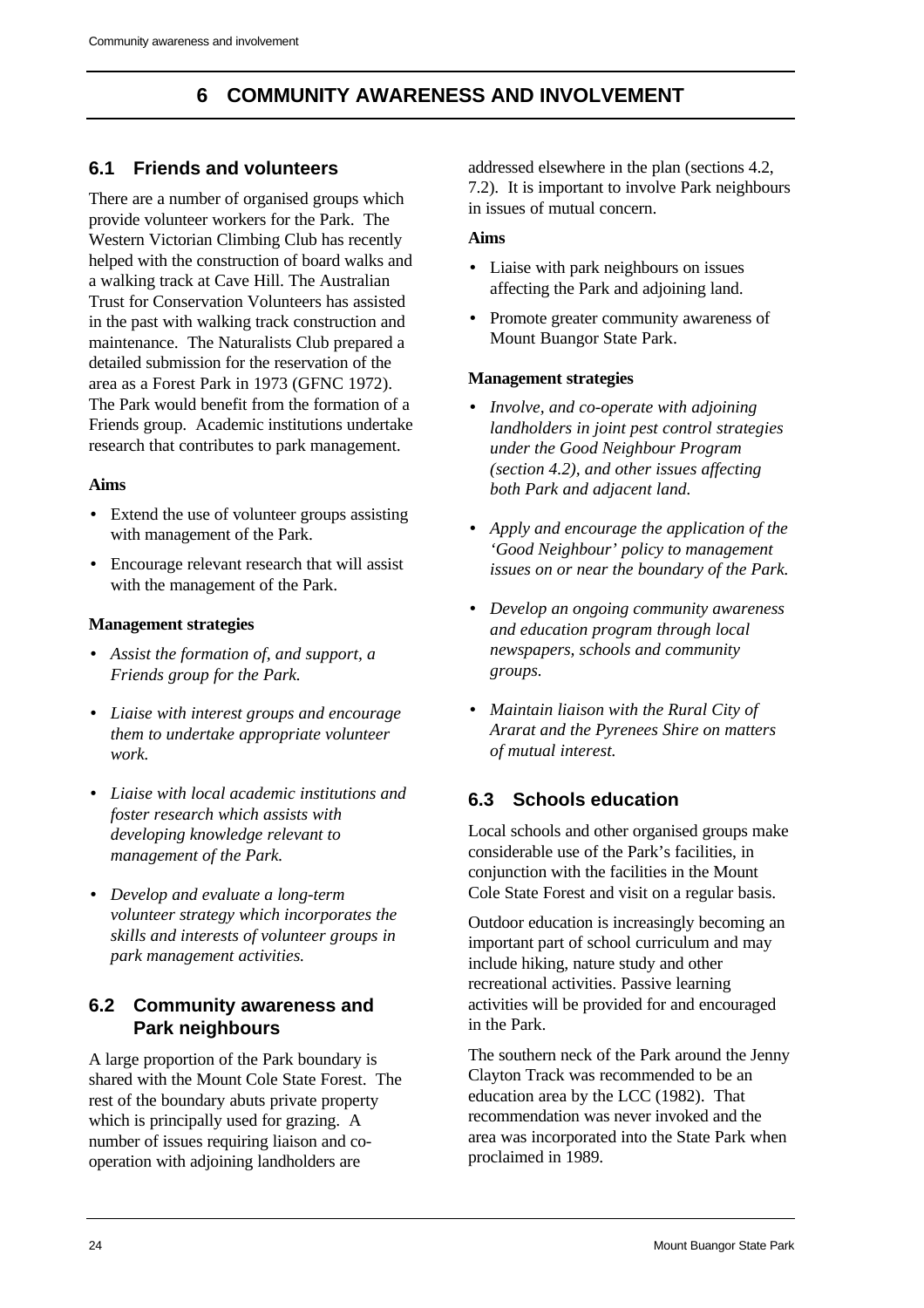The area around the Jenny Clayton Track contains many features that make it suitable for use by school and other educational groups. Its proximity to Middle Creek Camping Area, the variety of vegetation types and mixture of topography means the area can be used for interpretation and education purposes.

An Education Zone has been created to provide groups with opportunities for erecting removable structures such as a rope course or orienteering checkpoints. Education groups performing adventure-type activities in particular will be directed to this zone, and the activities carried out must be compatible with the conservation values of the area. The Education Zone is bounded by the Jenny Clayton Track (figure 3).

#### **Aim**

• Provide educational opportunities for schools in the Park through interpretation facilities and activities (section 5.3).

- *Provide a group camping area at the Middle Creek camping site for the use of school and other groups.*
- *Encourage school and other educational groups to adopt a philosophy low impact camping methods.*
- *Promote regional school use of Jenny Clayton Education Zone.*
- *Provide information and interpretation for school groups by arrangement.*
- *Implement a booking system for use of the Education Zone to allow the type of activity and the duration of site occupation to be regulated and coordinated.*
- *Allow adventure type educational activities to be conducted in the Education Zone.*
- *Establish monitoring techniques to assess the impacts of adventure type educational activities.*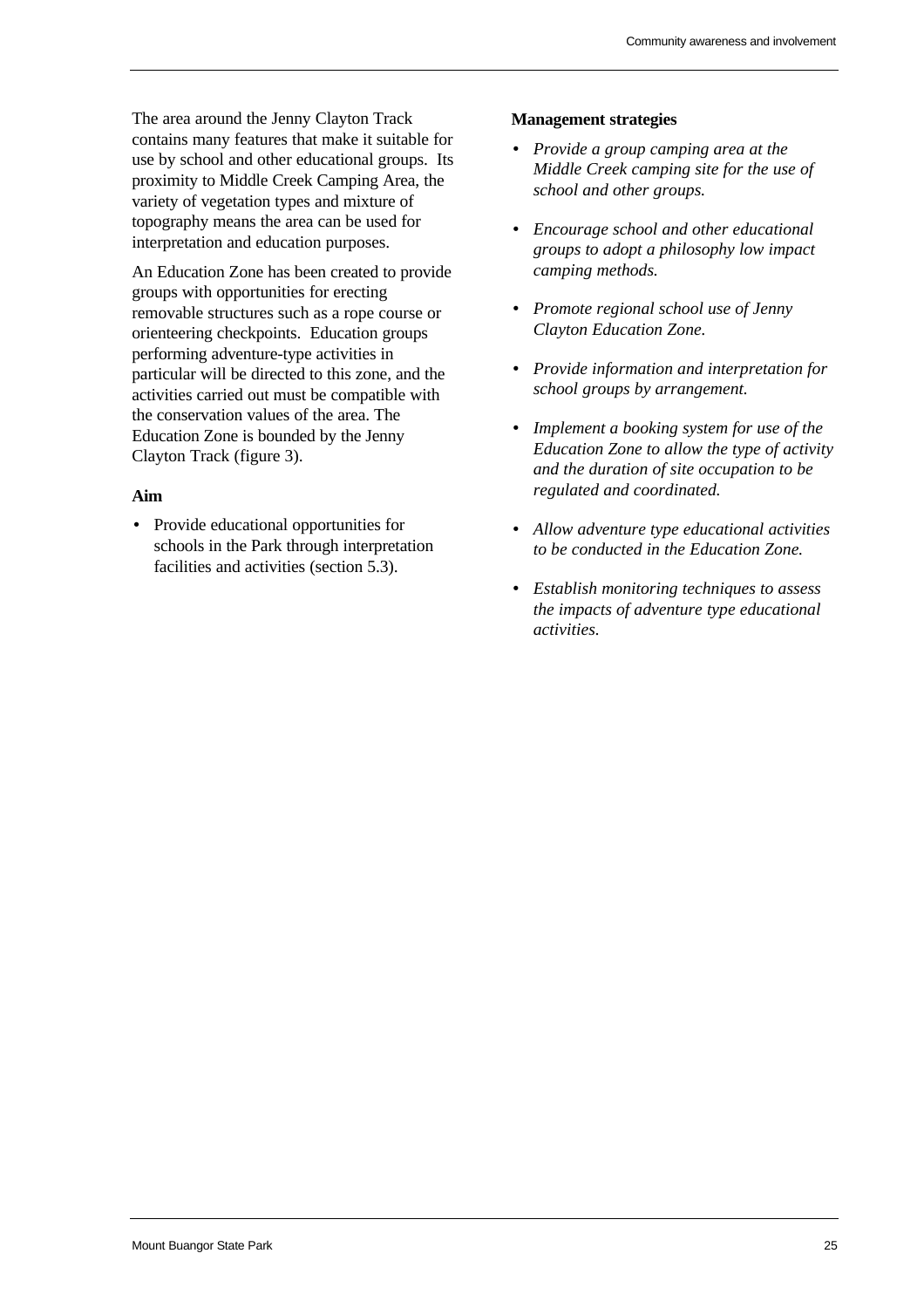# <span id="page-34-1"></span><span id="page-34-0"></span>**7.1 Authorised uses**

## **7.1.1 Apiculture**

Bee keeping has been a traditional use at Mount Buangor State Park and has some economic importance to members of the community. The LCC (1982) recommended that honey production continue to be permitted. However, honey bees are not a native species and their presence in the Park can conflict with the nature conservation objective of excluding nonindigenous species where practicable (NPS 1995).

In consultation with local apiarists, the current five sites have been assessed with regard to access, overlap, past use and legislative requirements. Because of poor access and proximity to the Reference Area and the two formerly permanent sites, the number of sites will be reduced to two: one at Wallaby Caves Road and the other at Ferntree Gully Road (figure 2). Both these sites will be managed in accordance with NPS Guidelines 5.1P and 21.5PL.

## **Aim**

• Provide for apiculture in the Park consistent with NPS Guidelines.

## **Management strategies**

- *Continue to provide opportunities for apiculture by permitting two apiary sites: one at Wallaby Caves Road and the other at Ferntree Waterfalls Road (figure 2).*
- *Close the Rocky Road and Freemans Track apiary sites to protect the integrity of the Reference Area.*
- *Close the apiary site at Jenny Clayton Track because of its poor access and an overlap with the Ferntree Waterfalls Rd site.*
- *Convert the former Permanent Bee Sites (P7 and P11) to Temporary Apiary Rights (PK14 and PK15).*

• *Relocate the Ferntree Waterfalls Road site further north to the disused gravel pit.*

## **7.1.2 Military training**

Military training exercises have been conducted in the Park in the past. In accordance with LCC recommendations the training has been phased out and is no longer permitted.

## **Aim**

• Protect the Park from uses that conflict with the maintenance of Park values and visitor experiences.

## **Management strategy**

• *Continue to prohibit all forms of military training within the Park.*

## **7.1.3 Water production**

The north-western portion of the Park is part of a proclaimed catchment for the Rural City of Ararat's water supply. A reservoir servicing Ararat was built in 1883 in the northernmost corner of the Park. Following enlargements in 1903 and 1926 (Jacobs Lewis Vines 1980), and expansion of the retaining wall more recently in 1990, the reservoir now has a capacity of 88 megalitres. The Grampians Region Water Authority is the management authority for the reservoir and the land 100 metres above full supply level.

A V-notch diversion weir takes water from McLeod Creek which is piped to the Buangor Common Basin. The weir, pipeline and basin are licensed to the Grampians Region Water Authority.

A pipeline licensed to an adjoining landholder runs through the south of the Park.

The locations of the pipelines, reservoir and basin are shown in figure 2.

The protection of the catchments and the quality of the water yielded is of utmost importance.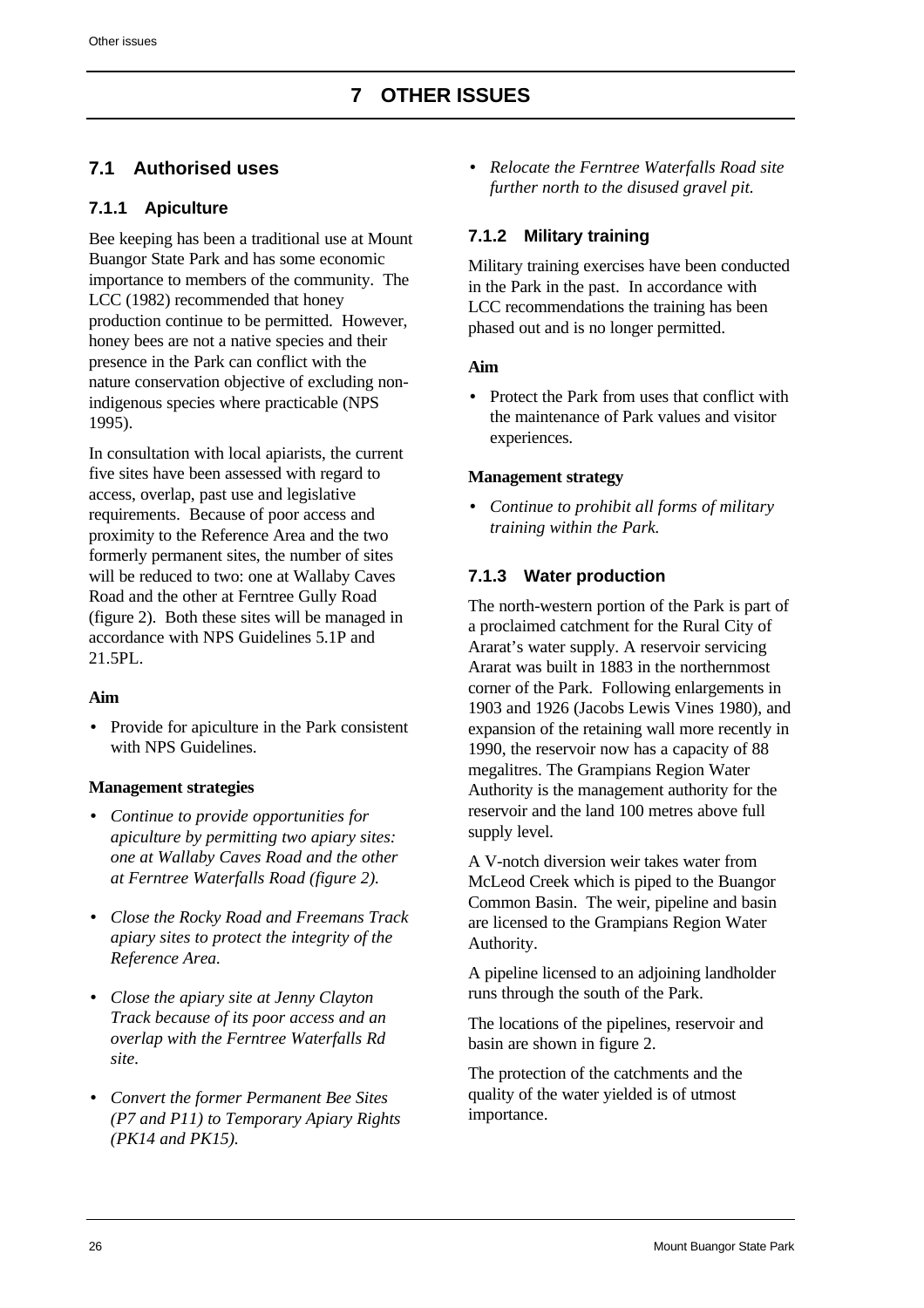#### **Aim**

• Protect the Park's water catchment values.

### **Management strategies**

- *Liaise with Grampians Region Water Authority regarding joint management issues affecting the water supply catchments.*
- *Prohibit any activities or facilities which may adversely affect water quality (section 3.2). Road maintenance will be permitted.*
- *Ensure that all licences comply with the provisions of the National Parks Act.*

## **7.1.4 Gravel extraction**

<span id="page-35-0"></span>Minor gravel extraction has been carried out near Ferntree Waterfalls Road in the past for the construction of roads within the Park but is no longer a permitted use.

## **Aim**

• Protect the Park from uses that conflict with the maintenance of Park values and visitor experiences.

## **Management strategy**

• *Continue to prohibit gravel extraction within the Park.*

## **7.2 Boundaries and adjacent uses**

The boundaries of the Park are well defined by private land in the south and west, and by Mount Cole State Forest to the north and east.

The plains surrounding the range are cleared and used predominantly for livestock grazing. Invasions of pest plants and animals from cleared land have the potential to impact on Park values.

There is an agreement between the Director, National Parks Service and the owner of the adjacent CA's 48c and 48b to allow access along Saddle Road for farming activities.

There is a boundary anomaly to the north of Rocky Road where a portion of the Park has been fenced into private land. The fenced area has been cleared and is grazed. The conservation value of this land is low.

Management and works on adjacent land have the capacity to impact on Park values. It is necessary to liaise with adjacent landholders and other management authorities on issues of mutual interest. Liaison with the Forests Service will be maintained to ensure a coordinated approach to recreation, conservation and landscape management of the contiguous public lands.

#### **Aims**

- Liaise with Park neighbours on issues affecting the Park and adjoining land.
- Protect Park values from deleterious external land use activities.
- Consolidate the Park boundary.

- *Continue to honour the Saddle Road access agreement (File 90/2122, dated 25/9/90) between the owner of CA's 48c and 48b and the Director, NPS.*
- *Resolve the boundary issue north of Rocky Road.*
- *Liaise with adjacent land holders to address issues that may affect the Park (section 4.2).*
- *Liaise with the Rural City of Ararat and the Shire of Pyrenees about any planning permits on land adjacent to the Park which may affect the Park.*
- *Assess any land adjacent to the Park that becomes available for purchase with the aim of incorporation into the Park to consolidate the Park boundary and enhance its conservation and recreation value.*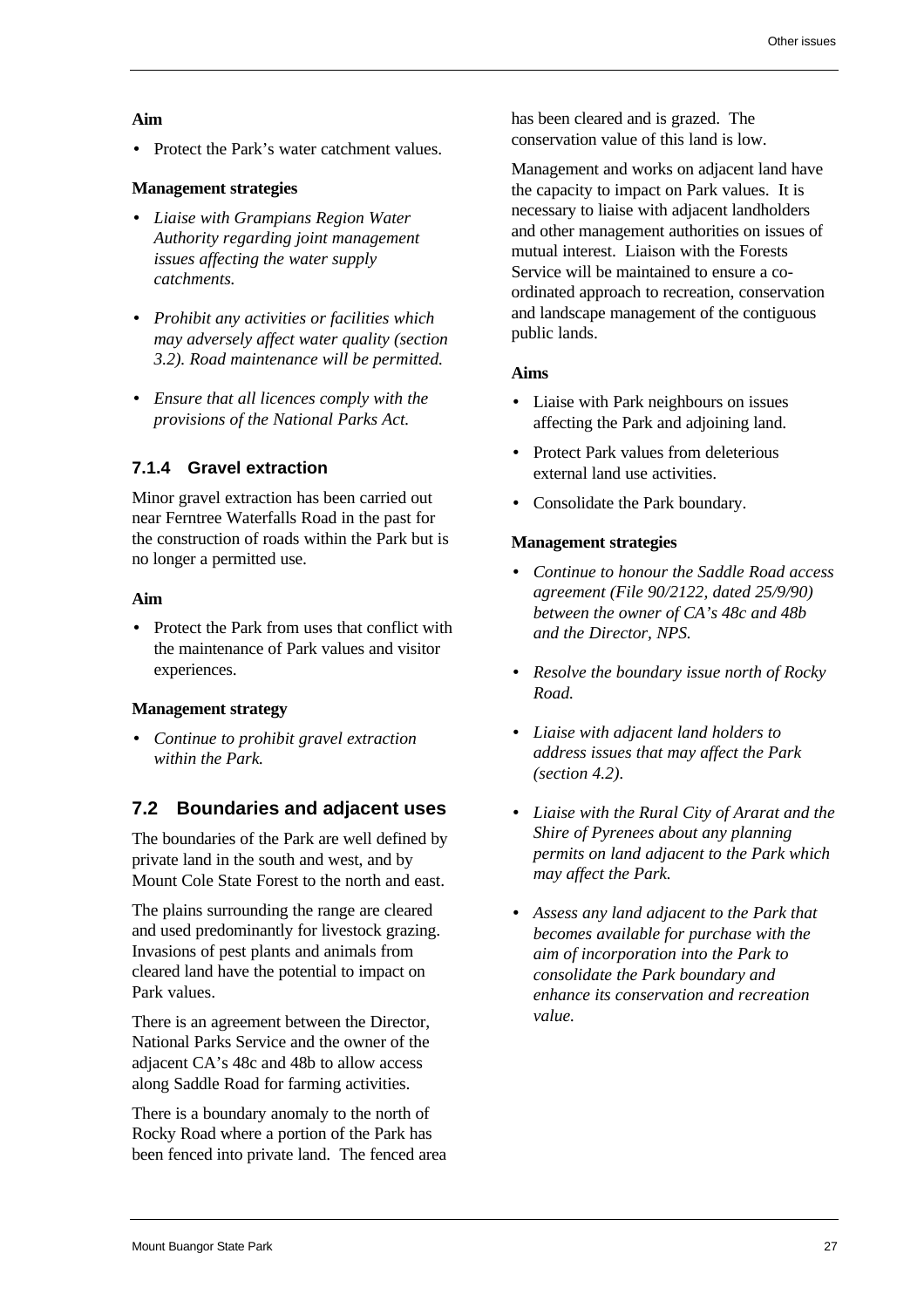<span id="page-36-0"></span>A three-year rolling implementation program will be prepared for the Park to ensure efficient implementation of this Plan. Priorities for management are identified in table 5 as an initial step in this process.

<span id="page-36-1"></span>

| MANAGEMENT STRATEGY                                                                       | <b>SECTION IN PLAN</b> |  |  |  |
|-------------------------------------------------------------------------------------------|------------------------|--|--|--|
| <b>Resource conservation</b>                                                              |                        |  |  |  |
| Confirm and protect breeding sites of the Peregrine Falcon                                | 3.4, 5.2.7             |  |  |  |
| Determine appropriate fire regimes for the conservation of flora and fauna                | 3.3, 3.4, 4.1          |  |  |  |
| Protect the water quality of catchments                                                   | 3.2, 4.3, 7.1.3        |  |  |  |
| <b>Park protection</b>                                                                    |                        |  |  |  |
| Control, and where possible eradicate, identified pest plants and animals                 | 4.2                    |  |  |  |
| Undertake fire protection works adjacent to visitor areas                                 | 4.1                    |  |  |  |
| Develop an ecologically-based fire management strategy for the Park                       | 3.3, 3.4, 4.1          |  |  |  |
| Identify and map areas affected by fungal pathogens                                       | 4.2                    |  |  |  |
| The Park visit                                                                            |                        |  |  |  |
| Develop an Interpretation Plan for the Park                                               | 5.3                    |  |  |  |
| Provide Park information and interpretation                                               | 5.3, 6.3               |  |  |  |
| Maintain the current walking track network                                                | 5.2.4                  |  |  |  |
| Maintain the road network                                                                 | 4.3, 5.2.1, 5.5        |  |  |  |
| Prepare site plans for Bailes, Ferntree and Middle Creek visitor areas                    | 5.2.2, 5.2.3           |  |  |  |
| Relocate Ferntree Camping Area to the existing Bailes Picnic Area                         | 5.2.2, 5.2.3           |  |  |  |
| Close and rehabilitate Ferntree Camping Area                                              | 5.2.3                  |  |  |  |
| <b>Monitoring and research</b>                                                            |                        |  |  |  |
| Develop a formal monitoring system for ecological assessment of fire                      | 4.1                    |  |  |  |
| Monitor distribution and condition of significant plant and animal species                | 3.3, 3.4               |  |  |  |
| Apply NPS market survey findings to assist in park management                             | 5.1                    |  |  |  |
| <b>Community awareness and involvement</b>                                                |                        |  |  |  |
| Liaise with academic institutions and foster research to assist management<br>of the Park | 6.1                    |  |  |  |
| <b>Other issues</b>                                                                       |                        |  |  |  |
| Consolidate the Park boundary                                                             | 6.2                    |  |  |  |
| Liaise with adjoining landholders in matters of mutual interest                           | 7.2                    |  |  |  |

#### **TABLE 5 PRIORITY MANAGEMENT STRATEGIES**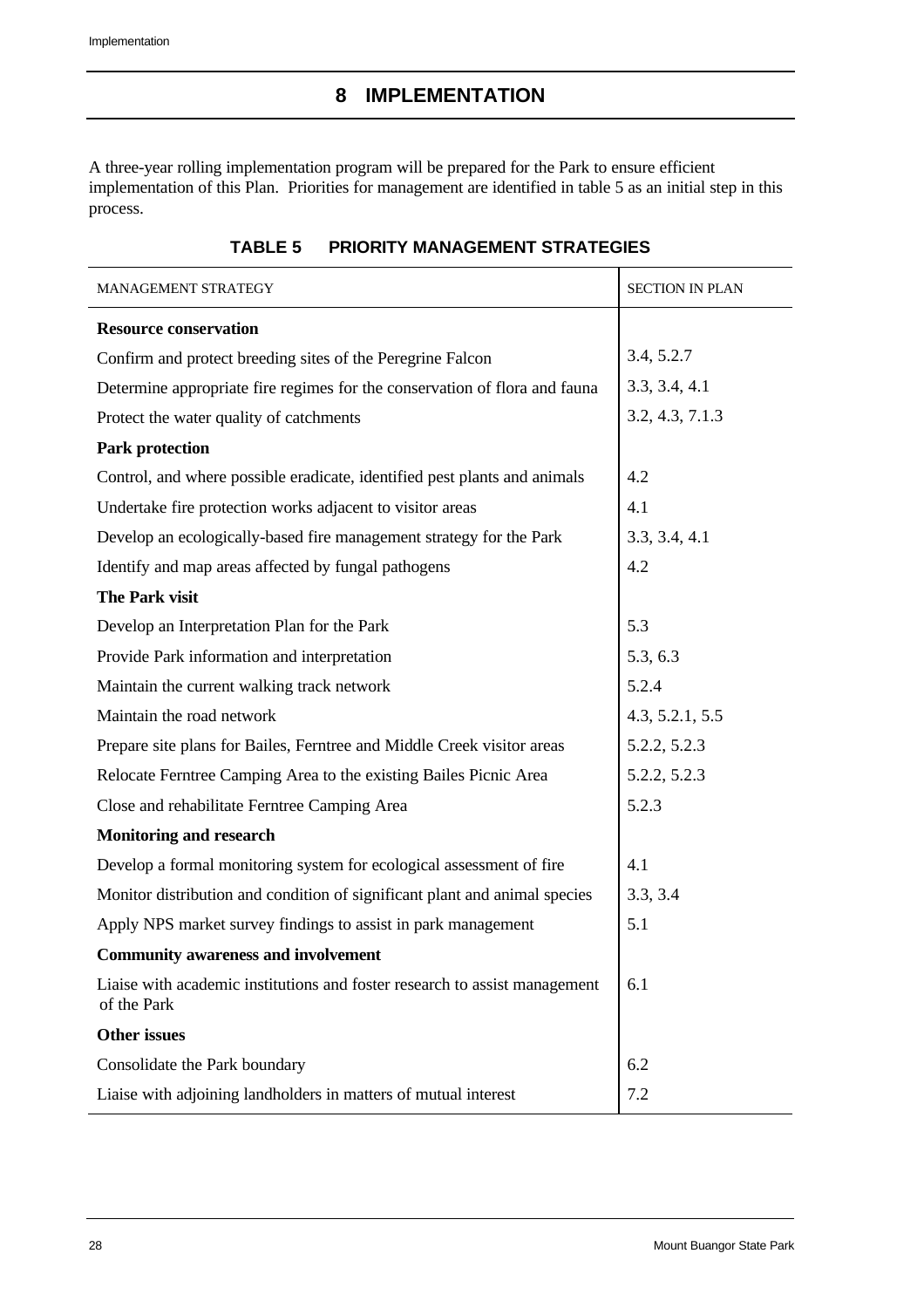- <span id="page-37-0"></span>Clark, I.D. 1993, A history of the Djab wurrung Aboriginal People of the Buangor District for: the Buangor history project, draft, unpublished.
- CNR 1995a, *Code of Practice for Fire Management on Public Land*, Department of Conservation and Natural Resources, Victoria.
- CNR 1995b, *Threatened Fauna in Victoria - 1995,* Department of Conservation and Natural Resources, Victoria.
- GFNC 1972, Submission for proposed reservation of Mt Cole Range, Geelong Field Naturalists Club, Western Victorian Field Naturalist Clubs Association, unpub.
- Jacobs Lewis Vines (1980) *Historic sites survey Ballarat Study Area: Final Report*, Land Conservation Council, Australian Heritage Commission & Ministry for Conservation, Melbourne.
- LCC 1982, *Ballarat Study Area Final Recommendations*, Land Conservation Council, Melbourne, Victoria.
- LCC 1996, *Historic Places Special Investigation South-western Victoria Proposed Recommendations*, Land Conservation Council, Melbourne, Victoria.
- Leonard, M. & Holmes, D. 1987, *Recreation management and multi-use resource planning for the Mt Cole Forest Victoria*. Proceedings of the 1987 Conference of the Institute of Foresters of Australia. pp. 399- 419.
- NPS 1995, *National Parks Service, National Parks and Conservation Reserves, Guidelines and Procedures Manual*, Department of Conservation and Natural Resources, Victoria.
- NRE database 1997, Atlas of Victorian Wildlife, Department of Natural Resources and Environment, Victoria.
- Rankin, D.J.W. & Cameron, D.G. 1995, *Flora and vegetation of Mt Buangor State Park, South West Area (draft report),* Department of Conservation and Natural Resources, Victoria.
- Tange, P. 1995, Midlands forest management plan. Statement of resources, uses and values Part 3: Recreation, tourism cultural heritage and landscape*,* Department of Conservation and Natural Resources, Victoria, unpub.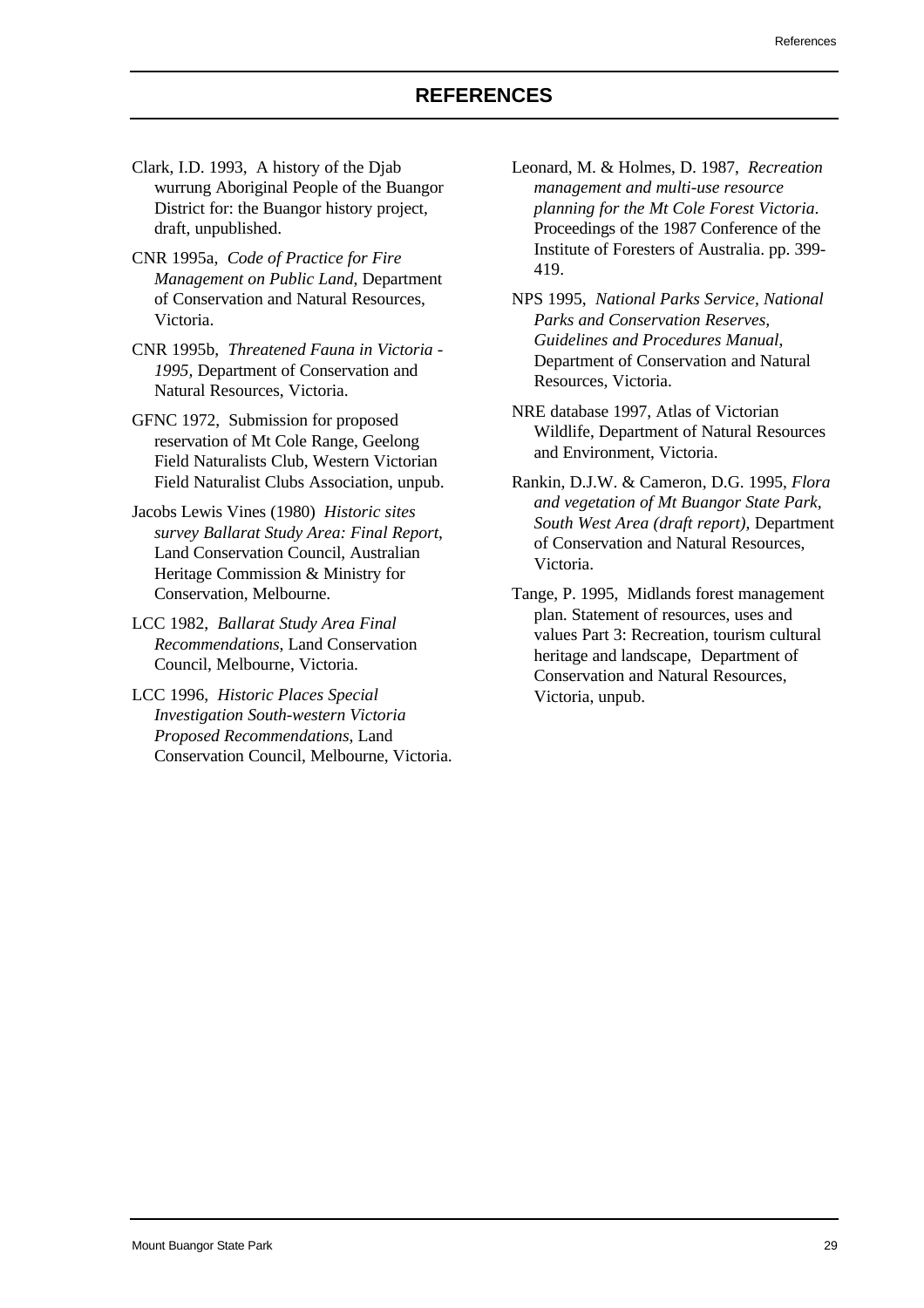<span id="page-38-0"></span>

| <b>SCIENTIFIC NAME</b>                                                                  | <b>COMMON NAME</b>               | STATUS* |  |  |
|-----------------------------------------------------------------------------------------|----------------------------------|---------|--|--|
| Eucalyptus yarraensis                                                                   | Yarra Gum                        | Rr      |  |  |
| Grevillea montis-cole                                                                   | Mt Cole Grevillea                | Rr      |  |  |
| Helichrysum aff. rutidolepsis                                                           | Pale Swamp Everlasting           | v       |  |  |
| Hibbertia humifusa                                                                      | <b>Rising Star Guinea-flower</b> | Rr      |  |  |
| Platylobium alternifolium                                                               | Victorian Flat-pea               | Rr      |  |  |
| Ranunculus papulentus                                                                   | Large-river Buttercup            |         |  |  |
| <i><b>*R</b></i> Rare in Australia<br>r rare in Victoria<br>vulnerable in Victoria<br>V |                                  |         |  |  |

## **APPENDIX I SIGNIFICANT PLANT SPECIES**

#### **APPENDIX II SPECIES OF BIOGEOGRAPHICAL SIGNIFICANCE**

<span id="page-38-2"></span><span id="page-38-1"></span>

| <b>SCIENTIFIC NAME</b>          | <b>COMMON NAME</b>                   | <b>BIOGEOGRAPHICAL SIGNIFICANCE</b> |
|---------------------------------|--------------------------------------|-------------------------------------|
| Astroloma conostephioides       | Flame Heath                          | South-eastern limit of range        |
| Calytrix alpestris              | Snow Myrtle                          | Eastern limit of range              |
| Goodia lotifolia var. pubescens | Golden-tip                           | Western limit of range              |
| Helichrysum rutidolepsis s.1    | Pale Everlasting                     | Western limit of range              |
| Hibbertia humifusa              | <b>Rising Star Guinea-</b><br>flower | South-eastern limit of range        |
| Ixodia achillaeoides            | Ixodia                               | Eastern limit of range              |
| Melaleuca gibbosa               | Slender Honey-myrtle                 | Eastern limit of range              |
| Platylobium alternifolium       | Victorian Flat-pea                   | Eastern limit of range              |
| Poa tenera                      | Slender Tussock-grass                | Western limit of range              |
| Pterostylis furcata             | <b>Forked Greenhood</b>              | Western limit of range              |
| Sambucus gaudichaudiana         | White Elderberry                     | Western limit of range              |
| Schoenus masculinus             | Leafy Bog-sedge                      | Western limit of range              |
| Senecio odoratus                | <b>Scented Groundsel</b>             | Western limit of range              |
| Stipa rudis                     | Veined Spear-grass                   | Western limit of range              |
| Urtica incisa                   | <b>Scrub Nettle</b>                  | Western limit of range              |
| Xyris operculata                | Tall Yellow-eye                      | Western limit of range              |

### **APPENDIX III SITES OF BOTANICAL SIGNIFICANCE**

Grevillea Lookout Cave Hill Track Middle Creek Camping Ground Middle Creek Ferntree Waterfalls Mount Buangor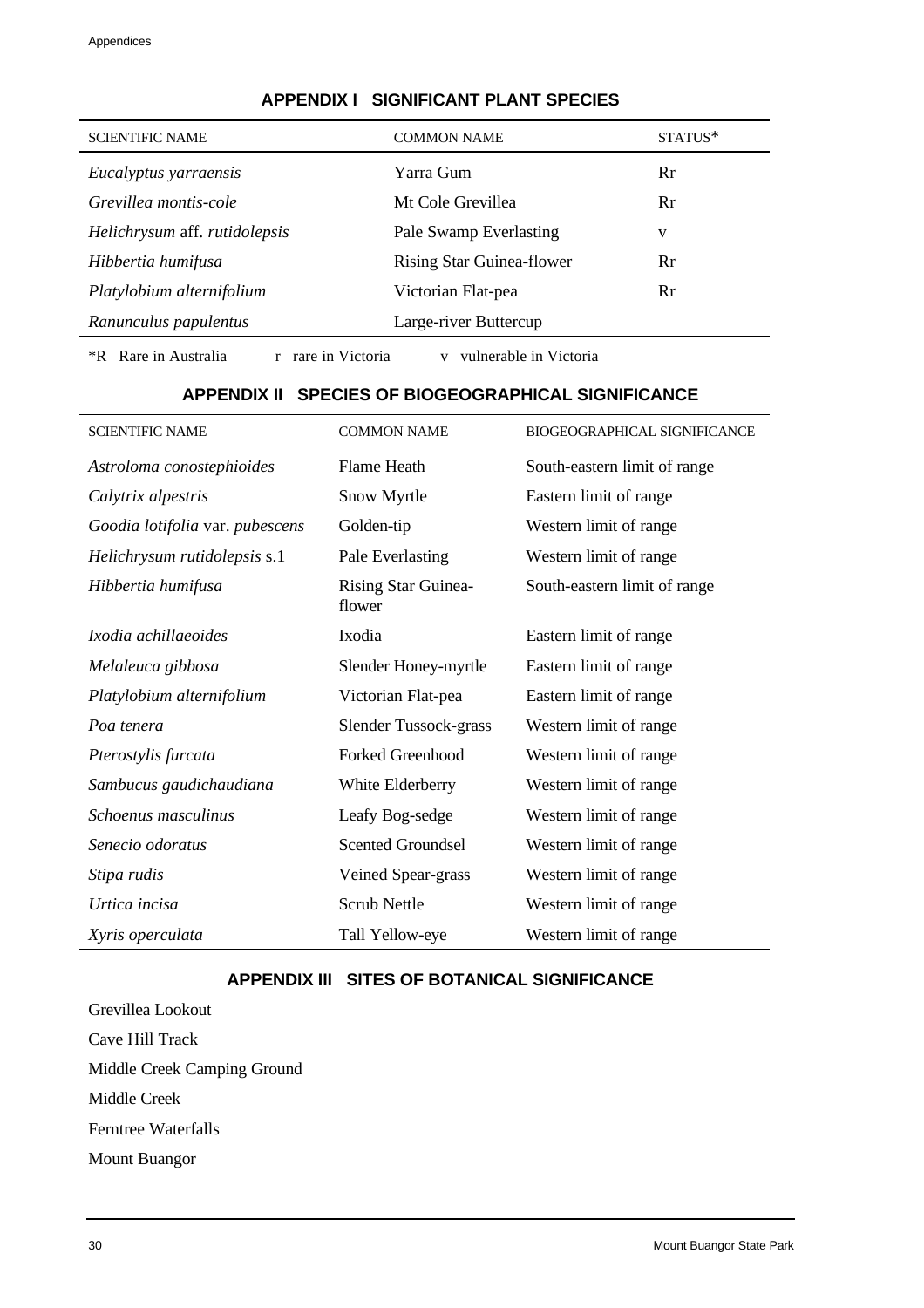<span id="page-39-0"></span>